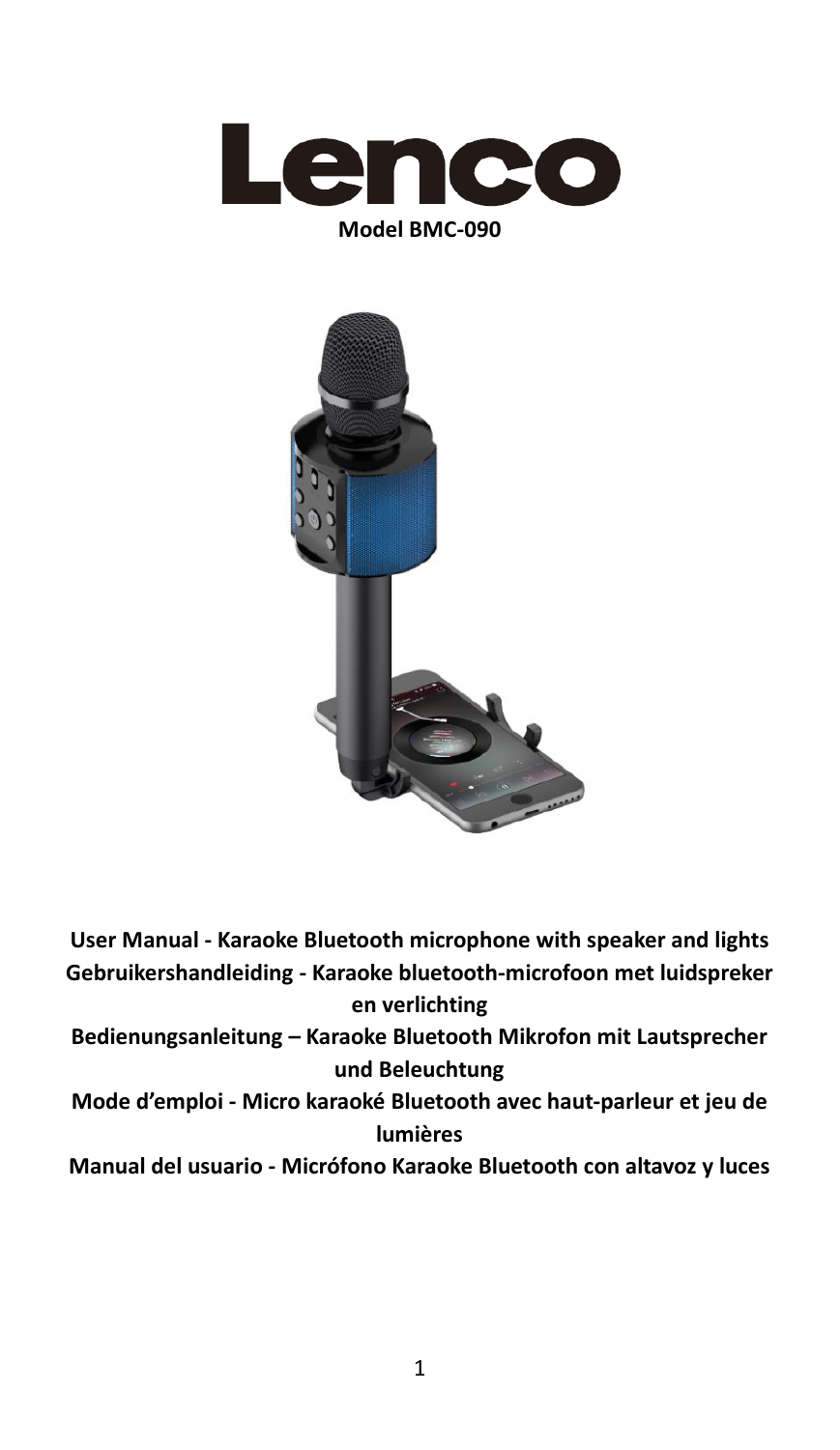### Index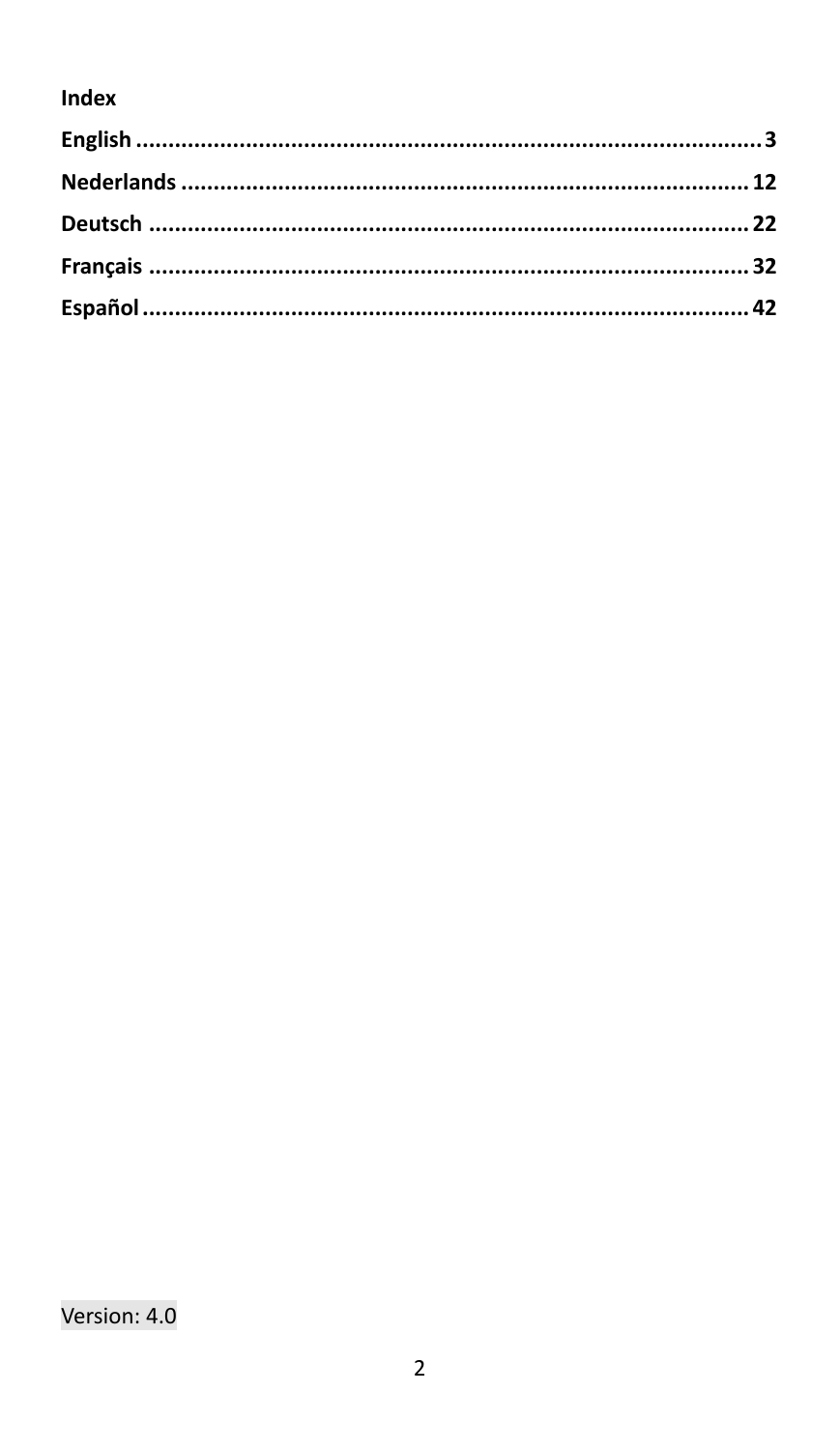#### <span id="page-2-0"></span>**CAUTION:**

Usage of controls or adjustments or performance of procedures other than those specified herein may result in hazardous radiation exposure. **PRECAUTIONS BEFORE USE**

#### **KEEP THESE INSTRUCTIONS IN MIND:**

- 1. Do not cover or block any ventilation openings. When placing the device on a shelf, leave 5 cm (2") free space around the whole device.
- 2. Install in accordance with the supplied user manual.<br>3. Keep the device away from heat sources such as rad
- Keep the device away from heat sources such as radiators, heaters, stoves, candles and other heat-generating products or naked flame. The device can only be used in moderate climates. Extremely cold or warm environments should be avoided. Working temperature between 0° and 35°C.
- 4. Avoid using the device near strong magnetic fields.<br>5. Electrostatic discharge can disturb normal usage of
- 5. Electrostatic discharge can disturb normal usage of this device. If so, simply reset and restart the device following the instruction manual. During file transmission, please handle with care and operate in a static-free environment.
- 6. Warning! Never insert an object into the product through the vents or openings. High voltage flows through the product and inserting an object can cause electric shock and/or short circuit internal parts. For the same reason, do not spill water or liquid on the product.
- 7. Do not use in wet or moist areas such as bathrooms, steamy kitchens or near swimming pools.
- 8. The device shall not be exposed to dripping or splashing and make sure that no objects filled with liquids, such as vases, are placed on or near the apparatus.
- 9. Do not use this device when condensation may occur. When the unit is used in a warm wet room with damp, water droplets or condensation may occur inside the unit and the unit may not function properly; let the unit stand in power OFF for 1 or 2 hours before turning on the power: the unit should be dry before getting any power.
- 10. Although this device is manufactured with the utmost care and checked several times before leaving the factory, it is still possible that problems may occur, as with all electrical appliances. If you notice smoke, an excessive build-up of heat or any other unexpected phenomena, you should disconnect the plug from the main power socket immediately.
- 11. This device must operate on a power source as specified on the specification label. If you are not sure of the type of power supply used in your home, consult your dealer or local power company.
- 12. Keep away from animals. Some animals enjoy biting on power cords.
- 13. To clean the device, use a soft dry cloth. Do not use solvents or petrol based fluids.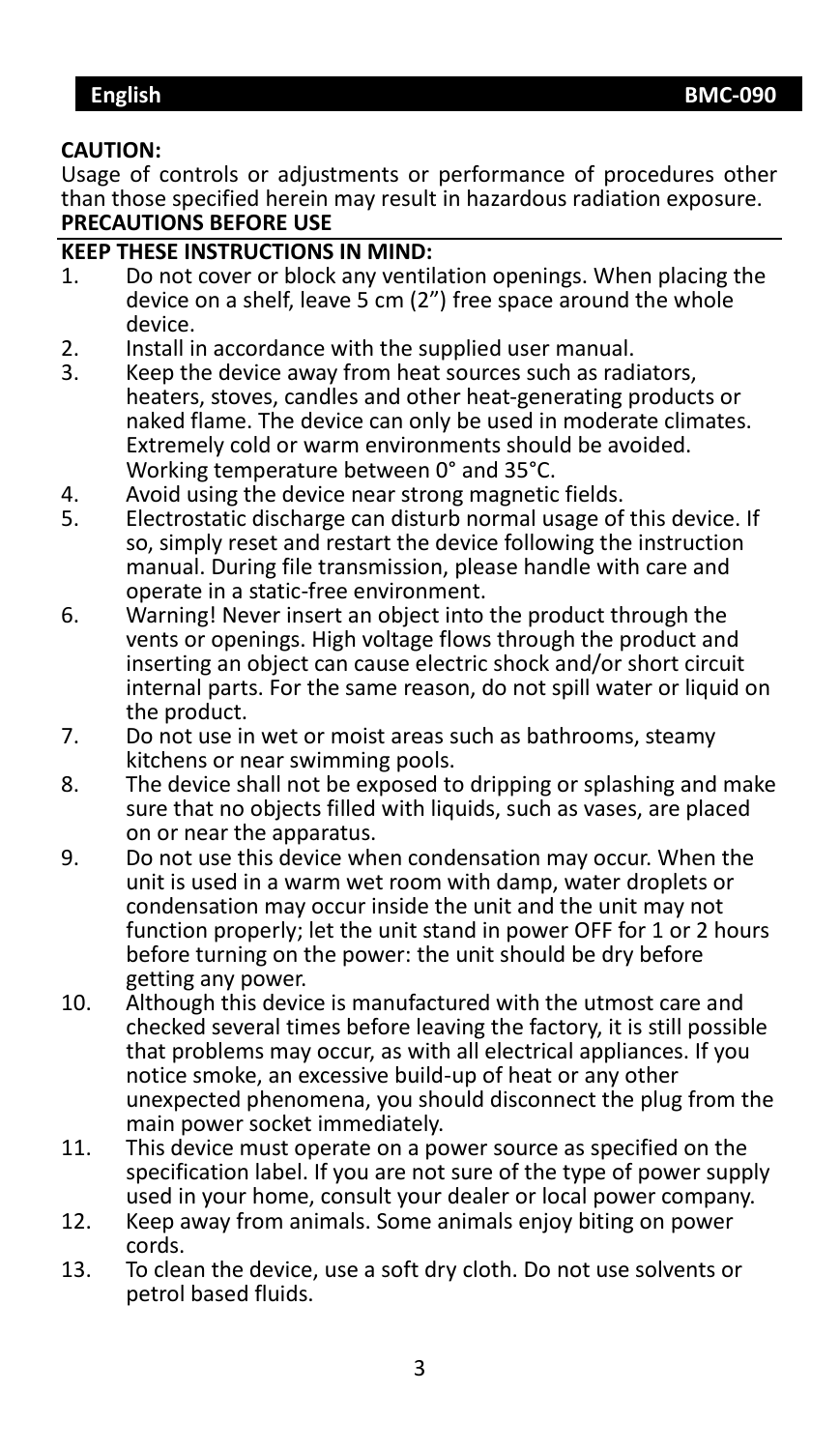To remove severe stains, you may use a damp cloth with dilute detergent.

- 14. The supplier is not responsible for damage or lost data caused by malfunction, misuse, modification of the device or battery replacement.
- 15. Do not interrupt the connection when the device is formatting or transferring files. Otherwise, data may be corrupted or lost.
- 16. If the unit has USB playback function, the USB memory stick should be plugged into the unit directly. Don't use an USB extension cable because it can cause interference resulting in failing of data.
- 17. The rating label has been marked on the bottom or back panel of the device.
- 18. This device is not intended for use by people (including children) with physical, sensory or mental disabilities, or a lack of experience and knowledge, unless they're under supervision or have received instructions about the correct use of the device by the person who is responsible for their safety.
- 19. This product is intended for non professional use only and not for commercial or industrial use.
- 20. Make sure the unit is adjusted to a stable position. Damage caused by using this product in an unstable position vibrations or shocks or by failure to follow any other warning or precaution contained within this user manual will not be covered by warranty.
- 21. Never remove the casing of this device.<br>22. Never place this device on other electric
- 22. Never place this device on other electrical equipment.<br>23. Do not allow children access to plastic bags.
- 23. Do not allow children access to plastic bags.<br>24. Only use attachments/accessories specified
- 24. Only use attachments/accessories specified by the manufacturer.<br>25. Refer all servicing to qualified service personnel. Servicing is
- Refer all servicing to qualified service personnel. Servicing is required when the device has been damaged in any way, such as the power supply cord or the plug, when liquid has been spilled or objects have fallen into the device, when the device has been exposed to rain or moisture, does not operate normally, or has been dropped.
- 26. Long exposure to loud sounds from personal music players may lead to temporary or permanent hearing loss.
- 27. If the product is delivered with power cable or AC power adaptor:<br> $\bullet$  If any trouble occur disconnect the AC power cord and
	- If any trouble occur, disconnect the AC power cord and refer servicing to qualified personnel.
	- ⚫ Don't step on or pinch the power adaptor. Be very careful, particularly near the plugs and the cable's exit point. Do not place heavy items on the power adaptor, which may damage it. Keep the entire device out of children's reach! When playing with the power cable, they can seriously injure themselves.
	- Unplug this device during lightning storms or when unused for a long period.
	- The socket outlet must be installed near the equipment and must be easily accessible.
	- ⚫ Do not overload ac outlets or extension cords. Overloading can cause fire or electric shock.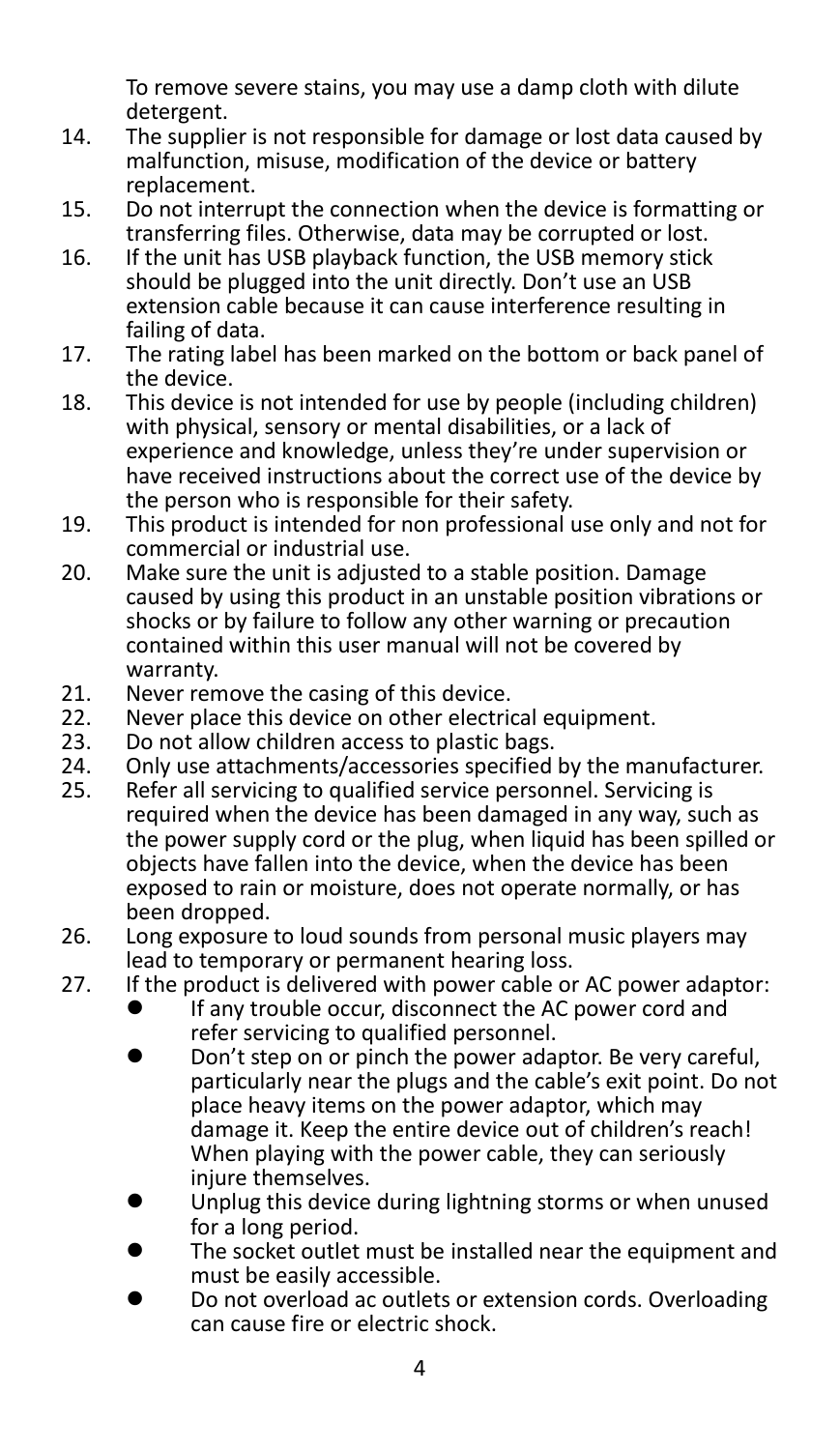- ⚫ Devices with class 1 construction should be connected to a main socket outlet with a protective earthed connection.
- ⚫ Devices with class 2 construction do not require a earthed connection.
- ⚫ Always hold the plug when pulling it out of the main supply socket. Do not pull the power cord. This can cause a short circuit.
- ⚫ Do not use a damaged power cord or plug or a loose outlet. Doing so may result in fire or electric shock.
- 28. If the product contains or is delivered with a remote control containing coin/cell batteries:

# Warning:<br>
• ‴D

- ⚫ "Do not ingest battery, Chemical Burn Hazard" or equivalent working.
- ⚫ [The remote control supplied with] This product contains a coin/button cell battery. If the battery is swallowed, it can cause severe internal burns in just 2 hours and can lead to death.
- Keep new and used batteries away from children.<br>● If the battery compartment does not close secure
- ⚫ If the battery compartment does not close securely, stop using the product and keep it away from children.
- ⚫ If you think batteries might have been swallowed or placed inside any part of the body, seek immediate medical attention.
- 29. Caution about the use of Batteries:
	- ⚫ Danger of explosion if battery is incorrectly replaced. Replace only with the same or equivalent type.
	- ⚫ Battery cannot be subjected to high or low extreme temperatures, low air pressure at high altitude during use, storage or transportation.
	- ⚫ Replacement of a battery with an incorrect type that can result in an explosion or the leakage of flammable liquid or gas.
	- Disposal of a battery into fire or a hot oven, or mechanically crushing or cutting of a battery, that can result in an explosion.
	- ⚫ Leaving a battery in an extremely high temperature surrounding environment that can result in an explosion or that leakage of flammable liquid or gas.
	- ⚫ A battery subjected to extremely low air pressure that may result in an explosion or the leakage of flammable liquid or gas.
	- Attention should be drawn to the environmental aspects of battery disposal.

### **INSTALLATION**

- Unpack all parts and remove protective material.
- Do not connect the unit to the mains before checking the mains voltage and before all other connections have been made.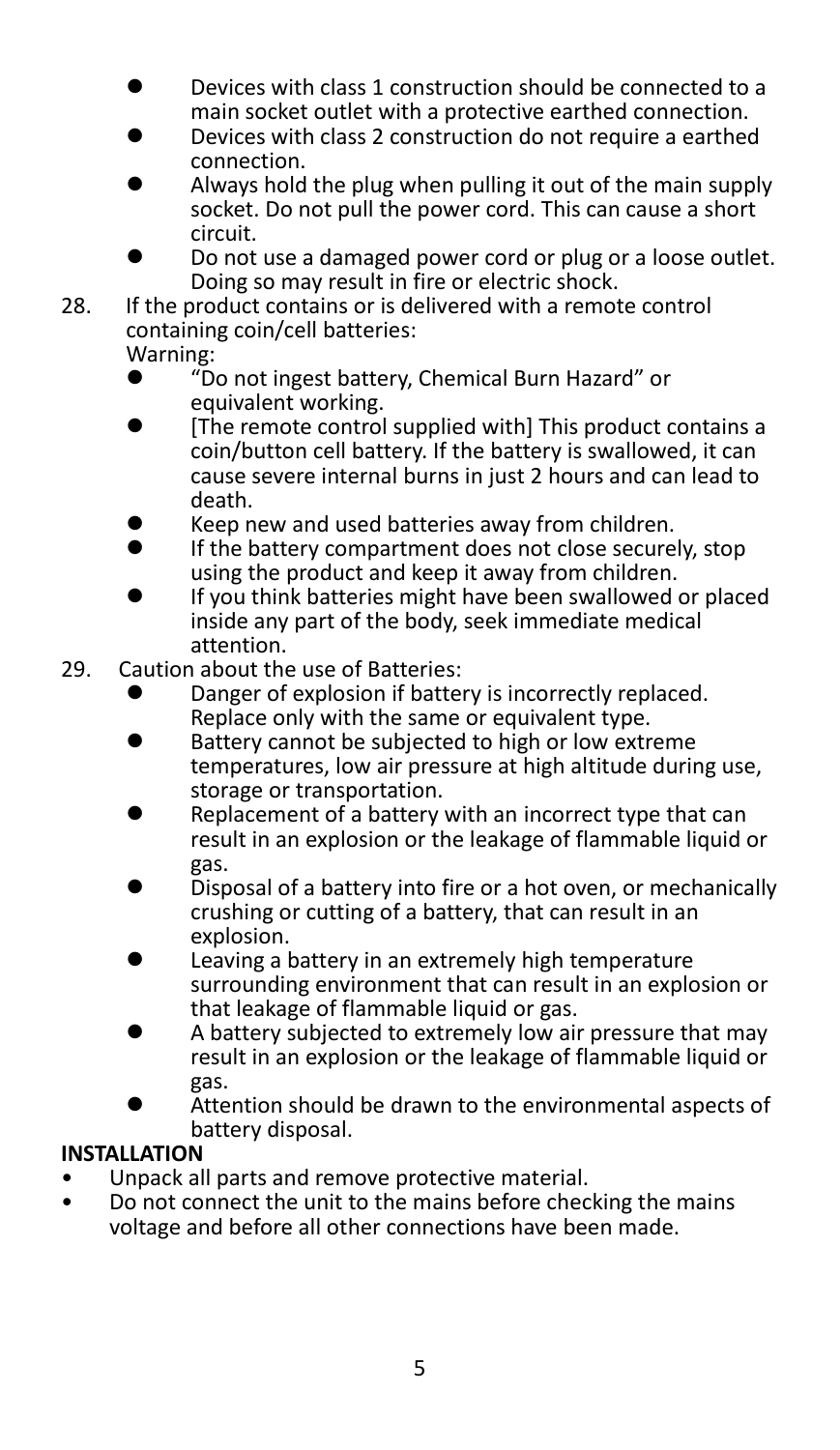#### **Illustration**



- 1. Play/pause button
- 2. Previous song/decrease music volume level<br>3. Mic volume +/-, slide switch
- Mic volume +/-, slide switch
- 4. Echo+/-, slide switch
- 5. Music volume +/-, slide switch
- 6. Next song/increase music volume level
- 7. LED lights on/off(Long press this button to enter TWS function)
- 8. Power on/off; Mode: Bluetooth/Micro SD card/USB reader; Magic voice. Magic voice effects: Press twice this button to enter Magic voice effect mode. Short press again to change the magic voice effect. There are 3 different voice effects. Press twice again to turn off this mode.
- 9. Phone holder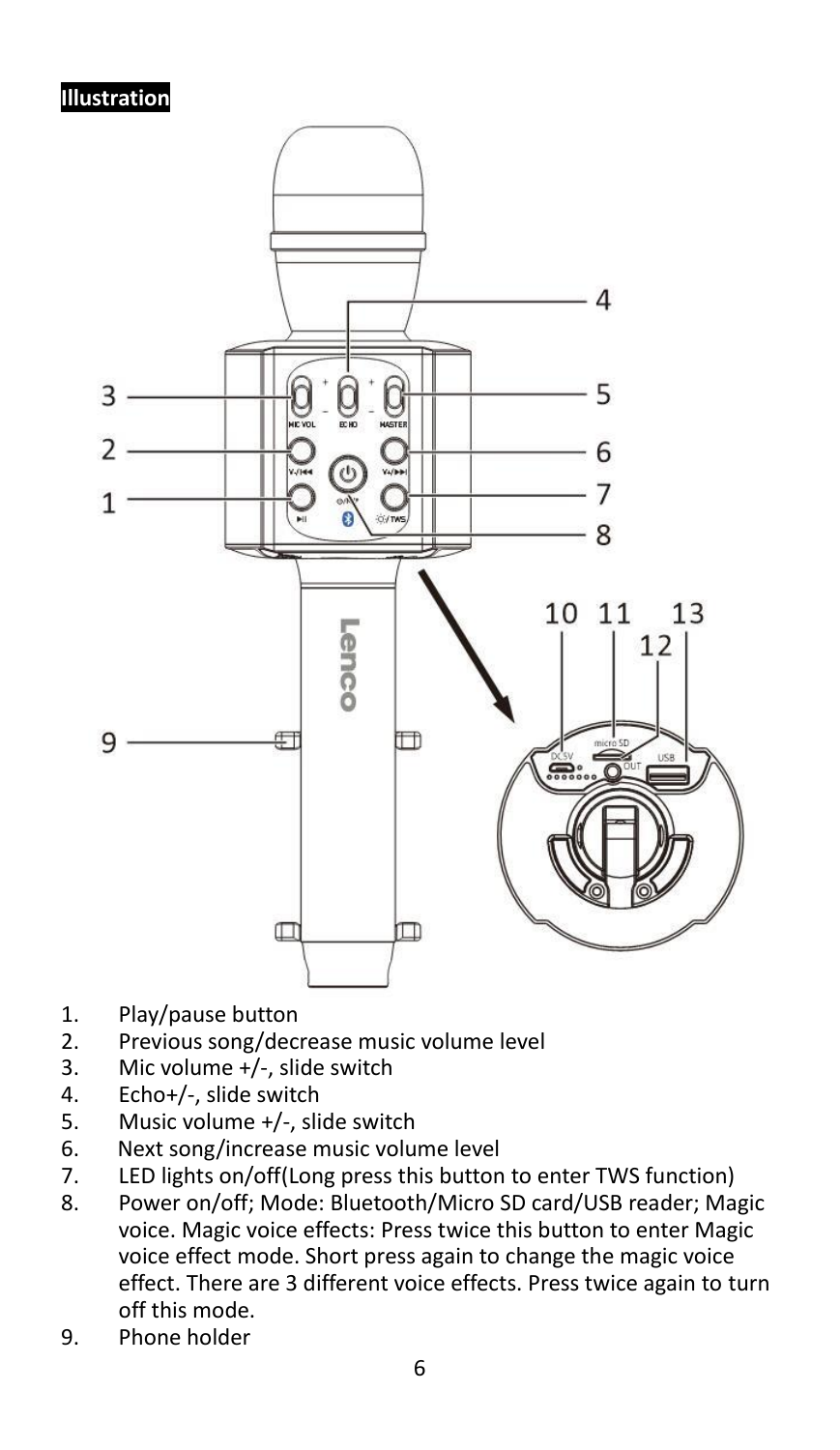- 10. USB charging socket
- 11. Micro SD card socket<br>12. Line-out socket
- 12. Line-out socket
- 13. USB connection

#### **Package Included**

#### **Micro USB cable for charging**



**3.5mm Aux-out cable**



#### **Charging**

The microphone can be charged through the included USB cable, which you can connect to a USB home charger or another device with a USB charging function.



Please make sure that the karaoke speaker is fully charged before first use.

- ⚫ Connect the product with USB cable.
- Micro USB in charging socket (10)
- The indicator will show red light when charging.
- The indicator will turn off when fully charged.

#### **Bluetooth Pairing**

- 1. Turn on Microphone (Long press  $\bigcup$  button), LED light will come on and will release "Bluetooth mode".
- 2. You can search "Lenco BMC-090" to connect it on your device. Once connected successfully, you will hear: "connected"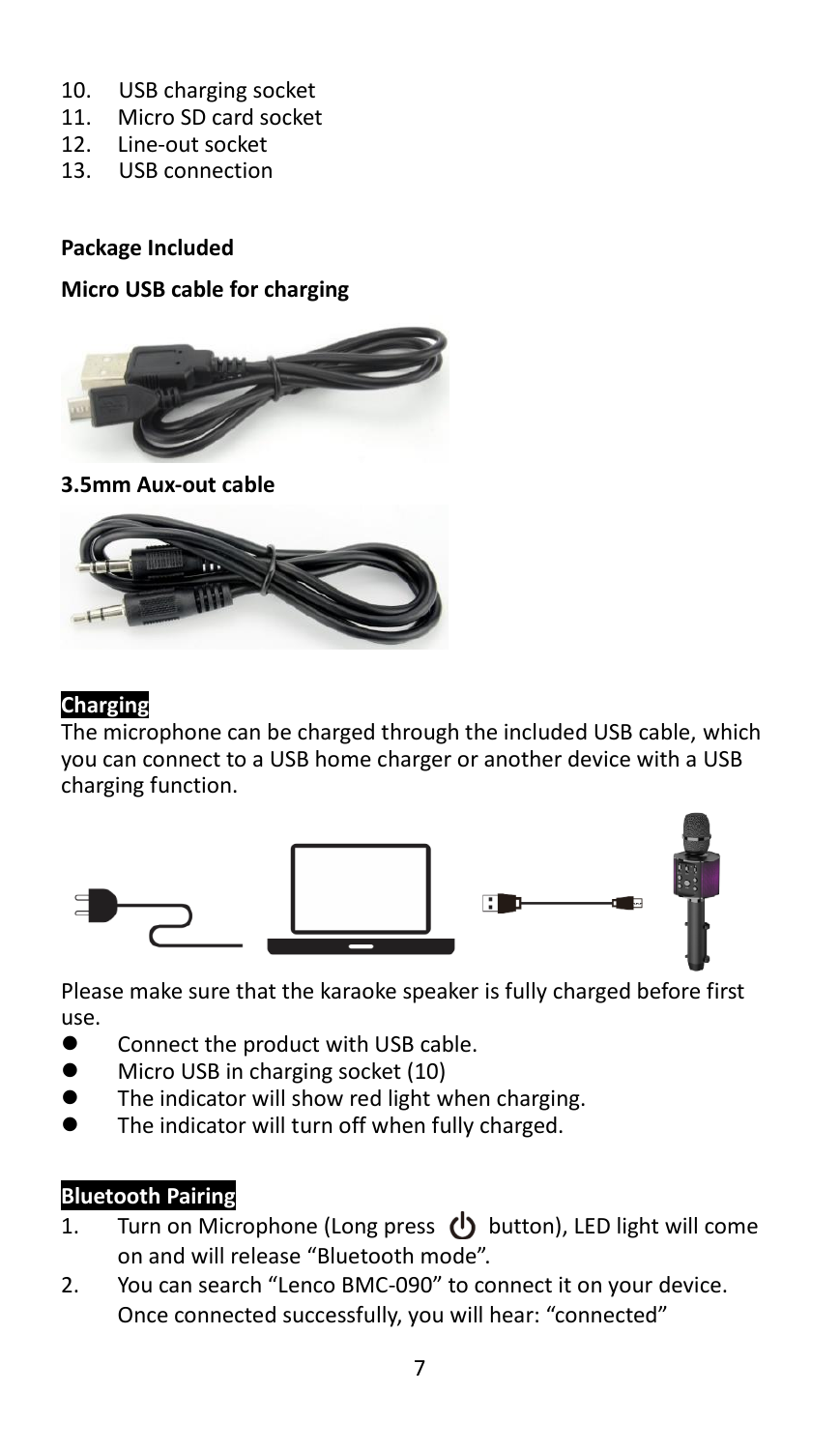- 3. If a password is required, enter "0000".
- 4. Apply any karaoke APP or select song from your device music player, and adjust Mic Volume, Echo, to the right position.
- 5. You can sing along with Microphone.

"This product has a Bluetooth **reception** function, **you can not transmit any Bluetooth sound with it**: this means that you can receive wirelessly a Bluetooth sound signal from an external source like a smartphone."

# **Pairing 2 Microphones with 1 smartphone (TWS function)**

It is possible to pair two Karaoke microphones with 1 smartphone or tablet. Turn on both microphones (8) and make sure they are in Bluetooth mode. If it is the first time they pair together, long press the LED light button (7)of both microphones to enter in the TWS function. When the pairing is successful, the microphones will emit a signal. Then pair the microphones with your smartphone or tablet.

To disconnect the microphones, long press the LED light button (7) on one of the units or insert a micro SD card or USB stick.

To connect again, you just need to long press the LED light button on one of the units.

# **Micro SD card mode**

- 1. Turn on Microphone, Insert the micro SD card preloaded with songs, you will hear "SD card mode" from the speaker. Speaker will automatically start playing songs from the SD Card.
- 2. To go to next song: Short press the  $\blacktriangleright$  button.
- 3. To go to previous song: Short press the  $\blacktriangleleft$  button.
- 4. To Pause the Track: Short press the **Di** button.
- 5. To Play the Track: Short press the **bill** button.

# **USB stick mode**

- 1. Insert the preloaded USB stick into the USB socket and the music will automatically start playing.
- 2. To go to next song: Short press the  $\blacktriangleright$  button.
- 3. To go to previous song: Short press the  $\blacktriangleleft$  button.
- 4. To Pause the Track: Short press the **bill** button.
- 5. To Play the Track: Short press the **bill** button.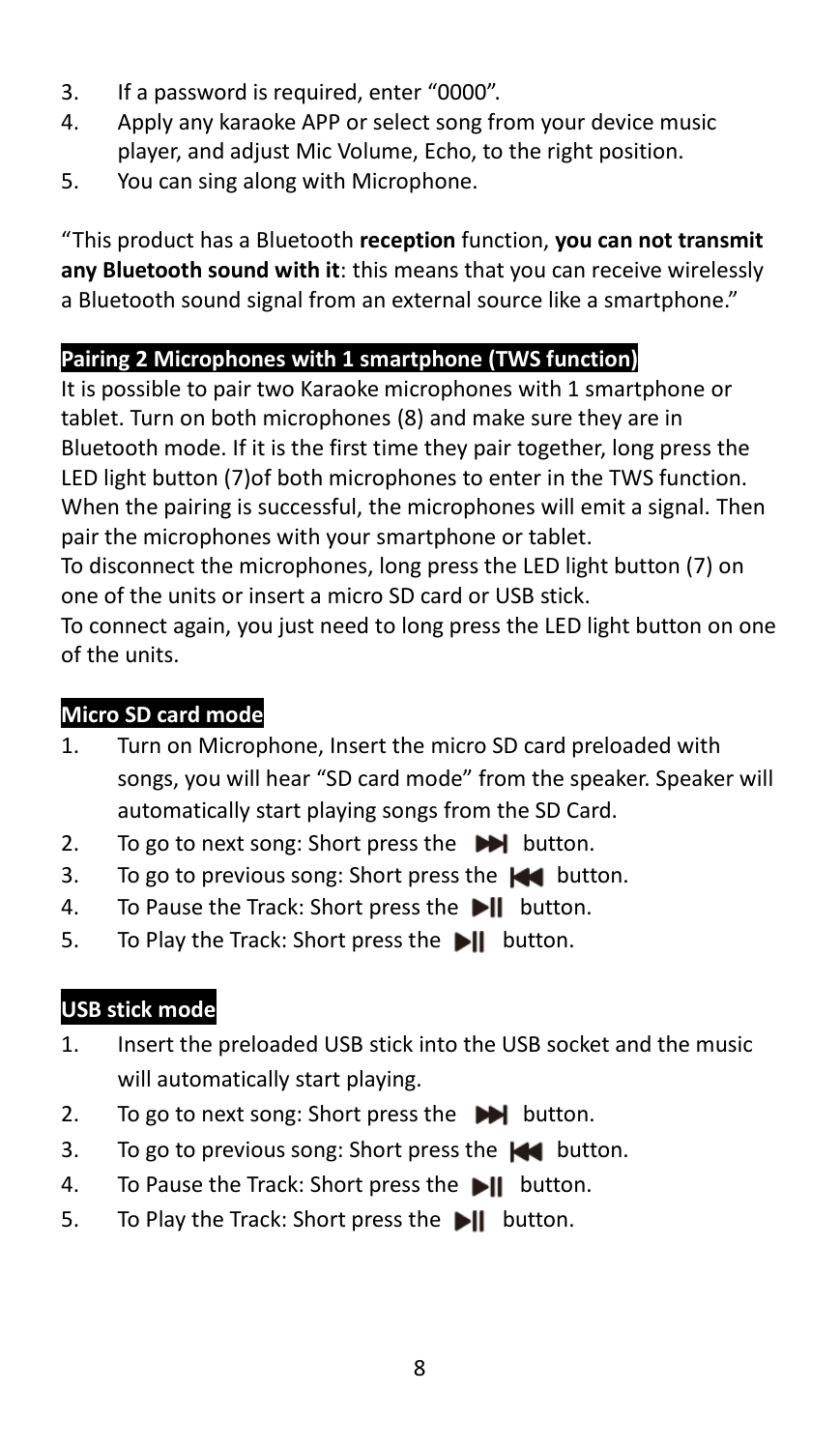#### **Line-out mode**

With the BMC-090, you can also play the music and microphone voice on an external speaker or micro HiFi set. Just connect the AUX 3,5mm cable to the AUX out of the BMC-090 and to the AUX in connector of the external speaker or micro HiFi set. You can adjust the volume on the BMC-090 for microphone and music.



### **Karaoke with holder**

Make sure the speaker is in pairing mode, put your mobile phone on the holder (the phone is more stable in the holder without a phone case). You can choose favorite song to karaoke, then you can watch lyric on the holder while you're singing. **adjustment by karaoke**

The volume of the microphone and music can be adjusted by means of the slider switch, with this switch it is not possible to adjust the volume of the microphone and music separately. If you want to adjust the volume of the music so that you hear the microphone better, you can do this by long pressing the Previous song button (to decrease the volume), to increase the volume, long press the Next song button. Make sure the music switch is set to maximum.

| The power light is not<br>ΟN    | Please check that the microphone is charged                                                                                          |
|---------------------------------|--------------------------------------------------------------------------------------------------------------------------------------|
| The microphone has no<br>sound. | Please turn power on and adjust the volume<br>control on the microphone up.                                                          |
| The microphone has no<br>echo.  | Please slide the echo control on the<br>microphone up, please do not put the<br>speaker on the table under echo opening<br>condition |
| The sound has noise.            | Please confirm whether environmental<br>interference.                                                                                |
| The music is no sound.          | Please adjust the volume of your phone or<br>slide the volume control on the microphone<br>up                                        |

### **Troubleshooting**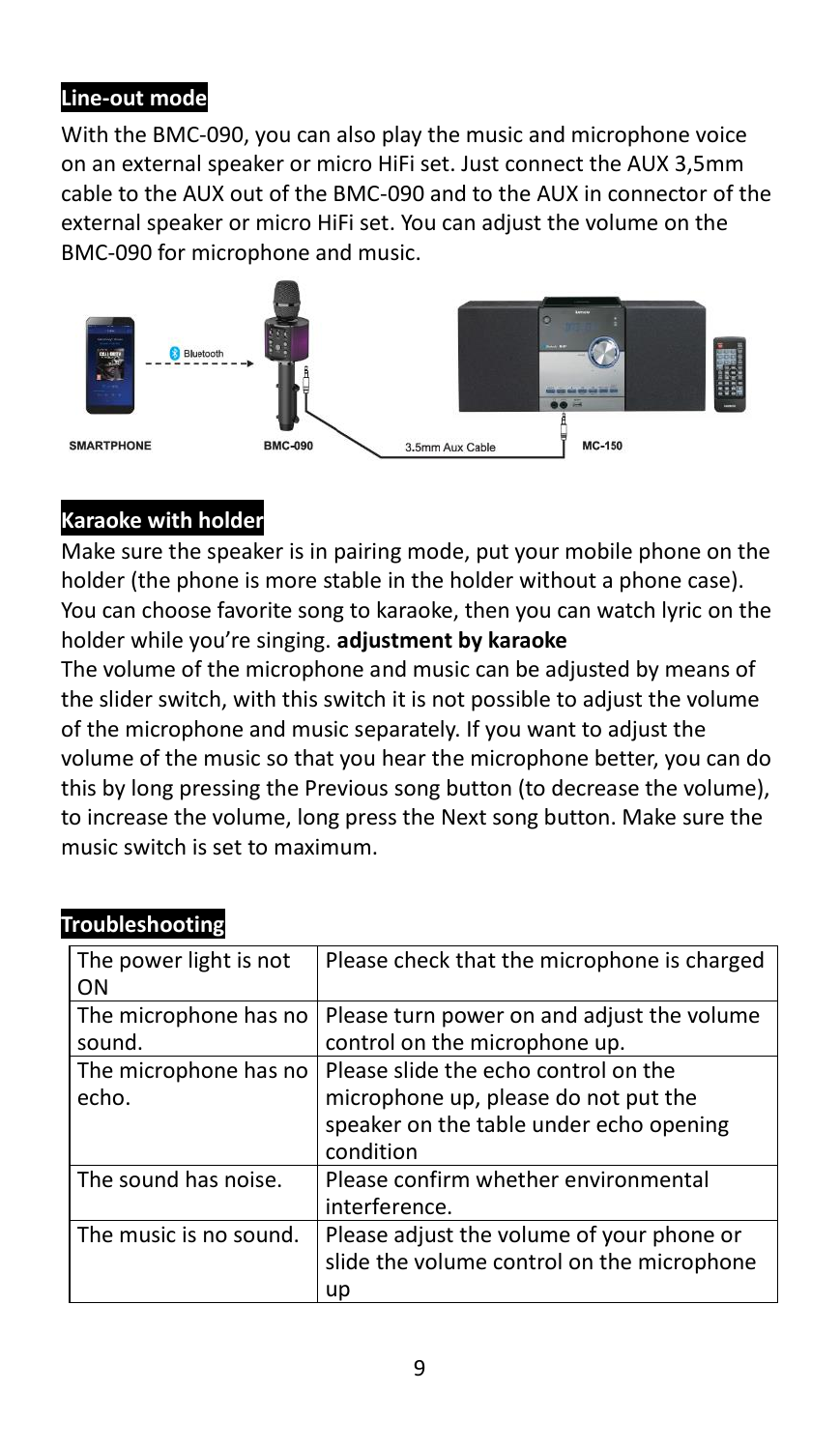### **Technical Specification**

- ⚫ Name: Portable Wireless Microphone Bluetooth Speaker with holder
- ⚫ Item NO.: **Lenco BMC-090**
- Source Input: micro SD card/USB/BT/Flashing Light/LINE-OUT<br>● lpput: DC5V: 500mA
- Input: DC5V; 500mA<br>● Output Power: 5W\*1
- ⚫ Output Power: 5W\*1
- Bluetooth version: V5.0<br>● Wireless frequency: 240
- Wireless frequency: 2402-2480MHz<br>● Product size: 80\*74\*277mm
- Product size:  $80*74*277$ mm
- Weight: 407.6g<br>● LED nower: 800
- ⚫ LED power: 800mw
- Distortion: <1%<br>● Battery canacity
- ⚫ Battery capacity: 1200mAh
- ⚫ Material: ABS
- Charging Time: About 4 hours<br>● Playing Time: About 8 hours
- ⚫ Playing Time: About 8 hours (The playing time depends on volume and LED)
- Transmission distance: about 10m
- ⚫ Audio format SD/USB MP3
- Maximum USB stick capacity 64GB

#### **1. Guarantee**

Lenco offers service and warranty in accordance to European law, which means that in case of repairs (both during and after the warranty period) you should contact your local dealer.

Important note: It is not possible to send products that need repairs to Lenco directly.

Important note: If this unit is opened or accessed by a non-official service center in any way, the warranty expires.

This device is not suitable for professional use. In case of professional use, all warranty obligations of the manufacturer will be voided.

### **2. Disclaimer**

Updates to Firmware and/or hardware components are made regularly. Therefore some of the instruction, specifications and pictures in this documentation may differ slightly from your particular situation. All items described in this guide for illustration purposes only and may not apply to particular situation. No legal right or entitlements may be obtained from the description made in this manual.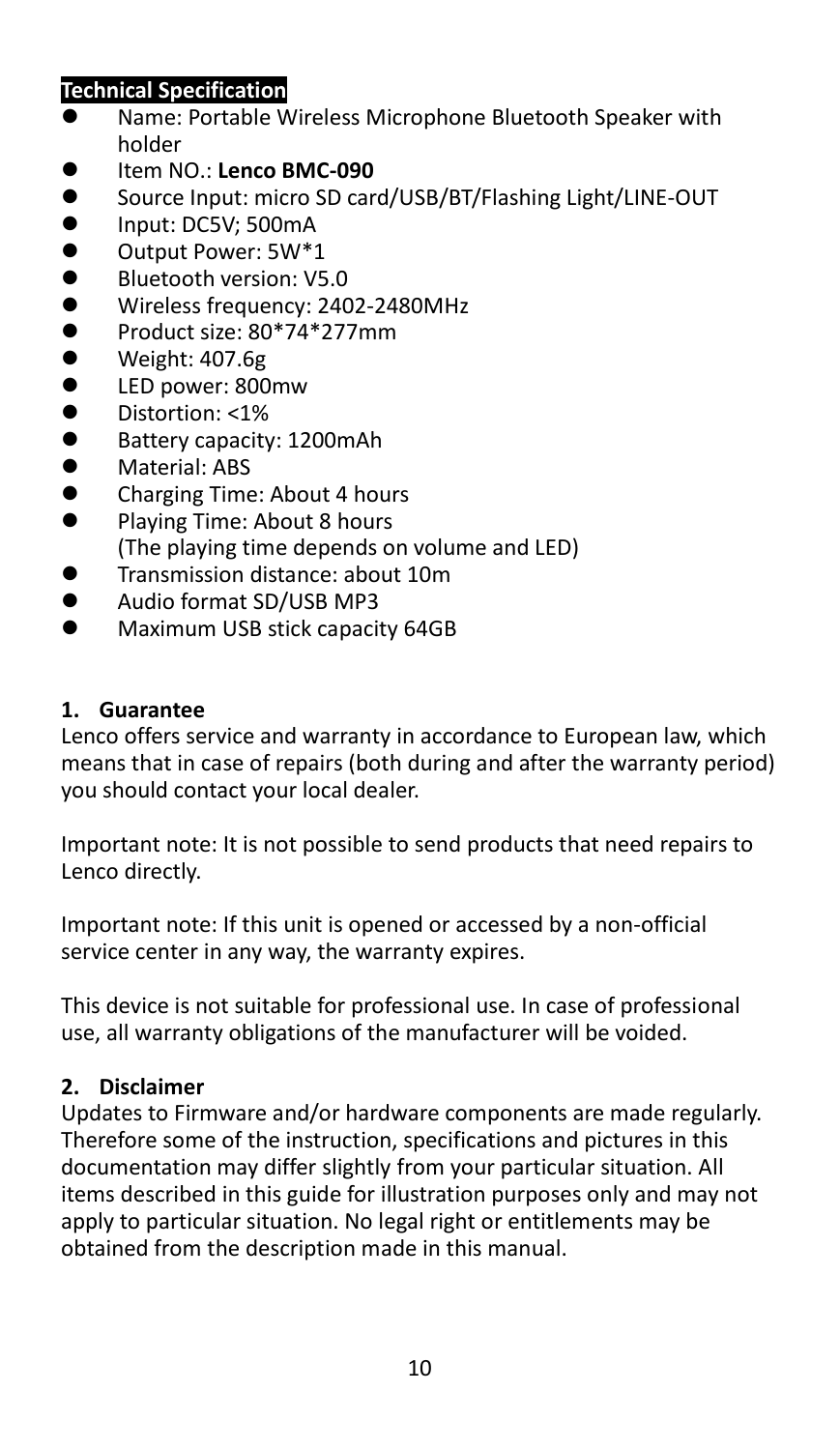# **3. Disposal of the Old Device**

This symbol indicates that the relevant electrical product or battery should not be disposed of as general household waste in Europe. To



ensure the correct waste treatment of the product and battery, please dispose them in accordance to any applicable local laws of requirement for disposal of electrical equipment or batteries. In so doing, you will help to conserve natural resources and improve standards of environmental protection in treatment and disposal of electrical waste (Waste Electrical and Electronic Equipment Directive).

#### **4. CE Marking**

Hereby Commaxx B.V. Wiebachstraat 37, 6466 NG Kerkrade, The Netherlands, declares that this product is in compliance with the essential

EU directive requirements.

The declaration of conformity may be consulted via [techdoc@commaxxgroup.com](mailto:techdoc@commaxxgroup.com)



#### **5. Service**

For more information and helpdesk support, please visit [www.lenco.com](http://www.lenco.com/)

Commaxx B.V. Wiebachstraat 37, 6466 NG Kerkrade, The Netherlands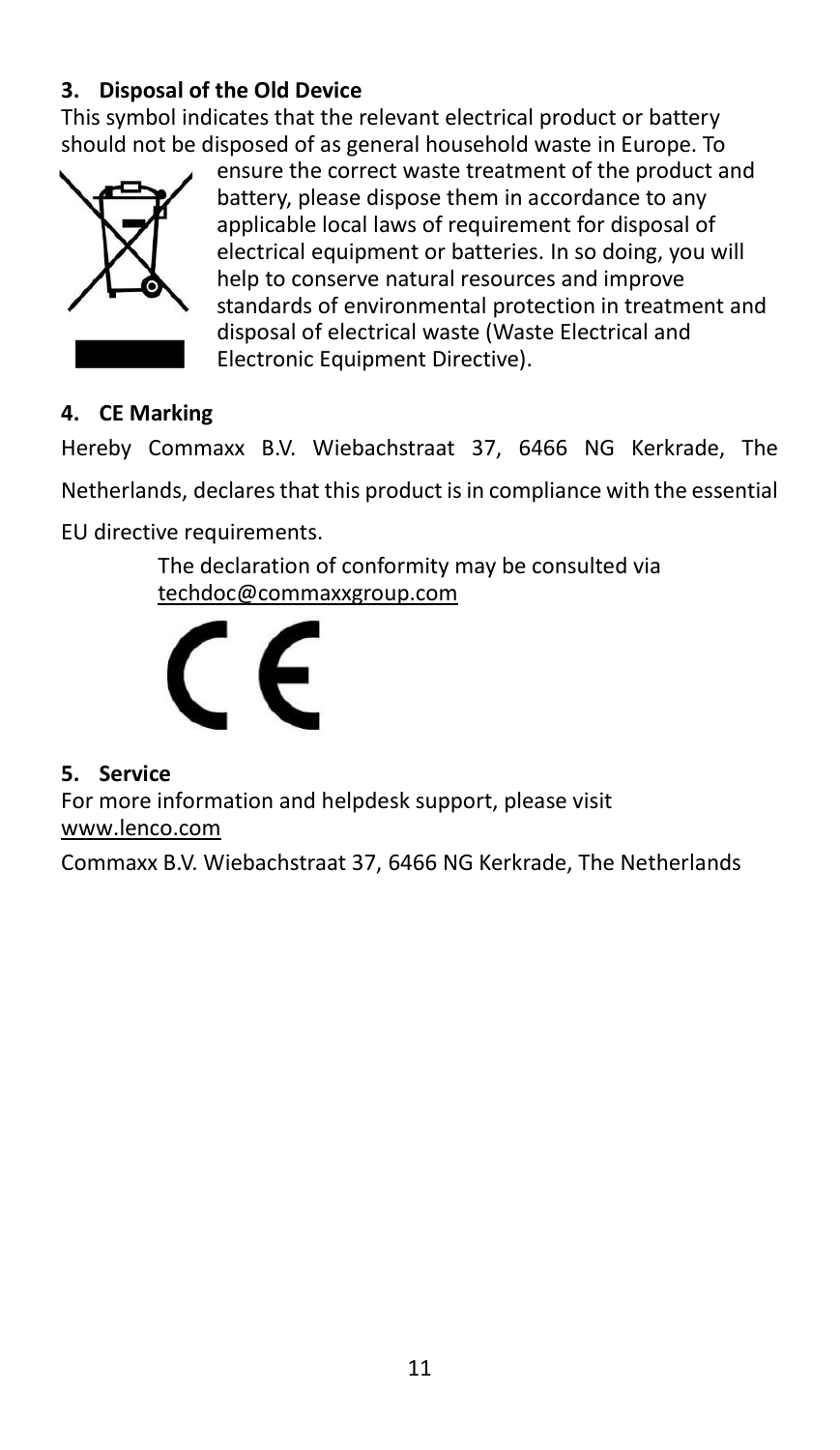### <span id="page-11-0"></span>**LET OP:**

Het gebruik van afstandsbedieningen of aanpassingen of de uitvoering van procedures die niet in dit document zijn gespecificeerd, kan leiden tot gevaarlijke blootstelling aan straling.

# **VOORZORGSMAATREGELEN VOOR GEBRUIK**

#### **ONTHOUD DE VOLGENDE INSTRUCTIES:**

- 1. Bedek of blokkeer de ventilatieopeningen niet. Wanneer u het apparaat op een schap plaatst, dient u 5 cm (2") vrije ruimte rondom het gehele apparaat te behouden.
- 2. Installeer het product volgens de meegeleverde gebruikershandleiding.
- 3. Houd het apparaat uit de buurt van hittebronnen, zoals radiatoren, verwarmingen, kachels, kaarsen en andere hittegenererende producten of open vuur. Het apparaat kan alleen worden gebruikt in een gematigd klimaat. Extreem koude of warme omgevingen dienen te worden vermeden. Het bedrijfstemperatuurbereik ligt tussen 0 °C en 35 °C.
- 4. Gebruik dit apparaat niet in de buurt van krachtige magnetische velden.
- 5. Elektrostatische ontlading kan normaal gebruik van dit apparaat verstoren. U hoeft het apparaat in dit geval slechts te resetten en opnieuw op te starten volgens de gebruikershandleiding. Wees voorzichtig tijdens bestandsoverdracht en gebruik het product in een omgeving zonder statische interferentie.
- 6. Waarschuwing! Steek nooit een voorwerp via de ventilatie- of andere openingen in het product. Er is hoogspanning in het product aanwezig en als u er een object insteekt, kan dat een elektrische schok veroorzaken en/of kortsluiting in de interne onderdelen. Mors om dezelfde reden geen water of vloeistof op het product.
- 7. Gebruik het toestel niet in vochtige ruimtes, zoals badkamers, stomende keukens of in de buurt van zwembaden.
- 8. Het apparaat mag niet worden blootgesteld aan druppels en spetters en zorg ervoor dat er geen met vloeistof gevulde voorwerpen, zoals vazen, op of in de buurt van het apparaat worden geplaatst.
- 9. Gebruik dit apparaat niet wanneer condensatie kan optreden. Wanneer het apparaat in een warme, natte ruimte wordt gebruikt, kunnen zich waterdruppels of condens vormen in het apparaat en kan het apparaat niet goed functioneren. Laat het apparaat 1 of 2 uur uit staan voordat u het inschakelt: het apparaat dient droog te zijn voordat deze stroom ontvangt.
- 10. Alhoewel dit apparaat met grote zorg gefabriceerd en verschillende keren geïnspecteerd is voordat het de fabriek verlaat, is het nog steeds mogelijk dat er problemen optreden, zoals met alle elektrische apparaten. Als u rook, een overmatige hitteontwikkeling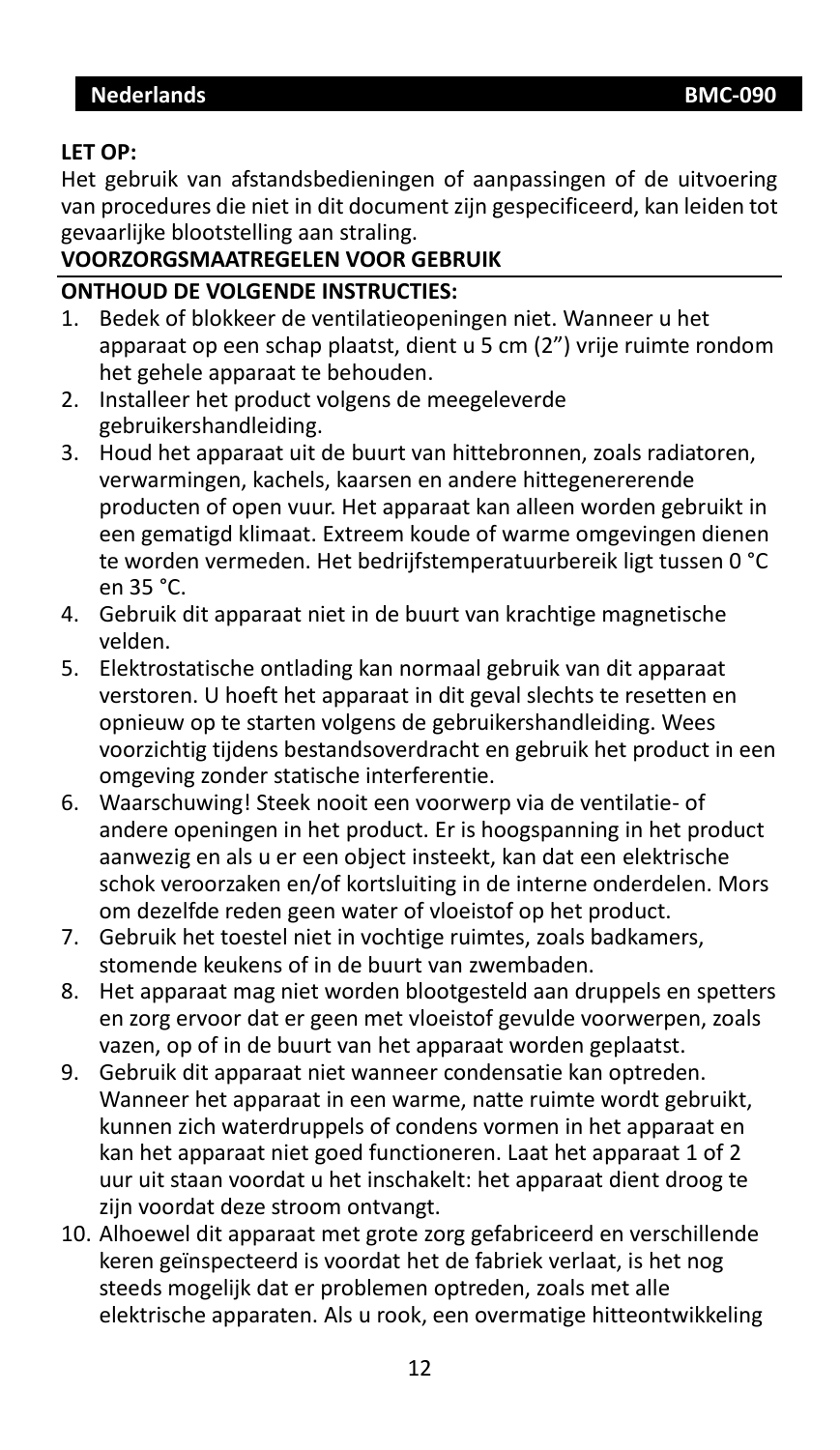of enig ander onverwacht verschijnsel opmerkt, moet u onmiddellijk de stekker van het netsnoer uit het stopcontact halen.

- 11. Dit apparaat moet worden gebruikt met een voedingsbron zoals gespecificeerd op het specificatielabel. Als u twijfelt over het type voeding dat gebruikt wordt in uw huis, raadpleeg dan uw dealer of plaatselijk energiebedrijf.
- 12. Buiten bereik van dieren houden. Sommige dieren kauwen graag op voedingskabels.
- 13. Gebruik een zacht, droog doekje om het apparaat te reinigen. Gebruik geen oplosmiddelen of op benzine gebaseerde vloeistoffen. U kunt een vochtig doekje met verdund schoonmaakmiddel gebruiken om hardnekkige vlekken te verwijderen.
- 14. De leverancier is niet verantwoordelijk voor schade of verloren gegevens veroorzaakt door storing, misbruik, modificatie van het apparaat of batterijvervanging.
- 15. Onderbreek nooit de verbinding wanneer het apparaat formatteert of bestanden overdraagt. De gegevens kunnen anders corrupt of verloren raken.
- 16. Indien het apparaat een USB-afspeelfunctie heeft, moet de USBgeheugenstick rechtstreeks op het apparaat worden aangesloten. Gebruik geen USB-verlengkabel, omdat die kan leiden tot storingen met foutieve gegevens als gevolg.
- 17. Het classificatielabel bevindt zich op de onderkant of het achterpaneel van het apparaat.
- 18. Dit hulpmiddel is niet bedoeld voor gebruik door mensen (inclusief kinderen) met een fysieke, zintuiglijke of mentale handicap, of een gebrek aan ervaring en kennis, tenzij zij toezicht of instructies hebben gekregen over het juiste gebruik van het hulpmiddel door een persoon die verantwoordelijk is voor hun veiligheid.
- 19. Dit product is alleen voor niet-professioneel gebruik bedoeld en niet voor commercieel of industrieel gebruik.
- 20. Verzeker u ervan dat het apparaat in een stabiele positie staat opgesteld. Schade die wordt veroorzaakt door het gebruik van dit product in een onstabiele positie, trillingen of schokken of het niet opvolgen van de waarschuwingen of voorzorgsmaatregelen in deze gebruikershandleiding wordt niet gedekt door de garantie.
- 21. Verwijder nooit de behuizing van dit apparaat.
- 22. Plaats dit apparaat nooit op andere elektrische apparatuur.
- 23. Geef kinderen geen gelegenheid in aanraking met plastic zakken te komen.
- 24. Gebruik uitsluitend uitbreidingen/accessoires gespecificeerd door de fabrikant.
- 25. Laat alle reparaties over aan gekwalificeerd onderhoudspersoneel. Onderhoud is nodig als het apparaat is beschadigd, bijvoorbeeld als de voedingskabel of de stekker is beschadigd, als er vloeistof op het apparaat is gemorst, als er voorwerpen in het apparaat zijn gevallen,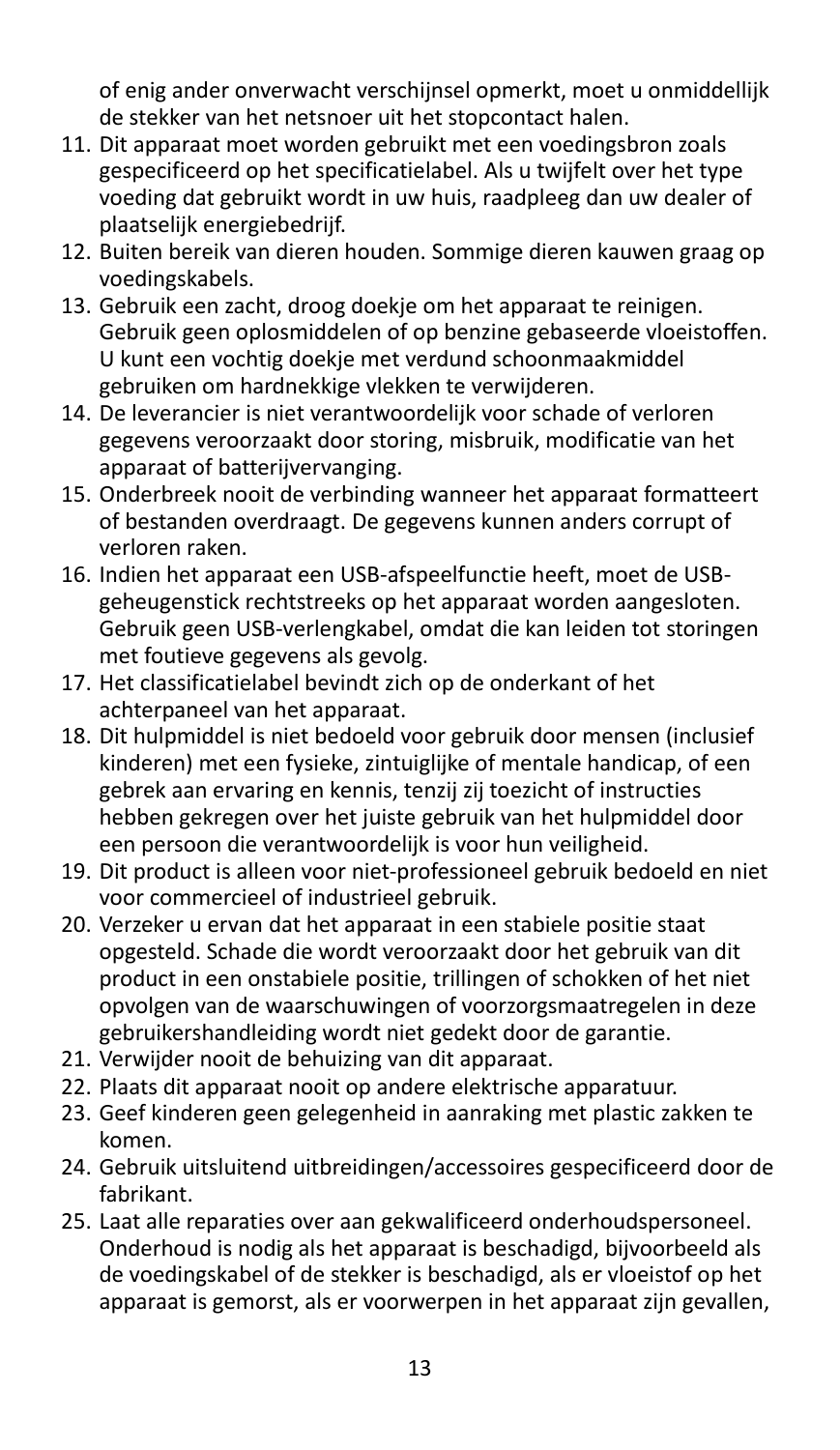als het apparaat is blootgesteld aan regen of vocht, als het apparaat niet normaal werkt of als het is gevallen.

- 26. Langdurige blootstelling aan harde geluiden van persoonlijke muziekspelers kan leiden tot tijdelijk of permanent gehoorverlies.
- 27. Als het product wordt geleverd met voedingskabel of wisselstroomvoedingsadapter:
	- ⚫ Als er zich problemen voordoen, moet u de voedingskabel loskoppelen en het ter onderhoud aanbieden aan gekwalificeerd personeel.
	- Nooit op de voedingsadapter stappen of deze indrukken. Wees zeer voorzichtig, vooral in het gebied rond de stekkers en de kabelaansluitingen. Plaats geen zware voorwerpen op de voedingsadapter, om beschadiging ervan te voorkomen. Houd het gehele apparaat buiten bereik van kinderen! Wanneer kinderen met de voedingskabel spelen, kunnen zij ernstig letsel oplopen.
	- Haal de stekker uit het stopcontact tijdens onweer of wanneer u deze langere tijd niet gebruikt.
	- ⚫ Het stopcontact moet in de buurt van de apparatuur zijn geïnstalleerd en eenvoudig te bereiken zijn.
	- Laat AC-stopcontacten of verlengsnoeren nooit overbelast raken. Overbelasting kan brand of een elektrische schok veroorzaken.
	- ⚫ Apparaten met een Klasse 1 structuur dienen te worden aangesloten op een stopcontact met een beschermende aardverbinding.
	- ⚫ Apparaten met een Klasse 2 structuur vereisen geen aardverbinding.
	- Houd altiid de stekker vast wanneer u deze uit het stopcontact trekt. Trek nooit aan de voedingskabel. Dit kan tot een kortsluiting leiden.
	- Gebruik nooit een beschadigde voedingskabel of stekker of een los stopcontact. Dit vormt namelijk een risico op brand of elektrische schokken.
- 28. Indien het product knoopcelbatterijen bevat of wordt geleverd met een afstandsbediening die knoopcelbatterijen bevat: Waarschuwing:
	- "Batterij niet inslikken, chemisch brandgevaar" of gelijkwaardige werking.
	- ⚫ De meegeleverde afstandsbediening bevat een knoopcelbatterij. Als de batterij wordt ingeslikt, kan deze in slechts 2 uur ernstige interne brandwonden veroorzaken en tot de dood leiden.
	- ⚫ Houd nieuwe en gebruikte batterijen buiten bereik van kinderen.
	- ⚫ Als de batterijhouder niet goed kan worden gesloten, dient u het product niet meer te gebruiken en buiten bereik van kinderen te houden.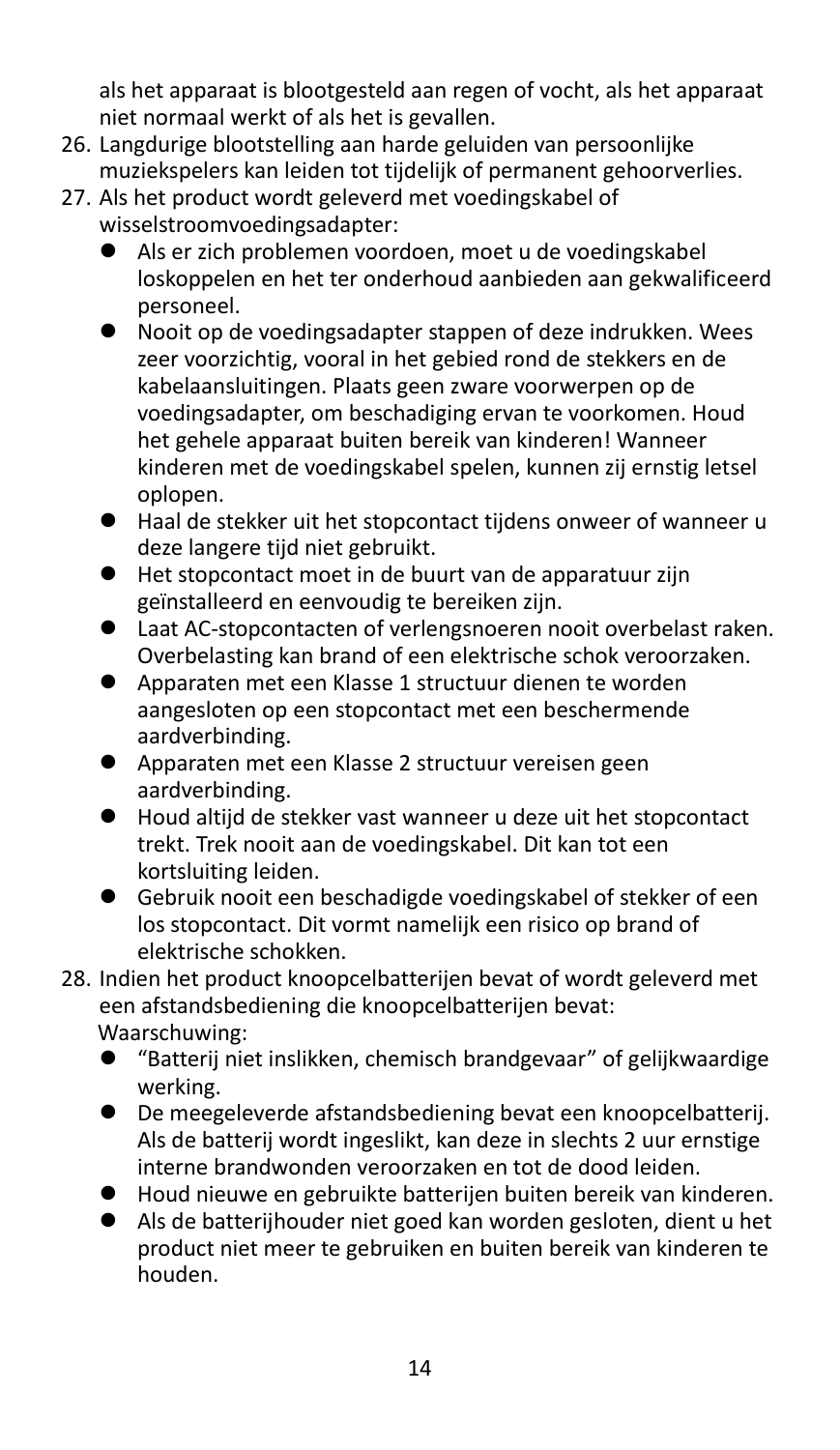- ⚫ Als u denkt dat batterijen zijn ingeslikt of binnenin een willekeurig lichaamsdeel terecht zijn gekomen, dient u onmiddellijk medische hulp te zoeken.
- 29. Waarschuwing m.b.t. het gebruik van batterijen:
	- ⚫ Als de batterij onjuist wordt geplaatst, bestaat er explosiegevaar. Vervang de batterij alleen door een zelfde of vergelijkbare soort batterij.
	- Stel de batterij niet bloot aan extreem hoge of lage temperaturen of een lage luchtdruk op grote hoogte tijdens gebruik, opslag of transport.
	- ⚫ Vervanging van een batterij door een incorrect type kan leiden tot een ontploffing of de lekkage van ontvlambare vloeistoffen of gas.
	- ⚫ Het weggooien van een batterij in het vuur of een hete oven, of het mechanisch verpletteren of insnijden van een batterij, kan leiden tot een explosie.
	- ⚫ Het achterlaten van een batterij in een omgeving met extreem hoge temperaturen kan leiden tot een explosie of het lekken van brandbare vloeistof of gas.
	- ⚫ Een batterij die aan een extreem lage luchtdruk wordt blootgesteld, kan leiden tot een explosie of het lekken van brandbare vloeistof of gas.
	- ⚫ Aandacht voor het milieu is nodig bij het verwijderen van de batterijen.

### **INSTALLATIE**

- Pak alle onderdelen uit en verwijder de beschermende materialen.
- ⚫ Sluit het apparaat niet aan op het stopcontact, voordat u de netspanning hebt gecontroleerd en voordat alle andere aansluitingen zijn gemaakt.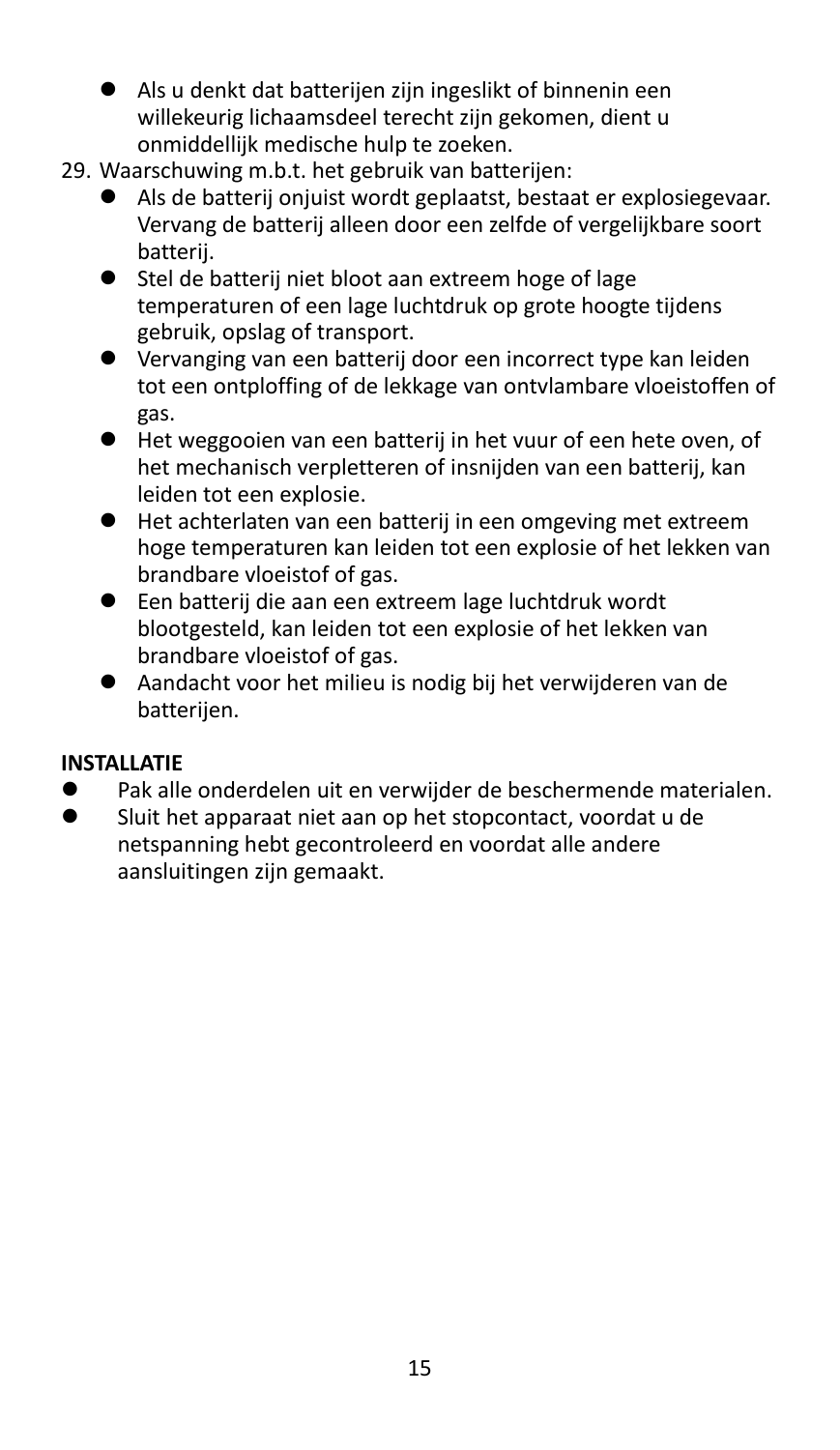#### **Illustratie**



- 1. Afspelen/Pauzeren-toets
- 2. Vorige track/volumeniveau verlagen<br>3. Volume microfoon +/-. schuifknop
- 3. Volume microfoon +/-, schuifknop
- 4. Echo+/-, schuifknop
- 5. Volume muziek +/-, schuifknop<br>6. Volgende track/volumeniveau v
- 6. Volgende track/volumeniveau verhogen<br>7. Ledverlichting aan/uit (Lang deze knop i
- Ledverlichting aan/uit (Lang deze knop indrukken om de TWSfunctie te openen)
- 8. In-/uitschakelen;Modus:Bluetooth/MicroSD-kaart/ USB-lezer; Magische stem.Magische stemeffecten:Druk tweemaal op deze toets om de Magische stemeffectmodus te openen.Druk nogmaals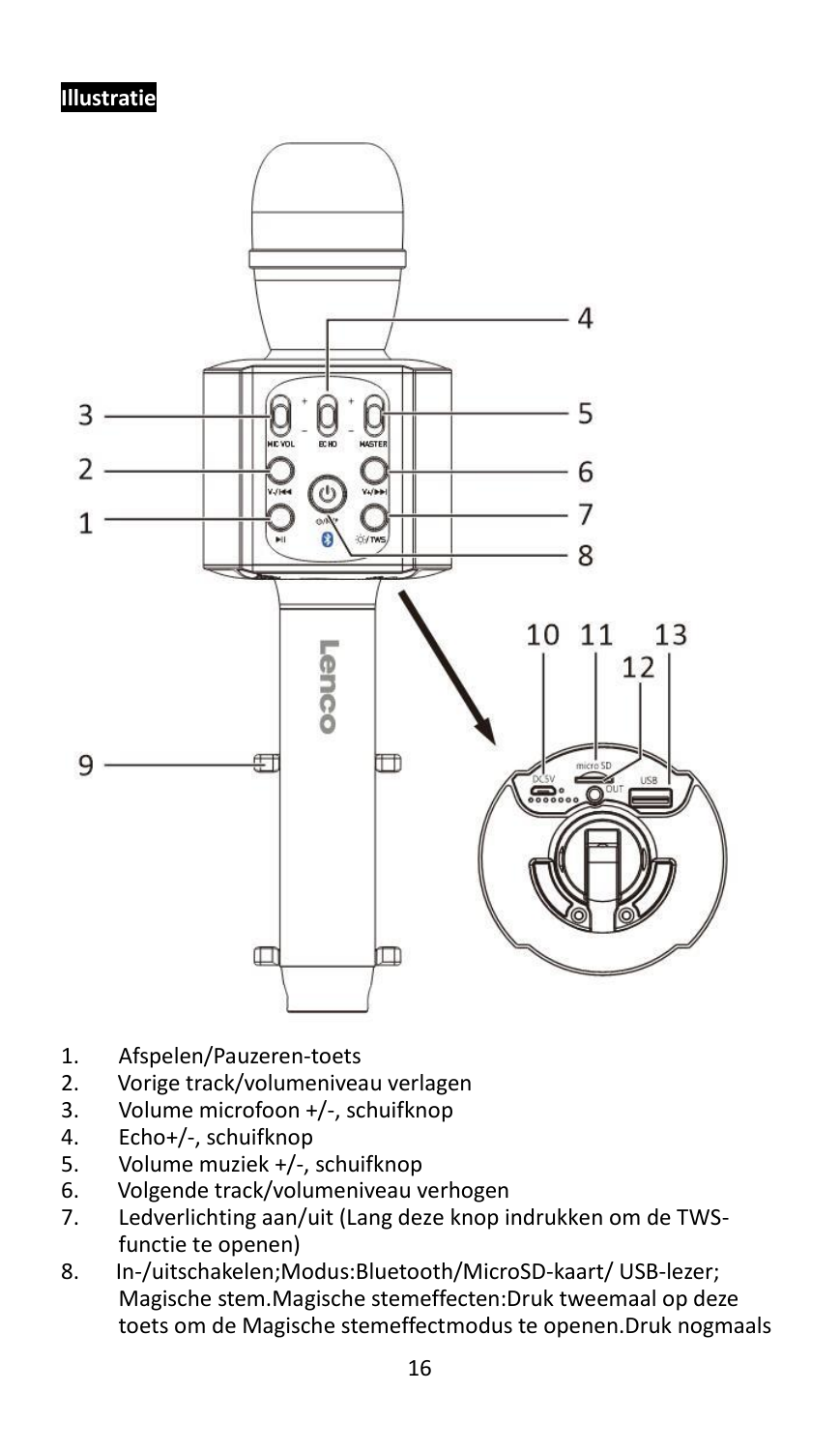in om tussen de magische stemeffecten te wisselen. Er zijn 3 verschillende stemeffecten beschikbaar. Druk nogmaals twee keer in om deze modus uit te schakelen.

- 9. Telefoonhouder
- 10. USB-oplaadaansluiting<br>11. Sleuf micro SD-kaart
- 11. Sleuf micro SD-kaart<br>12. Liin-uit-aansluiting
- Liin-uit-aansluiting
- 13. USB-aansluiting

**Verpakking bevat**

#### **Micro USB-kabel voor opladen**



#### **3,5 mm Aux-uit kabel**



#### **Opladen**

U kunt de microfoon opladen via de meegeleverde USB-kabel, door deze aan te sluiten op een USB-thuislader of een ander apparaat met een USB-laadfunctie.



Zorg ervoor dat de karaoke-luidspreker volledig opgeladen is voor het eerste gebruik.

- Sluit het product aan met de USB-kabel.
- ⚫ Micro USB in oplaadaansluiting (10)
- ⚫ Het lampje brandt rood tijdens het opladen.
- ⚫ Het lampje gaat uit als het volledig opgeladen is.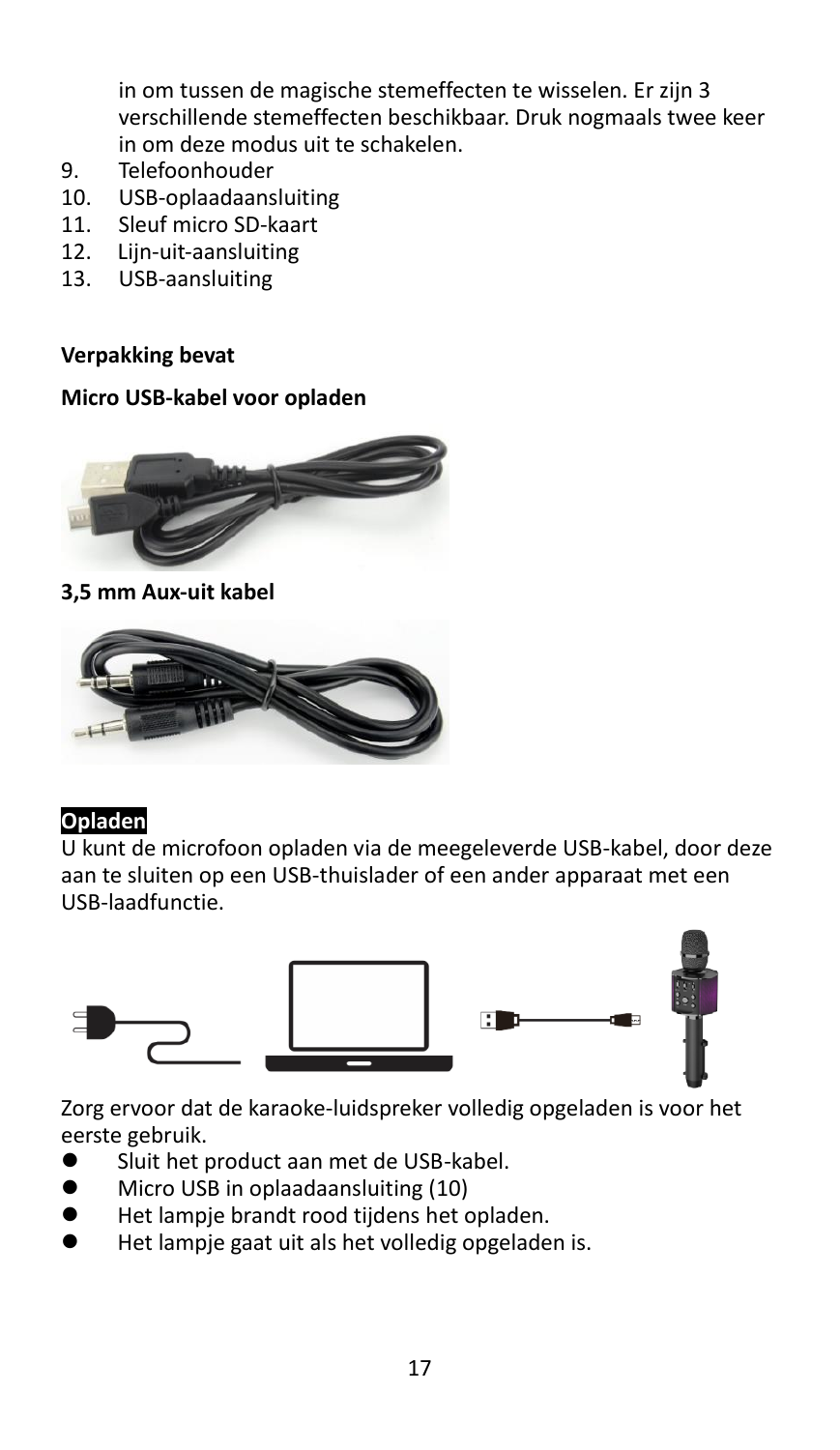# **Bluetooth koppelen**

- 1. Zet de microfoon aan (houd de knop  $\left(\mathbf{I}\right)$  lang ingedrukt), de ledverlichting gaat aan en schakelt "bluetooth-modus" in.
- 2. U kunt zoeken op "Lenco BMC-090" om het te koppelen met uw apparaat. Eenmaal succesvol gekoppeld, zult u horen: "connected"
- 3. Indien een wachtwoord vereist is, voer dan "0000" in.
- 4. Gebruik een karaoke-APP of selecteer een track van uw muziekspeler, en stel het microfoonvolume en echo correct af.
- 5. U kunt meezingen met de microfoon.

"Dit product is voorzien van een Bluetooth-**ontvangstfunctie, u kunt er geen Bluetooth-audio mee sturen**: dit betekent dat u van een externe bron zoals een smartphone draadloos een Bluetooth-audiosignaal kunt ontvangen."

# **2 microfoons koppelen met 1 smartphone (TWS-functie)**

Het is mogelijk om twee Karaoke-microfoons te koppelen met 1 smartphone of tablet. Zet beide microfoons (8) aan en zorg ervoor dat ze in de Bluetooth-modus staan. Als het de eerste keer is dat ze samen worden gekoppeld, houd dan de LED-verlichtingsknop (7) van beide microfoons lang ingedrukt om de TWS-functie te openen. Als het koppelen is gelukt, geven de microfoons een signaal. Koppel vervolgens de microfoons met uw smartphone of tablet.

Voor het ontkoppelen van de microfoons drukt u lang op de LEDverlichtingsknop (7) op een van de apparaatjes of plaatst u een micro SD-kaart of USB-stick.

Om opnieuw te verbinding, hoeft u alleen maar lang op de LEDverlichtingsknop op een van de apparaatjes te drukken.

# **Micro SD-kaartmodus**

- 1. Zet de microfoon aan, plaats de micro SD-kaart met tracks en vervolgens hoort u "SD card mode" uit de luidspreker. De luidspreker start automatisch met het afspelen van tracks van de SD-kaart.
- 2. Om naar de volgende track te gaan: Druk kort op de knop  $\blacksquare$ .
- 3. Om naar de vorige track te gaan: Druk kort op de knop  $\blacktriangleleft$ .
- 4. Om de track te pauzeren: Druk kort op de knop  $\blacktriangleright$
- 5. Om de track af te spelen: Druk kort op de knop  $\blacksquare$ .

# **USB-stickmodus**

- 1. Plaats de USB-stick met tracks in de USB-aansluiting en de muziek zal automatisch beginnen te spelen.
- 2. Om naar de volgende track te gaan: Druk kort op de knop  $\blacktriangleright$ .
- 3. Om naar de vorige track te gaan: Druk kort op de knop  $\blacktriangleleft$ .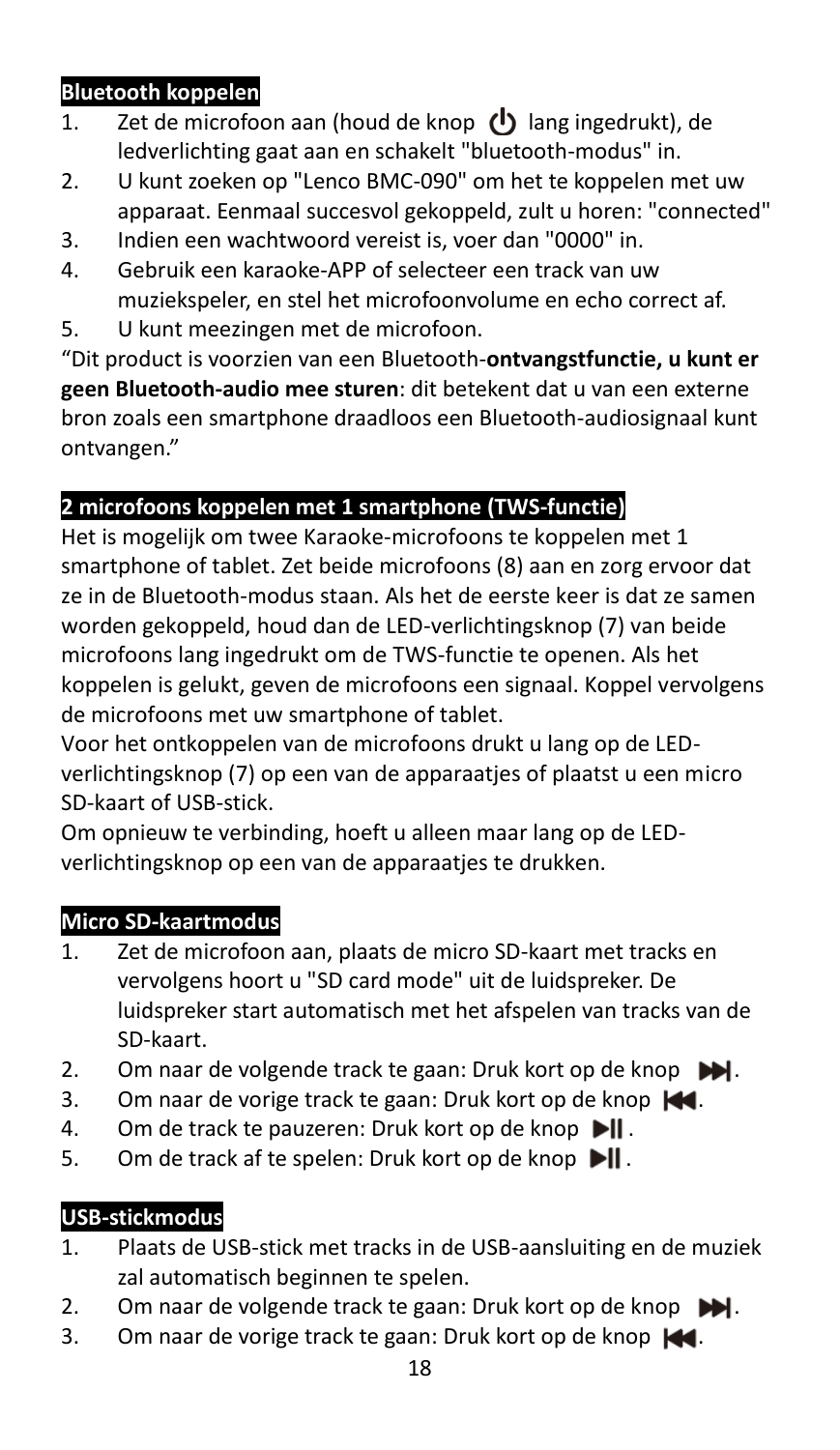- 4. Om de track te pauzeren: Druk kort op de knop  $\blacktriangleright$
- 5. Om de track af te spelen: Druk kort op de knop  $\blacksquare$

### **Lijn-uitmodus**

Met de BMC-090, kunt u ook de muziek en microfoonstem afspelen op een externe luidspreker of stereo-installatie. Sluit gewoon de AUX 3,5 mm-kabel aan op de AUX-uit van de BMC-090 en op de AUX inaansluiting van de externe luidspreker of stereo-installatie. U kunt het volume op de BMC-090 aanpassen voor microfoon en muziek.



| FN                | <b>NL</b>         |
|-------------------|-------------------|
| Bluetooth         | Bluetooth         |
| <b>SMARTPHONE</b> | <b>SMARTPHONE</b> |
| BMC-090           | <b>BMC-090</b>    |
| 3.5mm Aux Cable   | 3,5 mm Aux-Kabel  |

# **Karaoke met houder**

Zorg ervoor dat de luidspreker op koppelmodus is ingesteld, zet uw mobiele telefoon op de houder (de telefoon is stabieler in de houder zonder telefoonhoesje). U kunt uw favoriete track kiezen voor karaoke en de tekst aflezen op de houder terwijl u zingt.

### **Volumeregeling voor karaoke**

Het volume van de microfoon en muziek kan worden aangepast via de schuifschakelaar. Het is met deze schakelaar niet mogelijk het volume van de microfoon en muziek afzonderlijk aan te passen. Als u het volume van de muziek wilt aanpassen zodat u de microfoon beter kunt horen, dan kan dit door de toets Vorige Track lang in te drukken (het volume verlagen) of de toets Volgende Track lang in te drukken (het volume verhogen). Zorg ervoor dat de muziekschakelaar op maximaal is ingesteld. Dit geldt alleen voor de modi SD/Lijnuitgang/USB, omdat deze geen afzonderlijke volumeregeling hebben.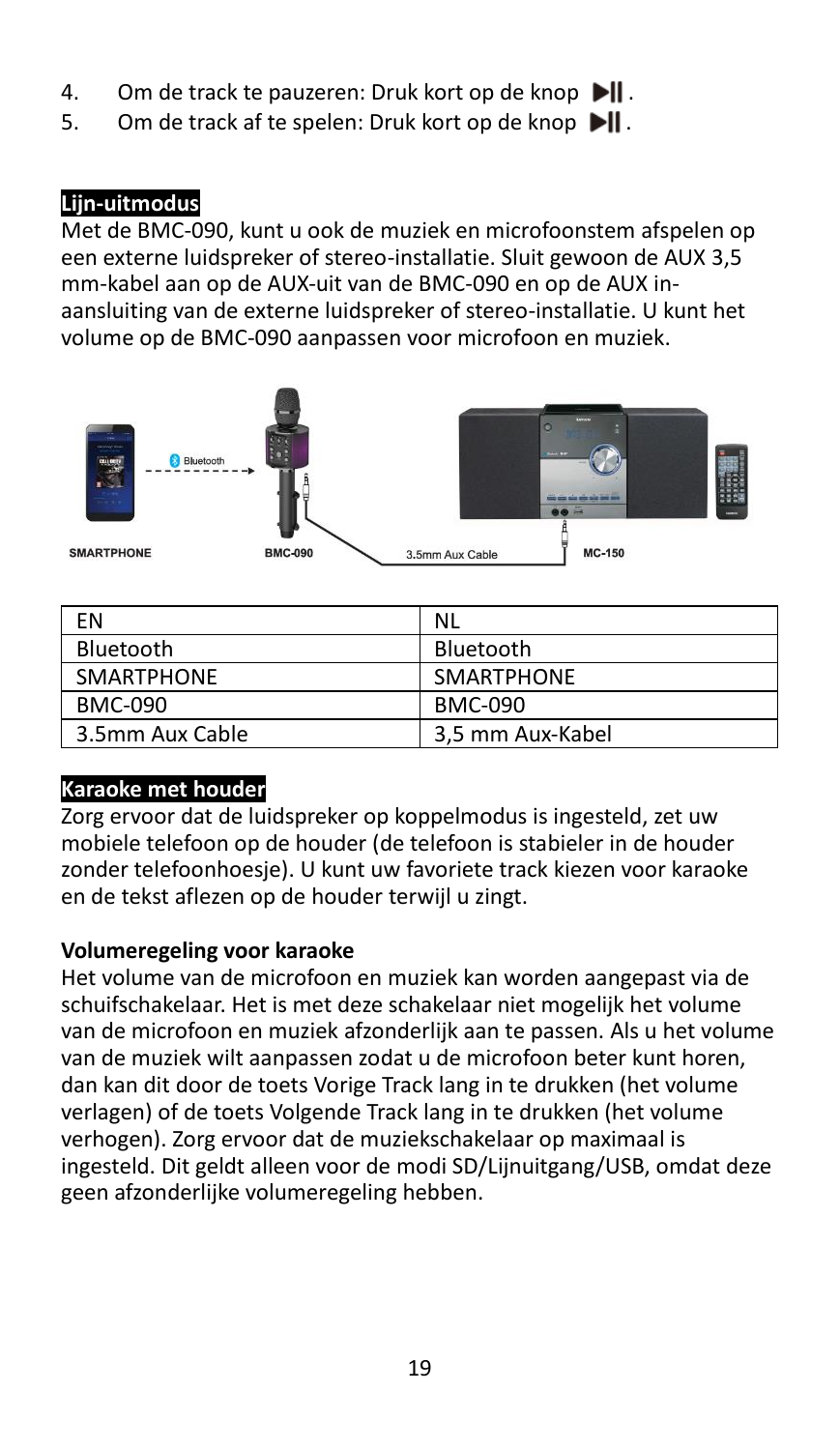| Probleemoplossing      |                                               |
|------------------------|-----------------------------------------------|
| Het voedingslampje is  | Controleer of de microfoon opgeladen is       |
| niet aan               |                                               |
| De microfoon geeft     | Zet het apparaat aan en stel de               |
| geen geluid.           | volumeregeling van de microfoon in.           |
| De microfoon geeft     | Schuif de echoregeling op de microfoon        |
| geen echo.             | omhoog. Zet de luidspreker niet op tafel      |
|                        | onder echo-openingsconditie.                  |
| Het geluid geeft ruis. | Bevestig of er sprake is van                  |
|                        | omgevingsinvloeden.                           |
| De muziek geeft geen   | Stel het volume van uw telefoon aan of schuif |
| geluid.                | het volume van de microfoon naar boven        |

### **Technische specificaties**

- Naam: Draagbare draadloze microfoon bluetooth-luidspreker met houder
- ⚫ Artikelnummer: **Lenco BMC-090**
- Broninvoer: micro SD-kaart/USB/BT/knipperend lampje/LINE-OUT<br>● lngangsspanning: DC 5 V: 500 mA
- ⚫ Ingangsspanning: DC 5 V; 500 mA
- ⚫ Uitgangsvermogen: 5 W x 1
- Bluetooth-versie: V5.0
- ⚫ Draadloze frequentie: 2402-2480 MHz
- Productafmeting: 80 x 74 x 277 mm
- Gewicht: 407,6 g<br>● Ledvermogen: 80
- ⚫ Ledvermogen: 800 mw
- Vervorming: <1%<br>● Ratteriicanaciteit
- Batterijcapaciteit: 1200 mAh
- Materiaal: ABS
- Oplaadtiid: Ongeveer 4 uur
- ⚫ Speeltijd: Ongeveer 8 uur (de speeltijd is afhankelijk van het volume en led)
- Zendbereik: ongeveer 10 m
- ⚫ Audio-formaat SD/USB MP3
- ⚫ Maximale capaciteit USB-stick 64 GB

### **1. Garantie**

Lenco biedt service en garantie aan overeenkomstig met de Europese wetgeving. Dit houdt in dat u, in het geval van reparaties (zowel tijdens als na de garantieperiode), uw lokale handelaar moet contacteren.

Belangrijke opmerking: Het is niet mogelijk om producten die gerepareerd moeten worden direct naar Lenco te sturen.

Belangrijke opmerking: De garantie verloopt als een onofficieel servicecenter het apparaat op wat voor manier dan ook heeft geopend, of er toegang toe heeft gekregen.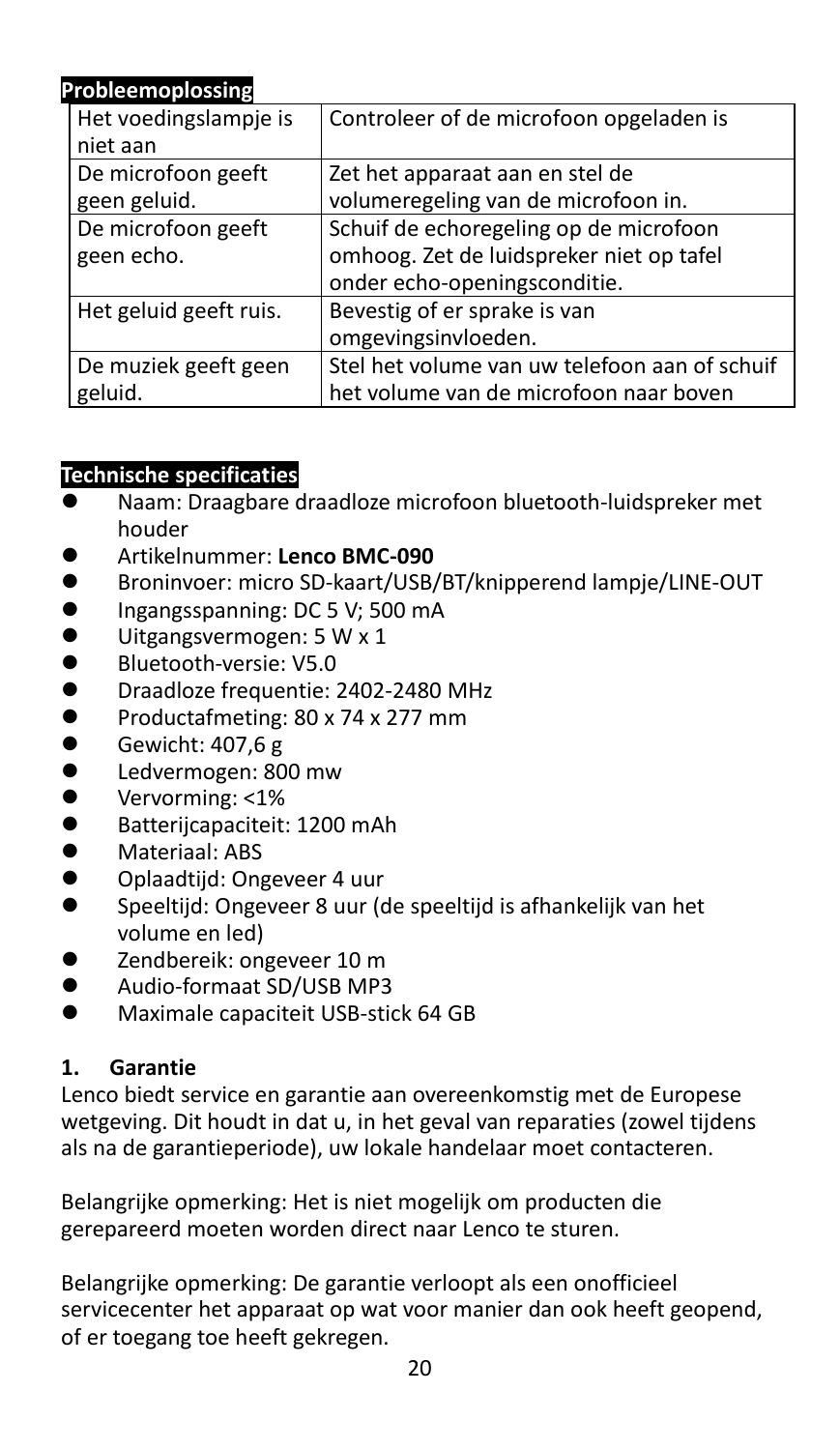Het apparaat is niet geschikt voor professioneel gebruik. In het geval van professioneel gebruik worden alle garantieverplichtingen van de fabrikant nietig verklaard.

# **2. Disclaimer**

Er worden regelmatig updates in de firmware en/of hardwarecomponenten gemaakt. Daardoor kunnen gedeelten van de instructie, de specificaties en afbeeldingen in deze documentatie enigszins verschillen van uw eigen situatie. Alle onderwerpen die staan beschreven in deze handleiding zijn bedoeld als illustratie en zijn niet van toepassing op specifieke situaties. Aan de beschrijving in dit document kunnen geen rechten worden ontleend.

# **3. Afvoer van het oude apparaat**



Dit symbool geeft aan dat het betreffende elektrische product of de batterij niet moet worden verwijderd als algemeen huishoudelijk afval in Europa. Zorg voor een juiste afvalverwerking door het product en de batterij in overeenstemming met alle van toepassing zijnde lokale wetten voor het verwijderen van elektrische apparatuur of batterijen te verwijderen. Als u dit doet, helpt u de natuurlijke hulpbronnen te behouden en de standaard van milieubescherming te verbeteren bij de

behandeling en verwijdering van elektrisch afval (Afgedankte Elektrische en Elektronische Apparatuur).

# **4. CE-markering**

Commaxx B.V. Wiebachstraat 37, 6466 NG Kerkrade, The Netherlands, verklaart hierbij dat dit product voldoet aan de vereisten van de essentiële EU-richtlijnen. De conformiteitsverklaring kan worden opgevraagd via [techdoc@commaxxgroup.com](mailto:techdoc@commaxxgroup.com)



# **5. Service**

Bezoek voor meer informatie en helpdeskondersteuning [www.lenco.com](http://www.lenco.com/) 

Commaxx B.V. Wiebachstraat 37, 6466 NG Kerkrade, The Netherlands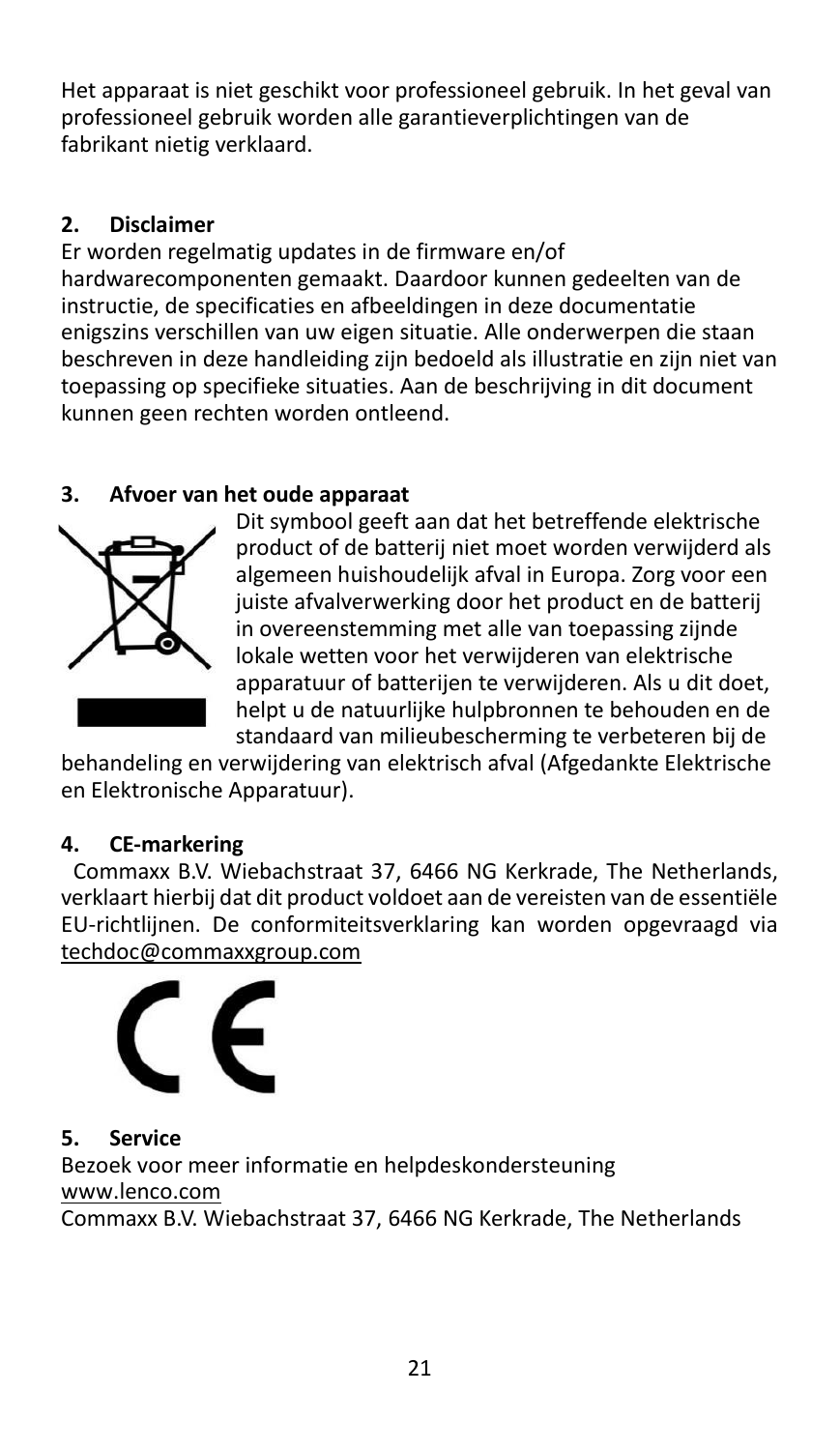#### <span id="page-21-0"></span>**ACHTUNG:**

Eine andere als die hier beschriebene Bedienung, Einstellung oder Verwendung der Funktionen kann zu gefährlicher Strahlenbelastung führen.

#### **VORSICHTSMASSNAHMEN VOR DER BENUTZUNG**

#### **BEFOLGEN SIE IMMER FOLGENDE ANWEISUNGEN:**

- 1. Blockieren oder bedecken Sie keine Lüftungsöffnungen. Wenn Sie das Gerät auf ein Regal stellen, lassen Sie um das gesamte Gerät 5 cm (2") freien Platz.
- 2. Stellen Sie das Gerät entsprechend den Anweisungen der mitgelieferten Bedienungsanleitung auf.
- 3. Halten Sie das Gerät von Hitzequellen wie Radiatoren, Heizern, Öfen, Kerzen oder anderen hitzeerzeugenden Produkten oder offenen Flammen fern. Das Gerät darf nur bei gemäßigtem Klima verwendet werden. Sehr kalte oder heiße Umgebungen sind zu vermeiden. Der Betriebstemperaturbereich liegt zwischen 0 °C und 35 °C.
- 4. Meiden Sie bei der Nutzung des Produkts die Nähe starker Magnetfelder.
- 5. Elektrostatische Entladungen können die normale Verwendung von diesem Gerät stören. Sollte dies geschehen, führen Sie einfach einen Reset aus und starten Sie dann das Gerät entsprechend den Anweisungen dieser Bedienungsanleitung neu. Gehen Sie besonders bei Datenübertragungen mit dem Gerät vorsichtig um und führen Sie diese nur in einer antielektrostatischen Umgebung aus.
- 6. Warnung! Niemals Gegenstände durch die Lüftungsschlitze oder Öffnungen in das Gerät stecken. In diesem Gerät fließt Hochspannung und das Hineinstecken von Gegenständen kann zu elektrischem Schock und/oder Kurzschluss interner elektrischer Bauteile führen. Aus dem gleichen Grund kein Wasser oder Flüssigkeiten in das Gerät geben.
- 7. Benutzen Sie das Gerät nicht in nasser oder feuchter Umgebung wie Bad, Dampfküche oder in der Nähe von Schwimmbecken.
- 8. Das Gerät darf weder Tropf- noch Spritzwasser ausgesetzt werden und es dürfen keine mit Flüssigkeit gefüllten Behälter wie z.B. Vasen auf das Gerät oder in der Nähe des Gerätes gestellt werden.
- 9. Benutzen Sie das Gerät nicht bei Kondensationsgefahr. Wenn Sie das Gerät in einem warmen feuchten Raum benutzen, dann können sich im Inneren des Geräts Wassertropfen oder Kondensationen bilden und zu Fehlfunktionen des Geräts führen. Schalten Sie in diesem Fall das Gerät für 1 – 2 Stunden aus, bevor Sie es erneut einschalten: Das Gerät sollte vollständig getrocknet sein, wenn Sie es wieder einschalten.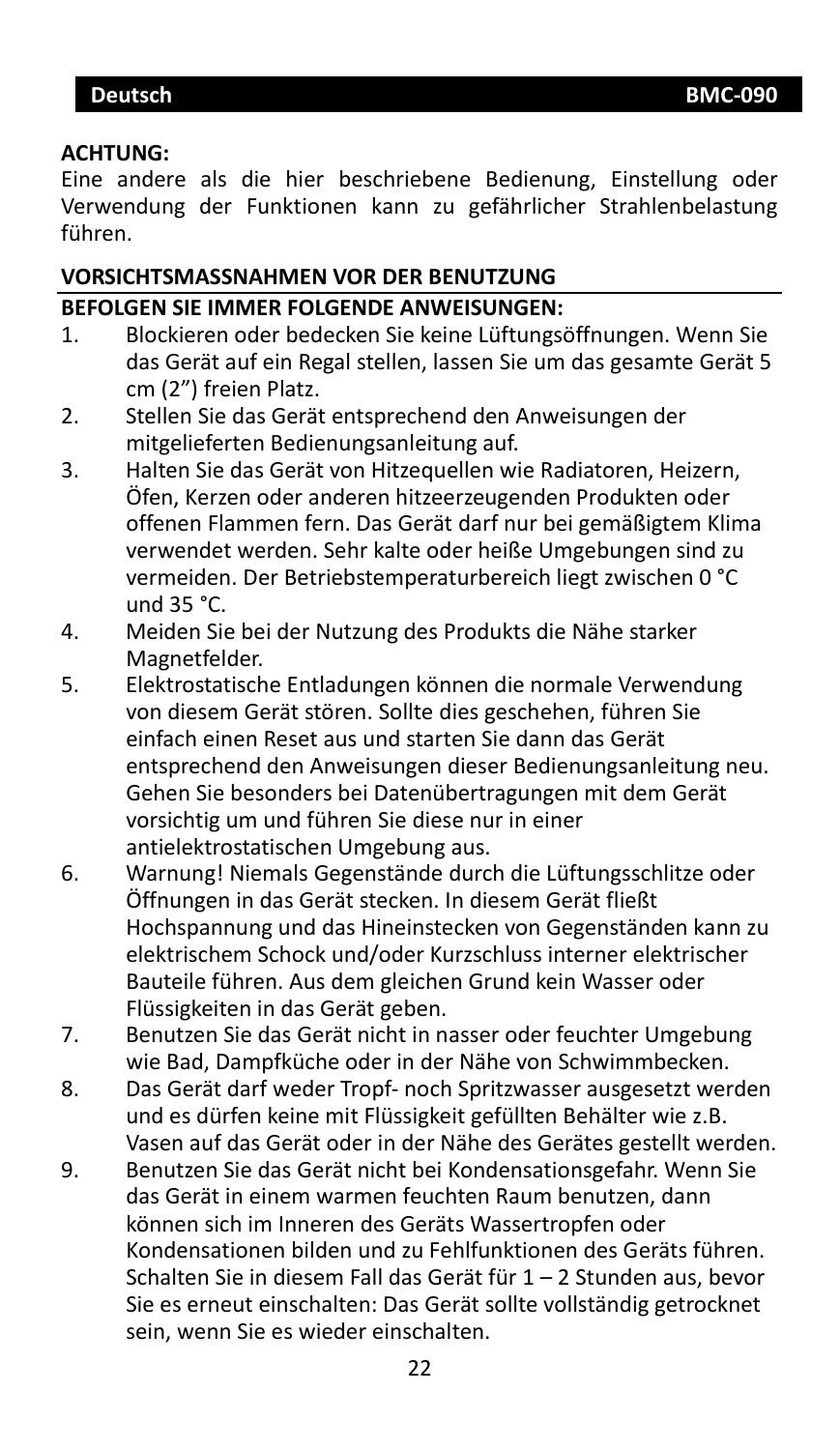- 10. Obwohl dieses Gerät unter größter Sorgfalt und vor Auslieferung mehrmals überprüft wurde, können trotzdem wie bei jedem anderen elektrischen Gerät auch Probleme auftauchen. Trennen Sie das Gerät im Falle einer Rauchentwicklung, starker Hitzeentwicklung oder jeden anderen unnatürlichen Erscheinung sofort vom Netz.
- 11. Dieses Gerät ist durch eine Stromquelle wie auf dem Typenschild angegeben zu betreiben. Halten Sie bei Unsicherheiten über die Art Ihrer Stromversorgung in Ihrer Wohnung Rücksprache mit Ihrem Händler oder Ihrer Stromzuliefererfirma.
- 12. Halten Sie es von Haustieren fern. Einige Nagetiere lieben es, an Netzkabeln zu nagen.
- 13. Benutzen Sie für die Reinigung ein weiches und trockenes Tuch. Benutzen Sie niemals Lösungsmittel oder Flüssigkeiten auf Ölbasis. Benutzen Sie zum Entfernen hartnäckiger Flecken ein feuchtes Tuch mit mildem Reinigungsmittel.
- 14. Der Hersteller haftet nicht für Schäden oder Verluste durch Fehlfunktion, Zweckentfremdung oder Modifikation des Geräts oder durch Wechseln der Batterien.
- 15. Unterbrechen Sie die Verbindung nicht während einer Formatierung oder einer Datenübertragung. Bei Unterbrechung drohen Datenverlust und Datenbeschädigung.
- 16. Wenn das Gerät eine USB-Wiedergabefunktion besitzt, dann stecken Sie den USB-Stick direkt in das Gerät. Verwenden Sie kein USB-Verlängerungskabel, weil die erhöhte Störungsanfälligkeit zu Datenverlust führen könnte.
- 17. Das Typenschild befindet sich an der Unter- oder Rückseite des Geräts.
- 18. Dieses Gerät ist nicht zur Benutzung durch Personen (einschließlich Kinder) mit physischen, sensorischen oder mentalen Beeinträchtigungen oder ohne ausreichender Erfahrung vorgesehen, es sei denn, sie werden durch eine verantwortliche Person beaufsichtigt oder wurden in die ordnungsgemäße Bedienung des Gerätes durch eine für ihre Sicherheit verantwortliche Person eingewiesen.
- 19. Dieses Produkt ist nur für den nicht-professionellen Gebrauch und nicht für gewerbliche oder industrielle Zwecke bestimmt.
- 20. Stellen Sie sicher, dass das Gerät in einer stabilen Position aufgestellt ist. Schäden aufgrund Verwendung dieses Produkts in einer instabilen Position, Vibrationen, Stöße oder Nichtbeachtung der anderen in dieser Bedienungsanleitung enthaltenen Warnungen und Sicherheitshinweise werden nicht durch die Garantie abgedeckt.
- 21. Entfernen Sie niemals das Gehäuse dieses Produkts.<br>22. Stellen Sie das Produkt niemals auf andere elektrisch
- 22. Stellen Sie das Produkt niemals auf andere elektrische Geräte.<br>23. Halten Sie Kinder von den Plastiktüten fern
- 23. Halten Sie Kinder von den Plastiktüten fern.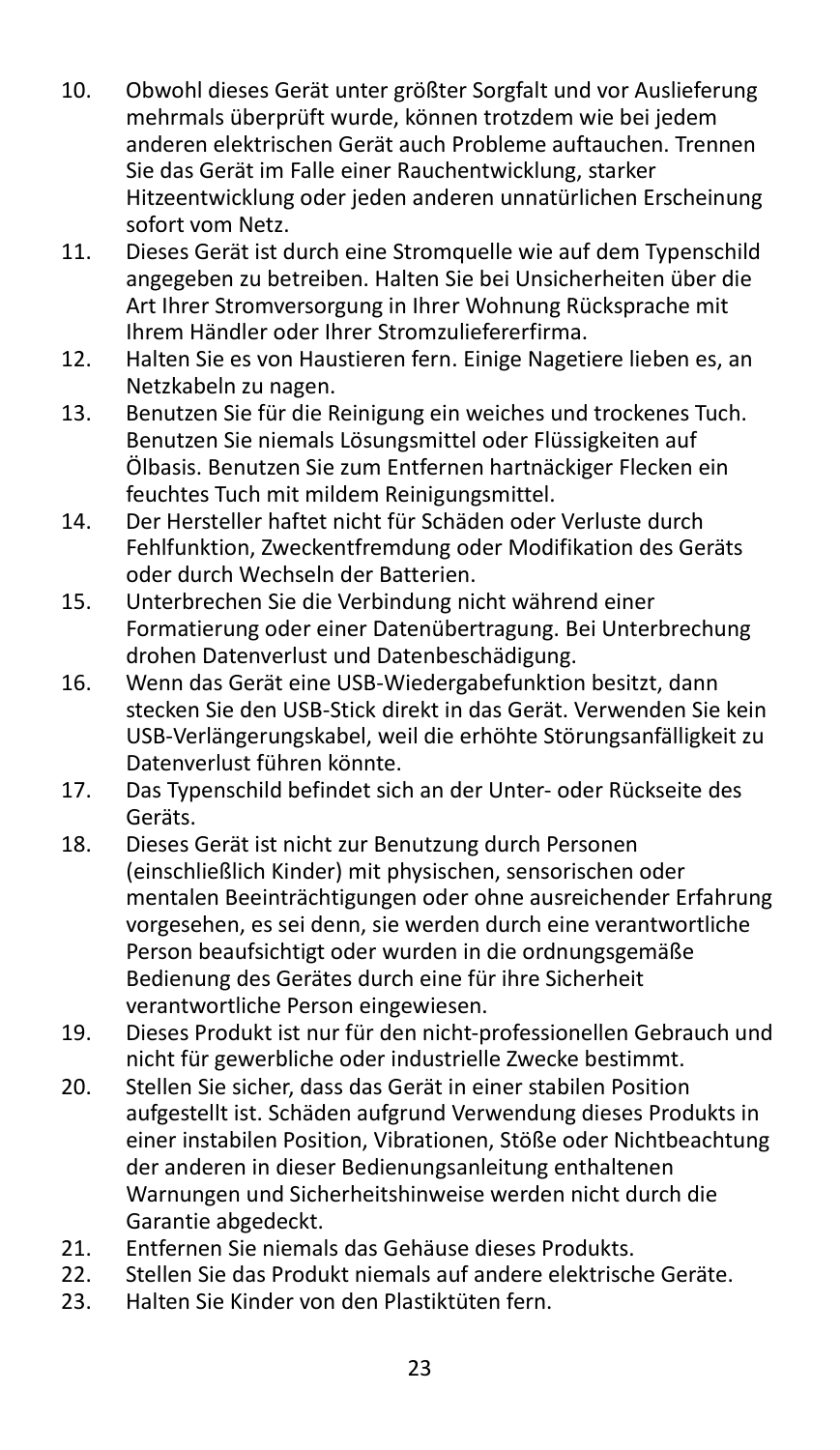- 24. Benutzen Sie nur vom Hersteller spezifizierte Erweiterungen/Zubehörteile.
- 25. Lassen Sie alle Eingriffe von qualifiziertem Servicepersonal ausführen. Eingriffe werden notwendig, wenn das Gerät auf irgendeine Weise wie beispielsweise am Netzkabel oder am Netzstecker beschädigt wurde, Flüssigkeit in das Gerät eingedrungen ist, Gegenstände in das Gerät gefallen sind, das Gerät Regen oder Feuchtigkeit ausgesetzt war, es heruntergefallen ist oder nicht ordnungsgemäß funktioniert.
- 26. Langes Hören lauter Töne aus einem Musikgerät kann zum zeitweiligen oder permanenten Hörverlust führen.
- 27. Wenn zum Lieferumfang des Produkts ein Netzkabel oder ein Netzadapter gehört:
	- ⚫ Wenn irgendwelche Probleme auftreten, dann ziehen Sie den Netzstecker aus der Netzsteckdose und setzen Sie sich anschließend mit einer qualifizierten Fachkraft in Verbindung.
	- ⚫ Treten Sie nicht auf das Netzteil und klemmen Sie es auch nicht ein. Geben Sie besonders im näheren Bereich des Steckers und der Stelle acht, wo das Kabel aus dem Gerät herausgeführt wird. Stellen Sie keine schweren Gegenstände auf das Netzteil, weil es dadurch beschädigt werden könnte. Halten Sie das gesamte Gerät außerhalb der Reichweite von Kindern! Durch Spielen mit dem Netzkabel können sie sich ernsthafte Verletzungen zuziehen.
	- ⚫ Trennen Sie das Gerät während eines Gewitters oder bei längerer Nichtbenutzung vom Netz.
	- ⚫ Die Wandsteckdose muss sich in der Nähe des Geräts befinden und einfach zu erreichen sein.
	- ⚫ Steckdosen und Verlängerungsleitungen nicht überlasten. Eine Überlastung kann zu Brandgefahr bzw. Stromschlag führen.
	- ⚫ Geräte der Schutzklasse 1 sind an eine Netzsteckdose mit Schutzleiter anzuschließen.
	- ⚫ Geräte der Schutzklasse 2 benötigen keinen Schutzleiteranschluss.
	- ⚫ Halten Sie den Netzstecker in der Hand, wenn Sie ihn aus der Netzsteckdose ziehen. Ziehen Sie ihn nicht durch Zerren am Kabel heraus. Das kann zu einem Kurzschluss führen.
	- ⚫ Verwenden Sie weder ein beschädigtes Netzkabel noch einen beschädigten Stecker oder eine lockere Steckdose. Es besteht Brand- und Stromschlaggefahr.
- 28. Wenn das Produkt mit einer Fernbedienung mit Batterien/Knopfzellen geliefert wird oder das Produkt eine derartige Fernbedienung umfasst: Warnung: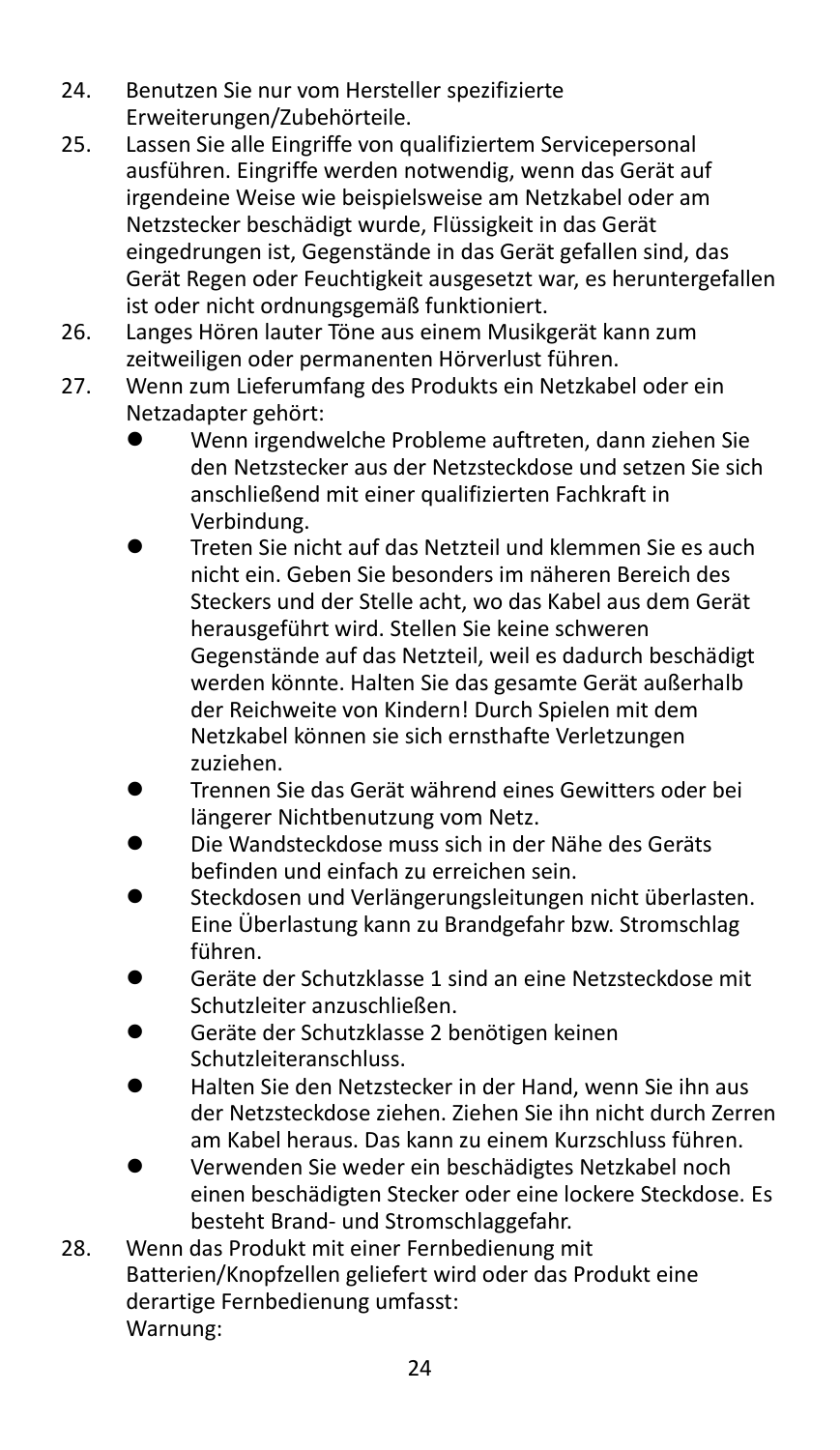- ⚫ "Die Batterie nicht einnehmen, er besteht Verätzungsgefahr".
- ⚫ [Die mit diesem Produkt mitgelieferte Fernbedienung] enthält eine Knopfbatterie. Das Verschlucken der Batterie kann innerhalb von nur 2 Stunden zu schwersten inneren Verbrennungen mit Todesfolge führen.
- ⚫ Halten Sie neue und gebrauchte Batterien von Kindern fern.
- ⚫ Verwenden Sie dieses Produkt nicht weiter und halten Sie es von Kindern fern, wenn das Batteriefach nicht sicher schließt.
- ⚫ Suchen Sie umgehend ärztliche Hilfe auf, wenn Sie vermuten, dass Batterien verschluckt oder in Körperöffnungen eingeführt wurden.
- 29. Warnhinweise bzgl. der Verwendung von Batterien:
	- ⚫ Es besteht Explosionsgefahr, wenn die Batterien nicht korrekt eingelegt werden. Nur mit Batterien des gleichen oder entsprechenden Typs ersetzen.
	- ⚫ Die Batterie darf während der Benutzung, Aufbewahrung oder des Transports weder sehr hohen oder sehr niedrigen Temperaturen noch niedrigem Luftdruck in großen Höhenlagen ausgesetzt werden.
	- ⚫ Die Ersetzung der Batterie mit einem falschen Batterietyp kann zum Explodieren der Batterie oder dem Auslaufen von entflammbarem Gas oder entflammbarer Flüssigkeit aus der Batterie führen.
	- ⚫ Die Entsorgung der Batterie in Feuer oder einem heißen Ofen oder das mechanische Zerkleinern oder Zerteilen der Batterie kann zu Explosionen führen.
	- ⚫ Das Verbleiben der Batterie in einer Umgebung mit sehr hohen Temperaturen kann zum Explodieren der Batterie oder dem Auslaufen von entflammbarem Gas oder entflammbarer Flüssigkeit führen.
	- ⚫ Eine einem sehr niedrigen Luftdruck ausgesetzte Batterie kann explodieren oder es kann aus einer einem sehr niedrigen Luftdruck ausgesetzten Batterie entflammbares Gas oder entflammbare Flüssigkeit auslaufen.
	- ⚫ Augenmerk ist auf den ökologischen Aspekt der Batterieentsorgung zu legen.

# **ANSCHLUSS**

- Packen Sie alle Teile aus und entfernen Sie danach die Schutzmaterialien.
- Schließen Sie das Gerät nicht eher an das Netz an, bevor Sie die Netzspannung überprüft haben und alle anderen notwendigen Verbindungen hergestellt sind.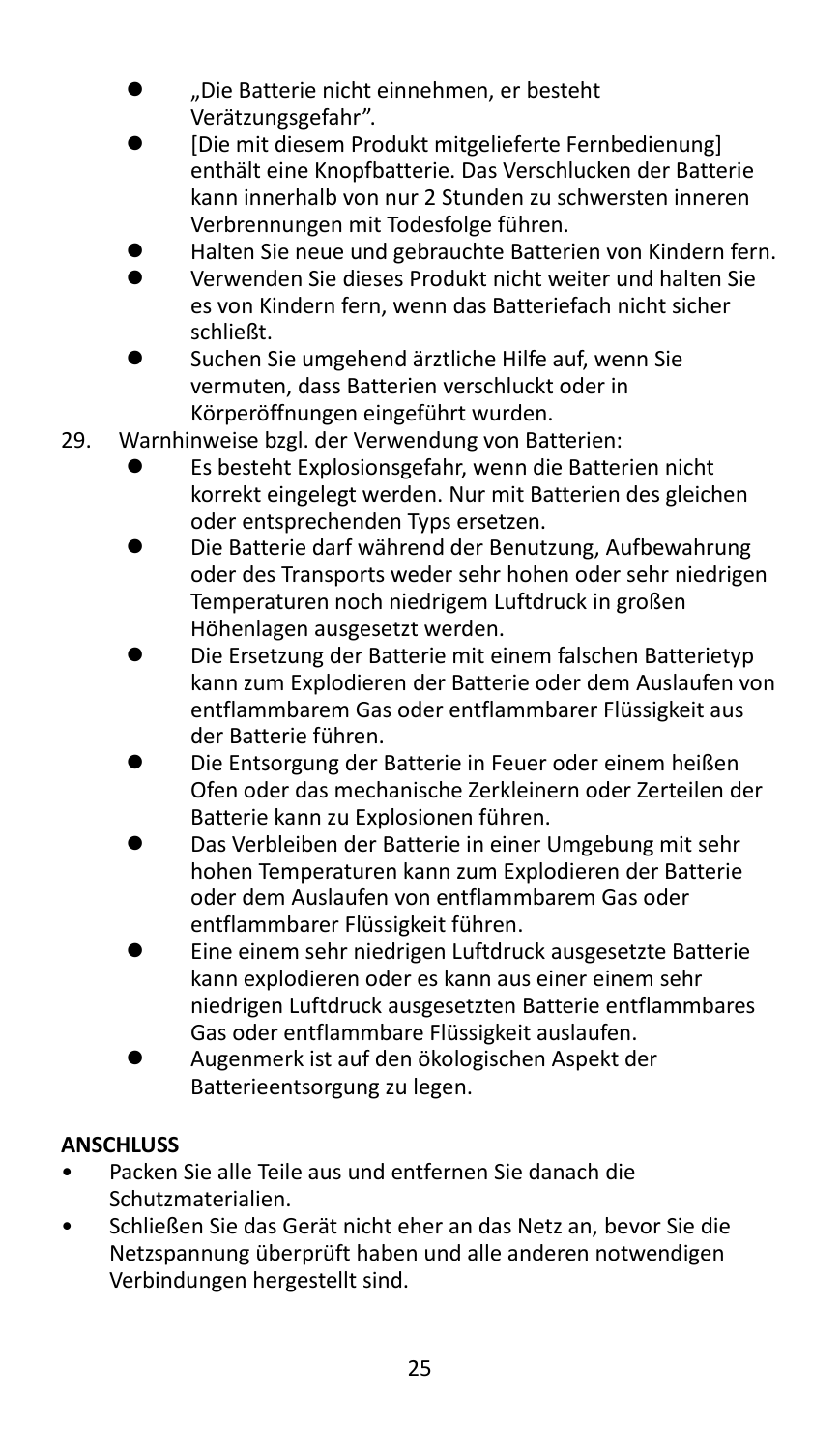# **Abbildung**



- 1. Wiedergabe/Pause-Taste
- 2. Vorheriger Titel/Musiklautstärkepegel verringern<br>3. Mikrofonlautstärke +/-. Schiebeschalter
- 3. Mikrofonlautstärke +/-, Schiebeschalter
- 4. Echo +/-, Schiebeschalter
- 5. Musiklautstärke +/-, Schiebeschalter<br>6. Nächster Titel/Musiklautstärkepegel
- 6. Nächster Titel/Musiklautstärkepegel anheben
- 7. LED-Beleuchtung ein-/ausschalten (langes Drücken dieser Taste ruft die TWS-Funktion auf)
- 8. Ein/Ausschalten;Modus:Bluetooth/microSD-Speicherkarte/USB; Magische Stimme.Magische Stimmeffekte:Drücken Sie diese Taste zweimal, um in den Modus Magische Stimmeffekte zu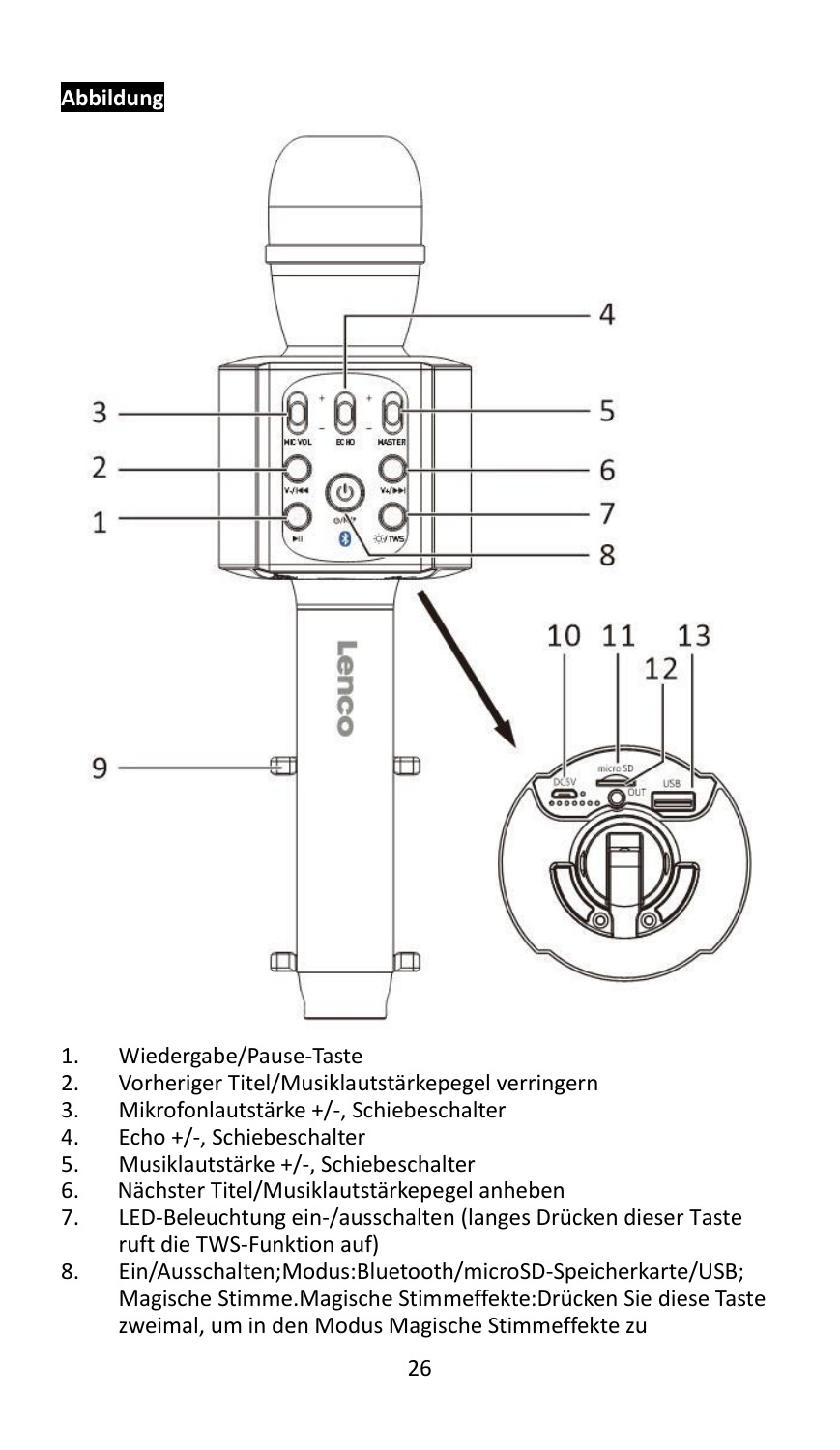wechseln.Drücken Sie sie anschließend kurz, um den magischen Stimmeffekt zu ändern. Sie können aus 3 unterschiedlichen Stimmeffekten auswählen. Drücken Sie sie erneut zweimal, um diesen Modus wieder zu verlassen.

- 9. Handyhalter<br>10 USB-Ladebur
- 10. USB-Ladebuchse
- 11. Micro SD Kartenschlitz
- 12. Line-Ausgangsbuchse<br>13. USB-Anschluss
- 13. USB-Anschluss

#### **Im Lieferumfang enthalten**

#### **Micro-USB-Kabel zum Laden**



#### **3,5-mm-Line-Ausgangskabel**



#### **Laden**

Sie können das Mikrofon über das mitgelieferte USB-Kabel aufladen, indem Sie es an ein USB-Ladegerät oder ein anderes Gerät mit USB-Stromversorgungsfunktion anschließen.



Vergewissern Sie sich vor dem ersten Gebrauch, dass der Karaoke-Lautsprecher vollständig aufgeladen ist.

- ⚫ Schließen Sie das Gerät über ein USB-Kabel an.
- ⚫ Micro-USB in der Ladebuchse (10)
- ⚫ Die Anzeige leuchtet während des Ladevorgangs rot auf.
- ⚫ Die Anzeige erlischt, wenn der Akku vollständig aufgeladen ist.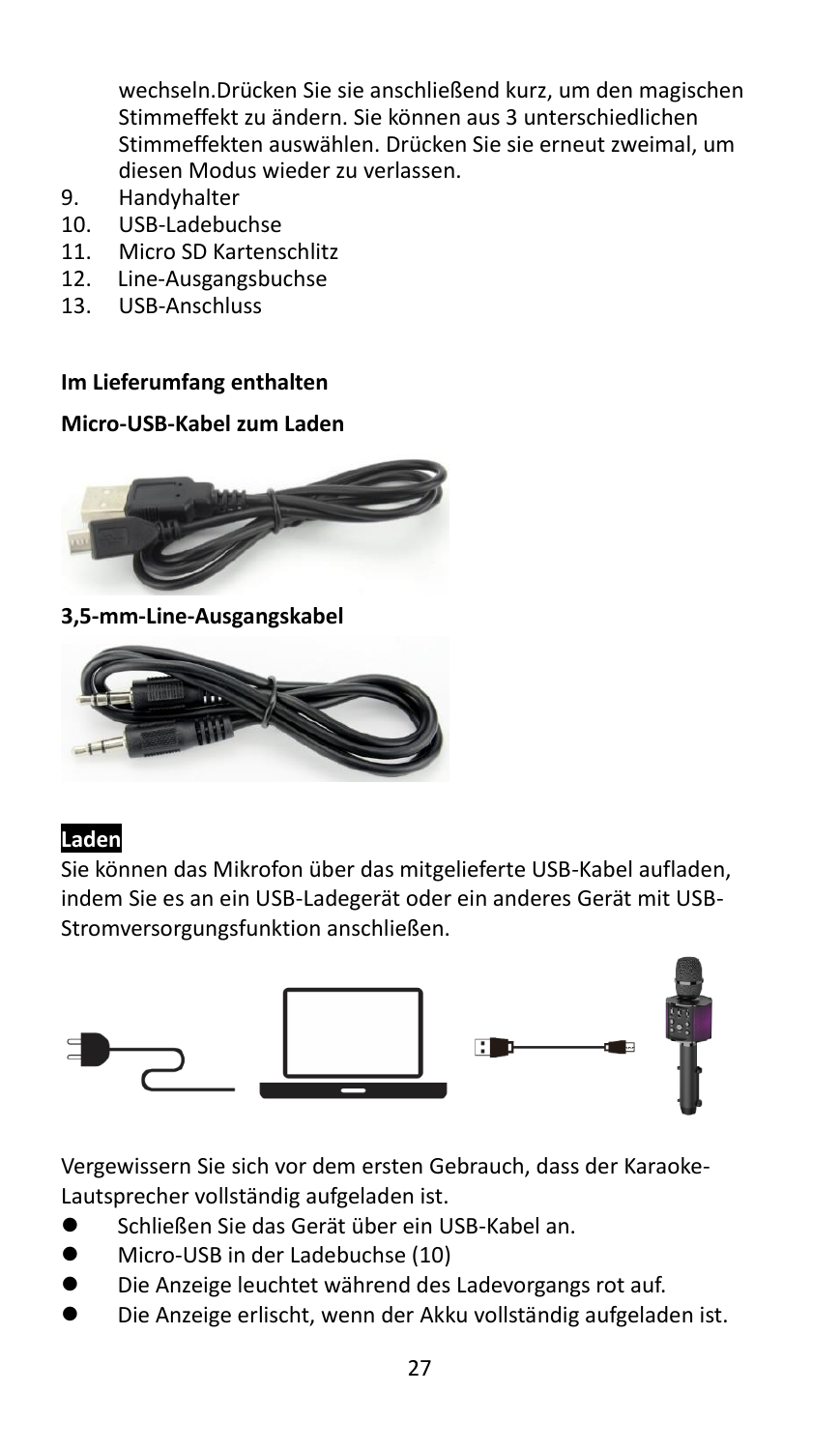# **Bluetooth-Kopplung**

- 1. Mikrofon einschalten (Taste  $\langle \cdot \rangle$  lange drücken), die LED leuchtet auf und aktiviert den "Bluetooth-Modus".
- 2. Suchen Sie "Lenco BMC-090", um es mit Ihrem Gerät zu verbinden. Nach erfolgreicher Verbindung ertönt die Sprachansage: "Connected"
- 3. Wenn ein Passwort erforderlich ist, geben Sie "0000" ein.
- 4. Verwenden Sie eine beliebige Karaoke-APP oder wählen Sie einen Titel mit dem Musikplayer des Geräts und stellen Sie die Mikrofonlautstärke sowie das Echo auf die richtige Position ein.
- 5. Sie können nun über das Mikrofon mitsingen.

"Dieses Produkt besitzt eine Bluetooth-**Empfang**sfunktion, **mit der Sie jedoch keine Klänge über Bluetooth übertragen können**, d. h. Sie können nur Bluetooth-Audiosignale von externen Quellen wie beispielsweise einem Smartphone kabellos empfangen."

### **Kopplung von zwei Mikrofonen mit einem Smartphone (TWS-Funktion)**

Es ist möglich, zwei Karaoke-Mikrofone mit einem Smartphone oder Tablet zu koppeln. Schalten Sie beide Mikrofone (8) ein und stellen Sie sicher, dass der Bluetooth-Modus aktiviert ist. Wenn die beiden Mikrofone zum ersten Mal miteinander gekoppelt werden, drücken Sie lange auf die LED-Licht-Taste (7) an beiden Mikrofonen, um die TWS-Funktion zu aktivieren. Wenn das Koppeln erfolgreich war, geben die Mikrofone ein Signal ab. Koppeln Sie dann die Mikrofone mit Ihrem Smartphone oder Tablet.

Um die Mikrofone zu trennen, drücken Sie lange auf die LED-Licht-Taste (7) an einem der Geräte oder stecken Sie eine microSD-Karte oder einen USB-Stick ein.

Um die Verbindung wiederherzustellen, reicht ein langes Drücken der LED-Licht-Taste an einem der Geräte.

### **Micro SD-Speicherkartenmodus**

- 1. Schalten Sie das Mikrofon ein, stecken Sie die mit Musik geladene Micro SD-Karte ein – und schon ertönt die Sprachansage "SD card mode" aus dem Lautsprecher. Der Lautsprecher startet automatisch die Wiedergabe der Musiktitel auf der SD-Karte.
- 2. Nächster Musiktitel: Drücken Sie kurz die DI Taste.
- 3. Voriger Musiktitel: Drücken Sie kurz die Kanaste.
- 4. Titel vorrübergehend anhalten: Drücken Sie kurz die DII Taste.
- 5. Titel wiedergeben: Drücken Sie kurz die ▶ Taste.

# **USB-Stick-Modus**

1. Musik von einem USB-Stick wird automatisch abgespielt, wenn Sie einen mit Musik geladenen USB-Stick in den USB-Anschluss stecken.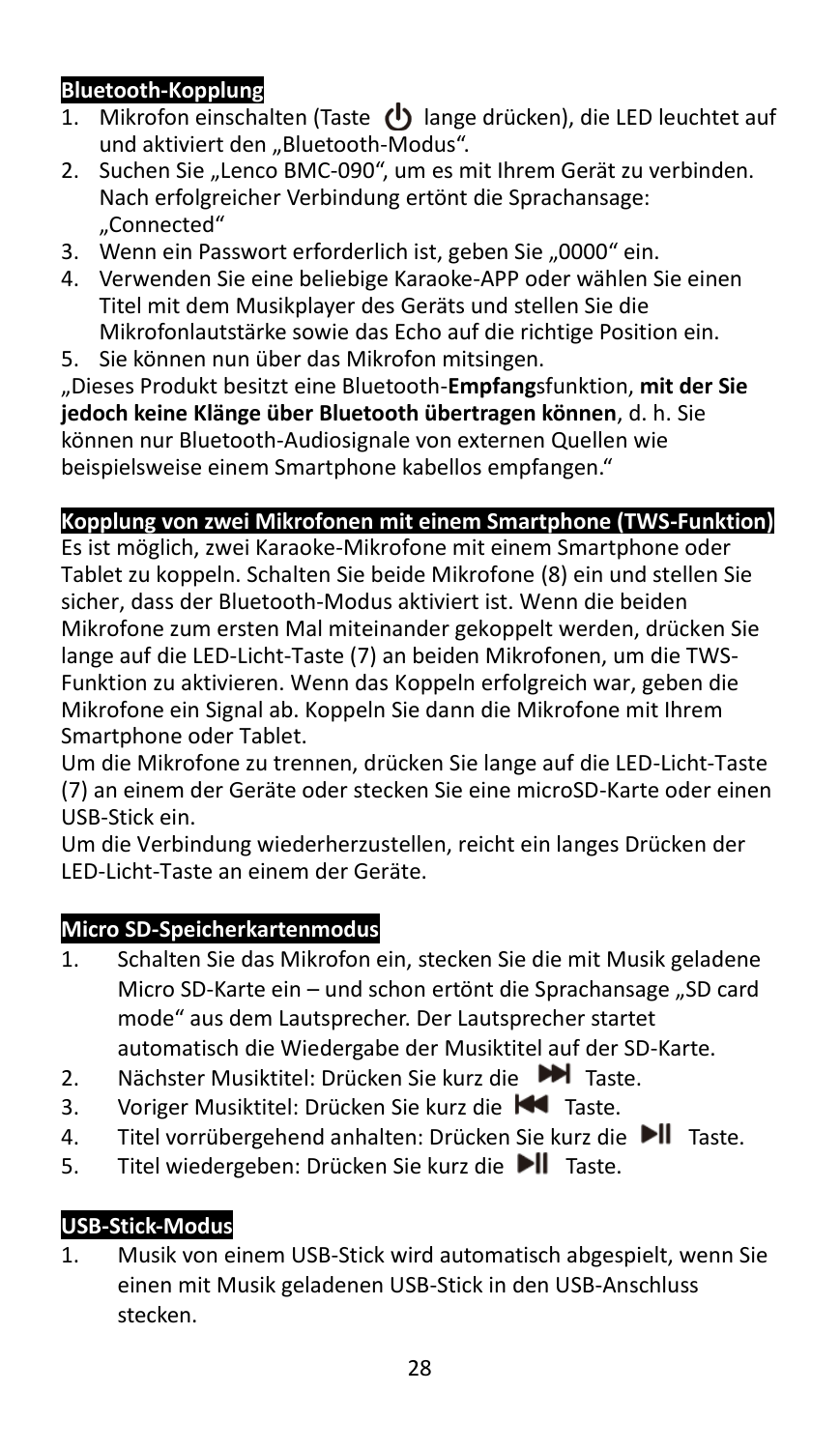- 2. Nächster Musiktitel: Drücken Sie kurz die ■■ Taste.
- 3. Voriger Musiktitel: Drücken Sie kurz die K<sup>4</sup> Taste.
- 4. Titel vorrübergehend anhalten: Drücken Sie kurz die ▶ Taste.
- 5. Titel wiedergeben: Drücken Sie kurz die ▶ Taste.

# **Line-Ausgangsmodus**

Mit dem BMC-090 ist es möglich, Musik und Mikrofonstimme auch auf einem externen Lautsprecher oder Micro-HiFi-Set wiederzugeben. Schließen Sie einfach das 3,5-mm-Line-nach-AUX-Kabel an den Line-Ausgang des BMC-090 und an den AUX-Eingang des externen Lautsprechers oder des Mikro-HiFi-Sets an. Stellen Sie die Mikrofon- und Musik-Lautstärke am BMC-090 ein.



| FN                | DF                         |
|-------------------|----------------------------|
| Bluetooth         | Bluetooth                  |
| <b>SMARTPHONE</b> | <b>SMARTPHONE</b>          |
| <b>BMC-090</b>    | <b>BMC-090</b>             |
| 3.5mm Aux Cable   | 3,5-mm-Line-nach-Aux-Kabel |

# **Karaoke mit Halter**

Vergewissern Sie sich, dass sich der Lautsprecher im Kopplungsmodus befindet, legen Sie Ihr Handy auf den Halter (das Handy sitzt ohne Handyhülle stabiler im Halter). Wählen Sie einen Lieblingssong zum Mitsingen und über der Handyhalter können Sie während des Mitsingens die Liedtexte lesen.

# **Karaoke-Lautstärkeeinstellung**

Sie können die Mikrofon- und Musiklautstärke über den Schiebeschalter einstellen. Allerdings ist es nicht möglich, mit diesem Schiebeschalter die Lautstärke der Musik und des Mikrofons getrennt einzustellen. Wenn Sie die Lautstärke der Musik verringern möchten, damit Sie das Mikrofon besser hören können, dann drücken Sie die Taste Vorheriger Titel (für die Verringerung der Lautstärke) lang. Wenn Sie die Lautstärke anheben möchten, dann drücken Sie die Taste Nächster Titel lang. Vergewissern Sie sich, dass der Schalter Musik auf Maximum gestellt ist. Das gilt nur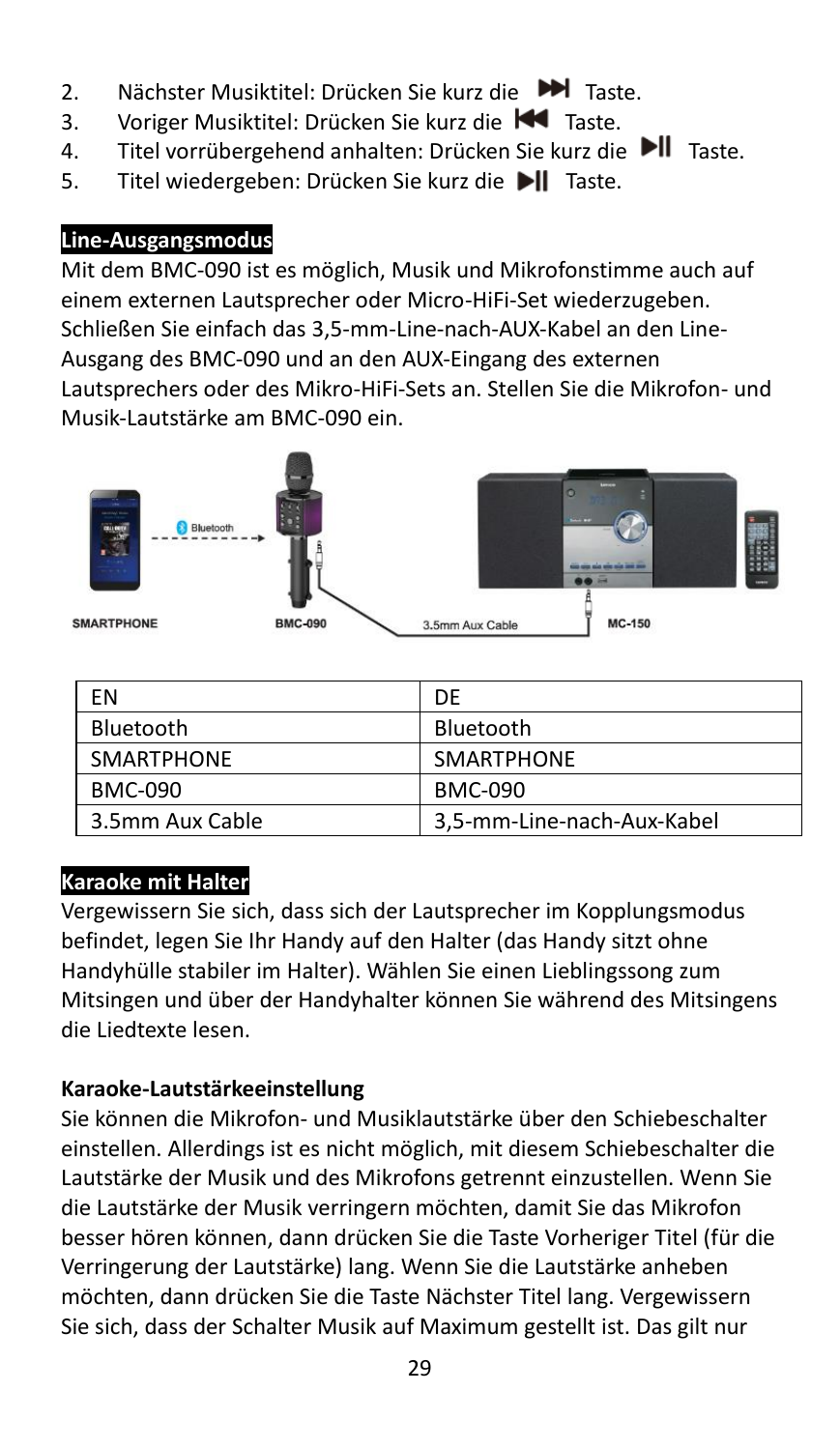für die Modi SD, Line-ausgang und USB, weil diese keine separate Lautstärkeregelung besitzen.

# **Fehlerdiagnose**

| Die Betriebs-LED     | Überprüfen Sie, ob das Mikrofon vollständig      |
|----------------------|--------------------------------------------------|
| leuchtet nicht.      | aufgeladen ist.                                  |
| Das Mikrofon gibt    | Bitte schalten Sie das Gerät ein und stellen Sie |
| keinen Ton aus.      | den Lautstärkeregler des Mikrofons nach oben.    |
| Das Mikrofon erzeugt | Bitte schieben Sie den Echoregler am Mikrofon    |
| kein Echo.           | nach oben und stellen Sie den Lautsprecher mit   |
|                      | der Echoöffnung nach unten auf den Tisch.        |
| Die Wiedergabe ist   | Überprüfen Sie, ob es Störquellen in der         |
| verzerrt.            | Umgebung gibt.                                   |
| Es wird keine Musik  | Stellen Sie die Lautstärke Ihres Handys ein oder |
| wiedergegeben.       | schieben Sie den Lautstärkeregler des Mikrofons  |
|                      | nach oben.                                       |

### **Technische Daten**

- Name: Tragbares Funk-Mikrofon mit Bluetooth-Lautsprecher und Halter
- ⚫ Artikel-Nr: **Lenco BMC-090**
- Quelleneingang: Micro SD-Karte/USB/BT/Blitzleuchte/LINE-OUT
- Eingang: DC 5 V; 500 mA<br>● Ausgangsleistung: 1 x 5 V
- ⚫ Ausgangsleistung: 1 x 5 W
- Bluetooth-Version: V5.0
- Funkfrequenz: 2402-2480 MHz<br>● Produktgröße: 80 x 74 x 277 mr
- Produktgröße: 80 x 74 x 277 mm
- $\bullet$  Gewicht: 407,6 g<br> $\bullet$  IFD-Leistung: 800
- ⚫ LED-Leistung: 800 mW
- $\bullet$  Verzerrung: < 1 %
- ⚫ Akku-Kapazität: 1200 mAh
- Material: ABS
- Ladezeit: Ca. 4 Stunden
- ⚫ Wiedergabezeit: Ca. 8 Stunden (Die Wiedergabezeit hängt von Lautstärke und LED ab)
- ⚫ Übertragungsreichweite: ca. 10 m
- Audio-Format SD/USB MP3
- ⚫ Maximale USB-Stick-Kapazität 64 GB

### **1. Garantie**

Lenco bietet Leistungen und Garantien im Einklang mit Europäischem Recht. Im Falle von Reparaturen (sowohl während als auch nach Ablauf der Garantiezeit) sollten Sie deshalb Ihren Einzelhändler kontaktieren.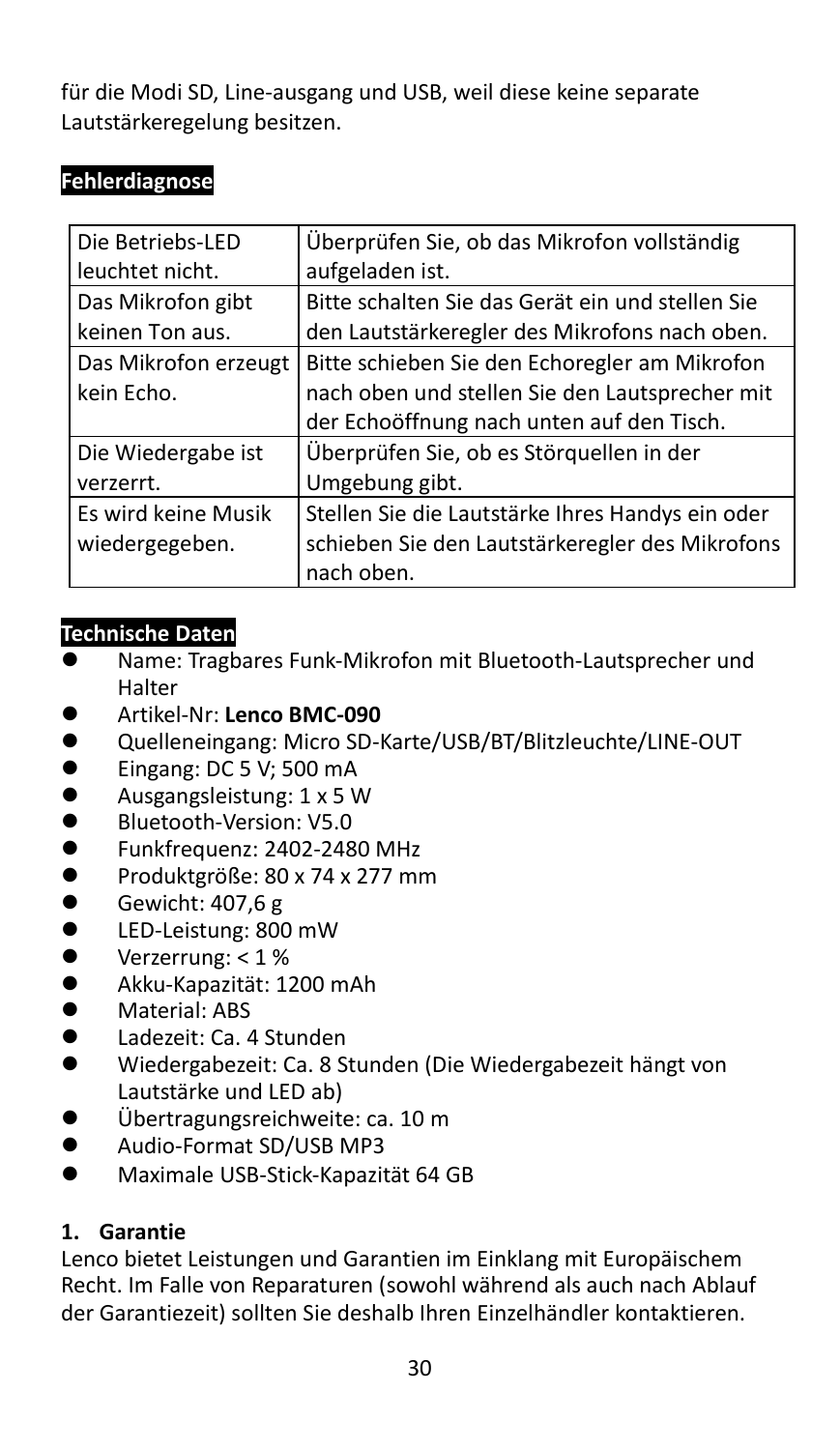Wichtiger Hinweis: Es ist nicht möglich, Geräte für Reparaturen direkt an Lenco zu schicken.

Wichtiger Hinweis: Falls dieses Gerät von einem nicht autorisierten Kundendienst geöffnet oder darauf zugegriffen wird, erlischt die Garantie.

Dieses Gerät ist nicht für professionelle Zwecke geeignet. Falls das Gerät für professionelle Zwecke eingesetzt wird, erlöschen alle Garantieverpflichtungen seitens des Herstellers.

# **2. Haftungsausschluss**

Aktualisierungen der Firmware und/oder Hardware-Komponenten werden regelmäßig durchgeführt. Daher können einige der Anweisungen, Spezifikationen und Abbildungen in dieser Dokumentation von Ihrer individuellen Situation abweichen. Alle in diesem Handbuch beschriebenen Elemente dienen nur zur Illustration und treffen auf Ihre individuelle Situation möglicherweise nicht zu. Aus der in diesem Handbuch getätigten Beschreibung können keine Rechtsansprüche oder Ansprüche geltend gemacht werden.

# **3. Entsorgung des Altgeräts**



Dieses Symbol zeigt an, dass das entsprechende Produkt oder dessen Batterie in Europa nicht mit dem normalen Hausmüll entsorgt werden darf. Um die ordnungsgemäße Abfallbehandlung des Produkts und dessen Batterie zu gewährleisten, müssen diese im Einklang mit allen anwendbaren örtlichen Vorschriften zur Entsorgung von Elektrogeräten und Batterien entsorgt werden. Dabei helfen Sie, natürliche Ressourcen zu schonen und Umweltschutzstandards zur Verwertung und Entsorgung von Altgeräten aufrecht zu halten (Waste Electrical and Electronic Equipment Directive).

# **4. CE-Kennzeichen**

Hiermit erklärt Commaxx B.V. Wiebachstraat 37, 6466 NG Kerkrade, Die Niederlande, dass dieses Produkt den grundsätzlichen Anforderungen der EU-Richtlinie entspricht. Die Konformitätserklärung ist erhältlich unter [techdoc@commaxxgroup.com](mailto:techdoc@commaxxgroup.com)



### **5. Service**

Weitere Informationen und Unterstützung erhalten Sie unter [www.lenco.com](http://www.lenco.com/)

Commaxx B.V. Wiebachstraat 37, 6466 NG Kerkrade, Die Niederlande.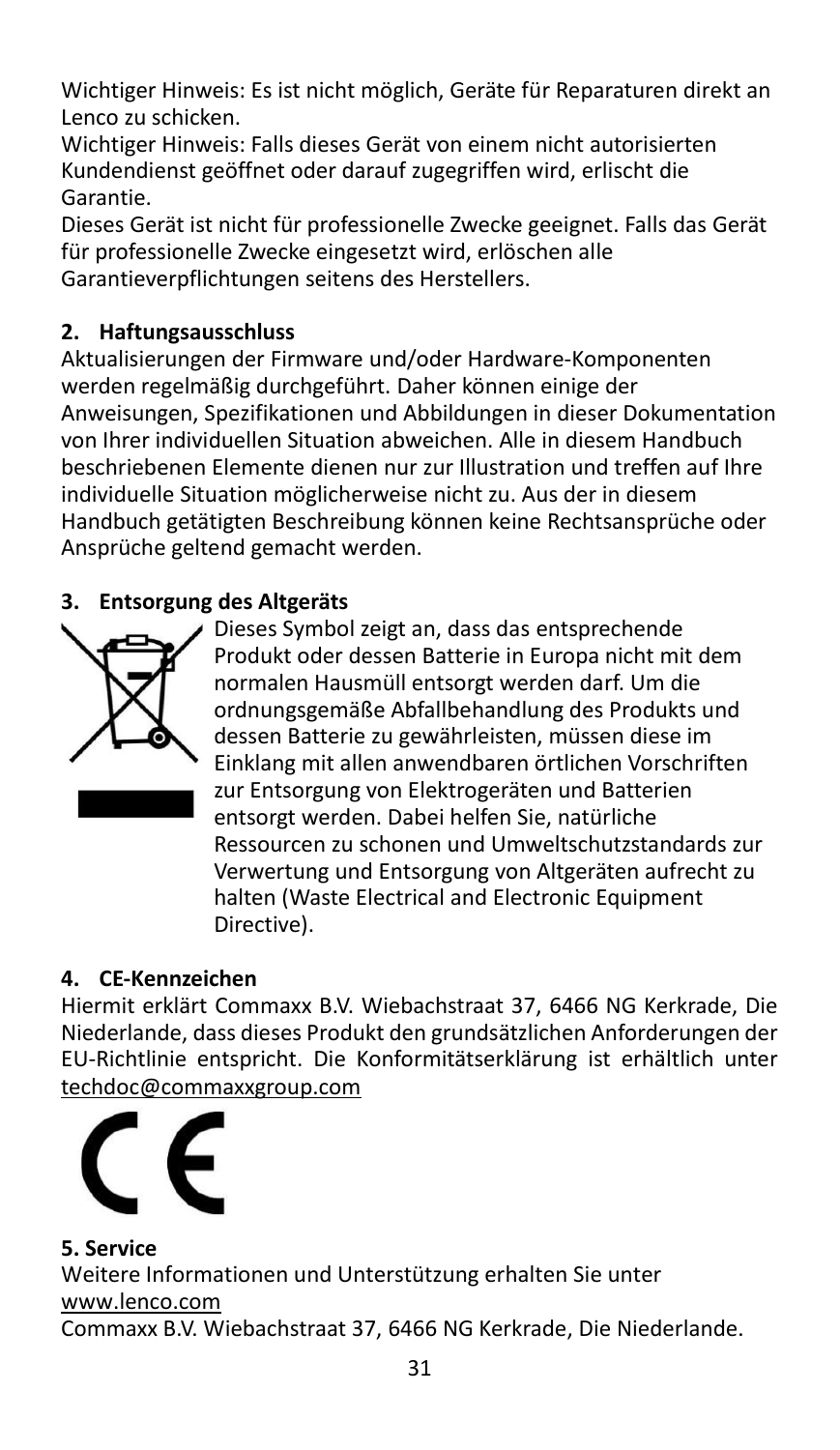#### <span id="page-31-0"></span>**ATTENTION :**

L'utilisation de commandes ou d'ajustements ou l'exécution de procédures autres que celles spécifiées dans le présent document peuvent entraîner une exposition dangereuse aux radiations.

### **PRÉCAUTIONS AVANT UTILISATION**

### **GARDEZ CES INSTRUCTIONS À L'ESPRIT :**

- 1. Ne couvrez pas et n'obturez pas les ouvertures de ventilation. Lorsque vous placez l'appareil sur une étagère, laissez 5 cm (2") d'espace libre tout autour de l'appareil.
- 2. Installez-le conformément au mode d'emploi fourni.
- 3. Gardez l'appareil à l'écart des sources de chaleur telles que des radiateurs, appareils de chauffage, fours, bougies et autres produits générant de la chaleur ou une flamme nue. L'appareil ne peut être utilisé que dans des climats modérés. Les environnements extrêmement froids ou chauds doivent être évités. La plage de température de fonctionnement se situe entre 0° et 35° C.
- 4. Évitez d'utiliser l'appareil à proximité de champs magnétiques puissants.
- 5. Des décharges électrostatiques peuvent perturber le fonctionnement de cet appareil. Dans ce cas, il suffit de réinitialiser et de redémarrer l'appareil en suivant le mode d'emploi. Pendant le transfert de fichiers, manipulez l'appareil avec précaution et faites-le fonctionner dans un environnement sans électricité statique.
- 6. Mise en garde ! N'introduisez jamais un objet dans l'appareil par les ouvertures et les fentes de ventilation. Étant donné que des tensions élevées sont présentes à l'intérieur du produit, l'insertion d'un objet peut entraîner une électrocution et/ou court-circuiter les composants internes. Pour les mêmes raisons, ne versez pas de l'eau ou un liquide sur le produit.
- 7. Ne l'utilisez pas dans des endroits humides tels qu'une salle de bain, une cuisine pleine de vapeur ou à proximité d'une piscine.
- 8. L'appareil ne doit pas être exposé à des écoulements ou des éclaboussures et aucun objet contenant un liquide, tel qu'un vase, ne doit être posé sur ou près de l'appareil.
- 9. N'utilisez pas cet appareil lorsque de la condensation est possible. Lorsque l'appareil est utilisé dans une pièce humide et chaude, des gouttelettes d'eau ou de la condensation peuvent se former à l'intérieur de l'appareil et affecter son fonctionnement. Laissez l'appareil hors tension pendant 1 ou 2 heures avant de le mettre en marche : l'appareil doit être sec avant sa mise sous tension.
- 10. Bien que ce dispositif soit fabriqué avec le plus grand soin et contrôlé à plusieurs reprises avant de quitter l'usine, des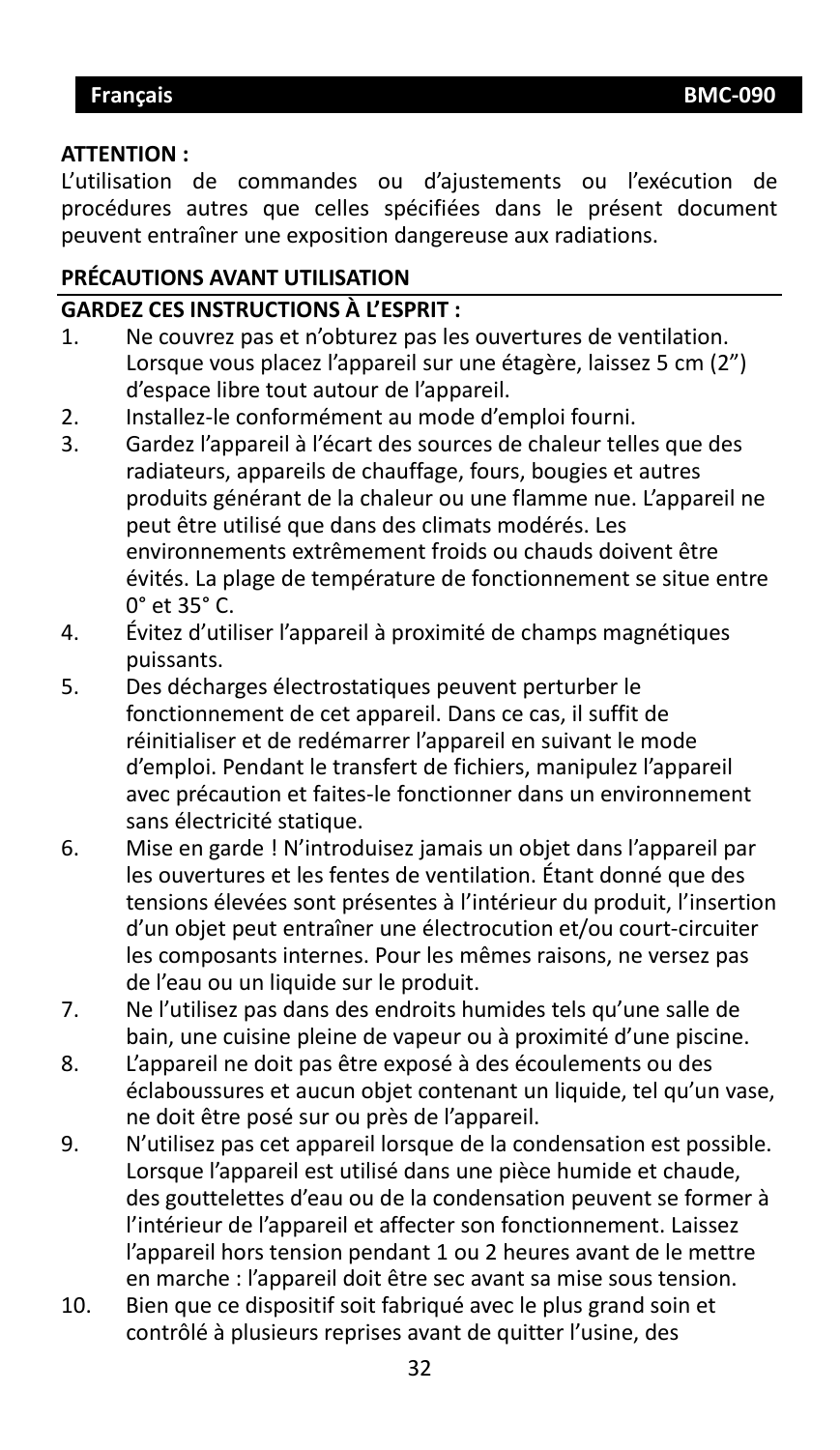problèmes peuvent néanmoins survenir, comme avec tous les appareils électriques. Si l'appareil émet de la fumée ou en cas d'accumulation excessive de la chaleur ou d'un phénomène inattendu, débranchez immédiatement la fiche d'alimentation du secteur.

- 11. Cet appareil doit fonctionner avec la source d'alimentation indiquée sur la plaque signalétique. Si vous n'êtes pas sûr du type d'alimentation utilisé chez vous, contactez votre revendeur ou le fournisseur local d'électricité.
- 12. Tenez l'appareil à l'abri des animaux. Certains animaux aiment ronger les cordons électriques.
- 13. Pour nettoyer l'appareil, servez-vous d'un chiffon doux et sec. N'utilisez pas de solvant ni d'autre liquide à base de pétrole. Pour enlever les taches importantes, vous pouvez vous servir d'un chiffon humide imbibé d'une solution de détergent diluée.
- 14. Le fournisseur n'est pas responsable des dommages ou pertes de données causés par un dysfonctionnement, une utilisation abusive, une modification de l'appareil ou un remplacement de la batterie.
- 15. N'interrompez pas la connexion lorsque l'appareil formate ou transfère des fichiers. Dans le cas contraire, les données pourraient être endommagées ou perdues.
- 16. Si l'appareil a une fonction de lecture USB, il faut brancher la clé USB directement sur l'appareil. N'utilisez pas un câble d'extension USB, car cela peut causer des interférences entraînant des pertes de données.
- 17. L'étiquette de classification se trouve sur le panneau inférieur ou arrière de l'appareil.
- 18. Cet appareil ne doit pas être utilisé par des personnes (y compris les enfants) souffrant de déficiences physiques, sensorielles ou mentales, ou d'un manque d'expérience et de connaissances, à moins qu'elles n'aient été supervisées ou qu'une personne responsable de leur sécurité ne leur ait donné des instructions sur l'utilisation correcte de l'appareil.
- 19. Ce produit est réservé à un usage non professionnel, et non pas à un usage commercial ni industriel.
- 20. Vérifiez que l'appareil est en position stable. La garantie ne couvre pas les dégâts occasionnés par l'utilisation de cet appareil en position instable, par les vibrations, les chocs ou par la nonobservation de tout autre avertissement ou précaution contenus dans ce mode d'emploi.
- 21. N'ouvrez jamais cet appareil.<br>22. Ne placez jamais cet appareil
- Ne placez jamais cet appareil sur un autre appareil électrique.
- 23. Ne laissez pas les sacs en plastique à la portée des enfants.
- 24. Utilisez uniquement les accessoires recommandés par le fabricant.<br>25. Confiez l'entretien et les réparations à un personnel qualifié. Une
- 25. Confiez l'entretien et les réparations à un personnel qualifié. Une réparation est nécessaire lorsque l'appareil a été endommagé de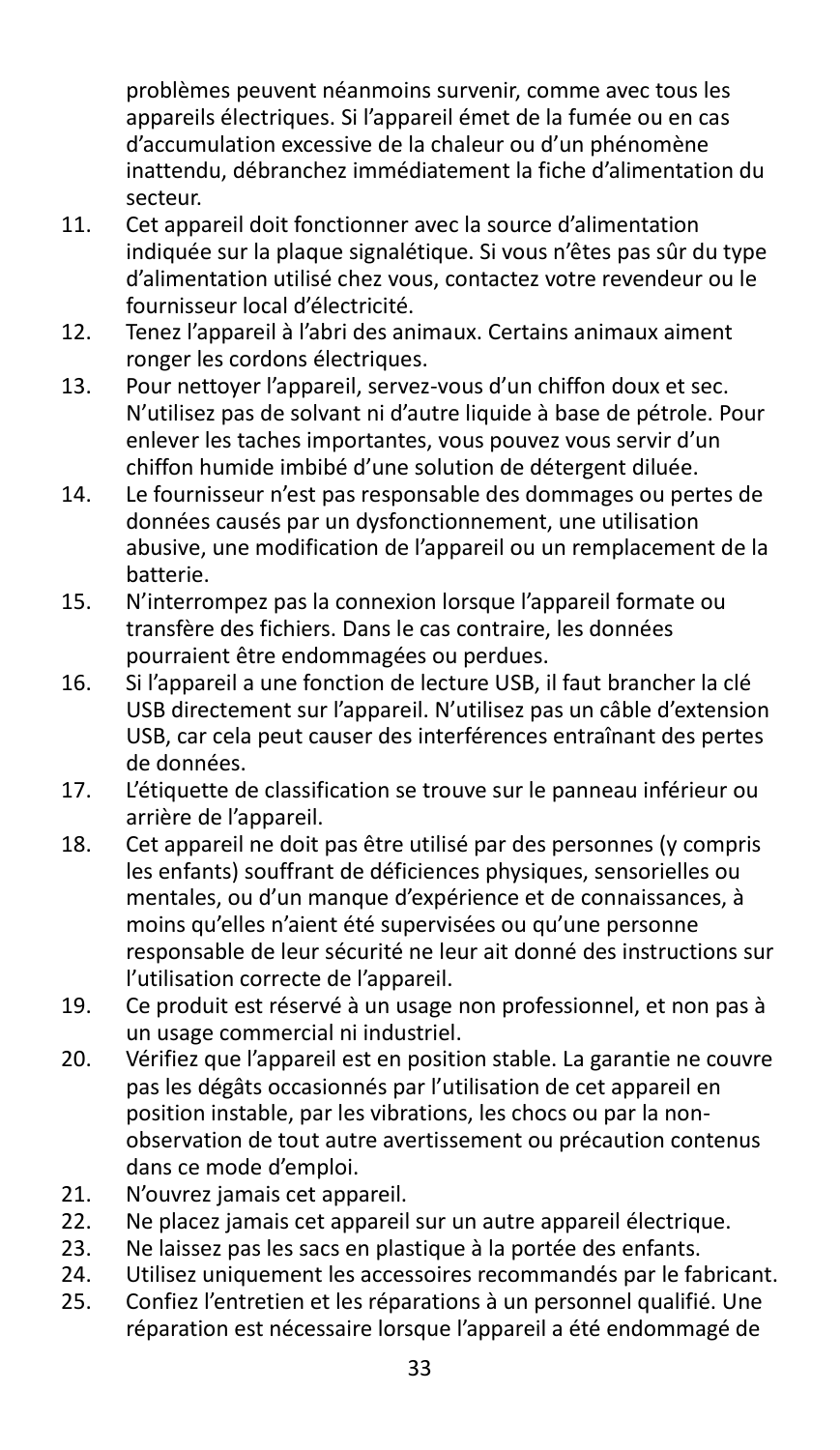quelque façon que ce soit, par exemple lorsque le cordon d'alimentation ou la prise sont endommagés, lorsqu'un liquide s'est déversé ou des objets sont tombés sur l'appareil, lorsque l'appareil a été exposé à la pluie ou à l'humidité, lorsqu'il ne fonctionne pas correctement ou est tombé.

- 26. Une exposition prolongée à la musique avec un volume élevé peut entraîner une perte auditive temporaire ou permanente.
- 27. Si l'appareil est livré avec un câble d'alimentation ou un adaptateur secteur :
	- ⚫ En cas de problème, débranchez le cordon d'alimentation CA et confiez l'entretien à un personnel qualifié.
	- ⚫ Ne marchez pas sur l'adaptateur secteur ou ne le coincez pas. Faites très attention, en particulier à proximité des fiches et du point de sortie du câble. Ne placez pas d'objets lourds sur l'adaptateur secteur, car ils pourraient l'endommager. Gardez l'appareil hors de portée des enfants ! Ils pourraient se blesser gravement s'ils jouent avec le câble d'alimentation.
	- ⚫ Débranchez cet appareil pendant les orages ou lorsqu'il n'est pas utilisé pendant une longue durée.
	- ⚫ La prise secteur doit être installée près de l'appareil et doit être facilement accessible.
	- ⚫ Ne surchargez pas les prises de courant ou les rallonges. Une surcharge peut entraîner un incendie ou une électrocution.
	- ⚫ Les appareils de classe 1 doivent être branchés à une prise de courant disposant d'une connexion protectrice à la terre.
	- ⚫ Les appareils à la norme de construction de classe 2 ne nécessitent pas de connexion à la terre.
	- ⚫ Tirez toujours sur la fiche pour débrancher le cordon de la prise secteur. Ne tirez pas sur le cordon d'alimentation. Cela pourrait provoquer un court-circuit.
	- ⚫ N'utilisez pas un cordon ou une fiche d'alimentation endommagé ni une prise desserrée. Vous courez un risque d'incendie ou de décharge électrique.
- 28. Si le produit contient ou est livré avec une télécommande contenant des piles boutons :

Avertissement :

- ⚫ « N'ingérez pas la pile, car vous risquez une brûlure chimique » ou une formule équivalente.
- ⚫ La télécommande fournie contient une pile bouton/pièce de monnaie. Si la pile est avalée, elle peut causer de graves brûlures internes en seulement 2 heures et peut entraîner la mort.
- ⚫ Tenez les piles neuves et usagées hors de portée des enfants.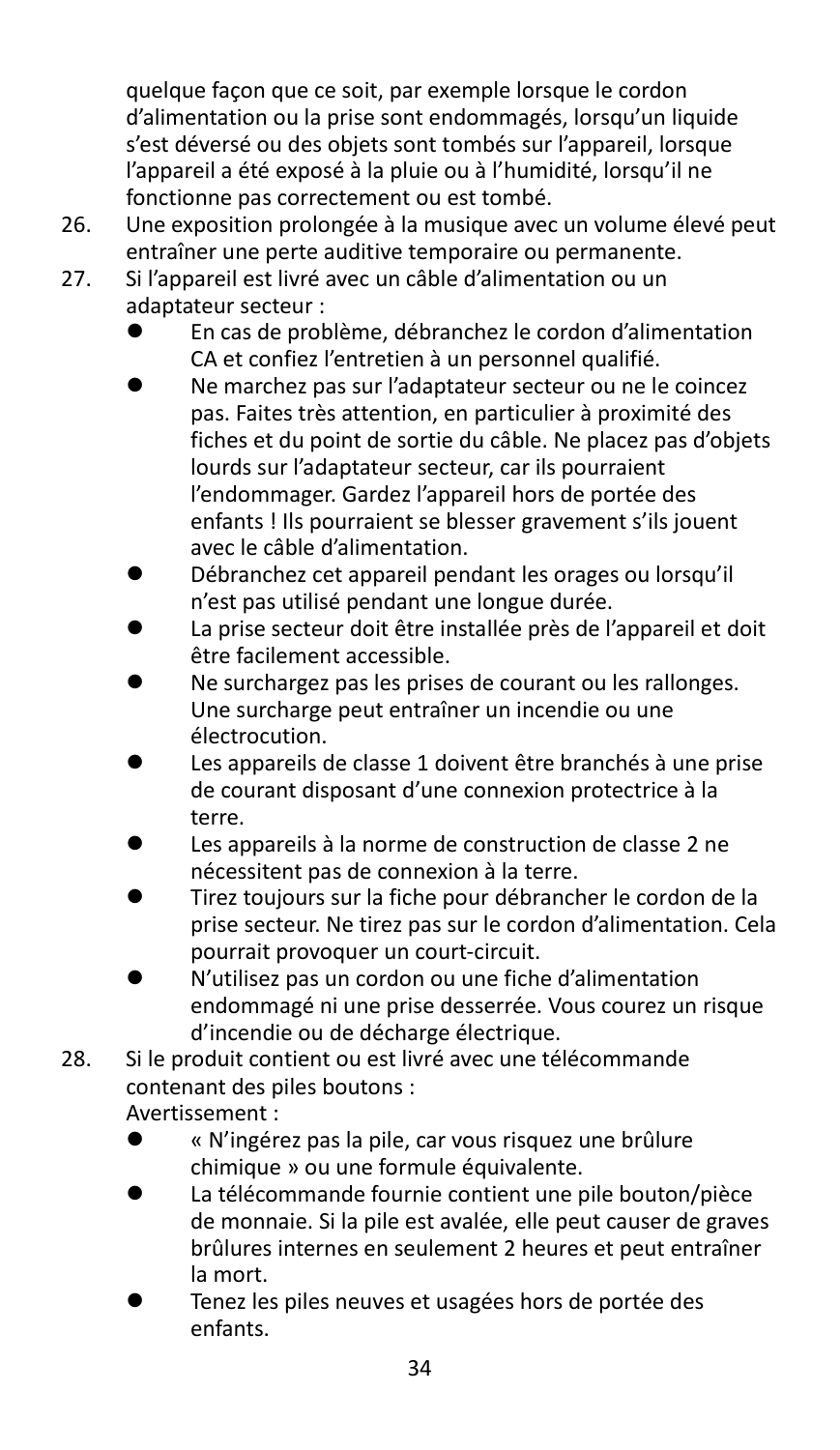- Si le compartiment à piles ne se ferme pas correctement, cessez d'utiliser l'appareil et tenez-le hors de portée des enfants.
- ⚫ Si vous pensez que les piles ont été avalées ou placées à l'intérieur d'une partie du corps, consultez un médecin immédiatement.
- 29. Mise en garde relative à l'utilisation des piles :
	- ⚫ Risque d'explosion si la pile est mal remplacée. Remplacez les piles par des piles d'un type identique ou équivalent.
	- ⚫ Pendant l'utilisation, le stockage ou le transport, la pile ne doit pas être soumise à des températures extrêmement élevées ou basses, à une faible pression d'air à haute altitude.
	- Le remplacement d'une pile par une autre de type incorrect peut entraîner une explosion ou une fuite de liquide ou de gaz inflammable.
	- L'introduction d'une pile dans le feu ou dans un four chaud, l'écrasement ou le découpage mécanique peut entraîner une explosion.
	- L'exposition d'une pile dans un environnement à température extrêmement élevée peut entraîner une explosion ou une fuite de liquide ou de gaz inflammable.
	- ⚫ L'exposition d'une pile à une pression d'air extrêmement basse peut entraîner une explosion ou une fuite de liquide ou de gaz inflammable.
	- ⚫ Veuillez considérer les questions environnementales lors de la mise au rebut des piles.

### **INSTALLATION**

- Déballez toutes les pièces et enlevez le matériau de protection.
- Ne connectez pas l'unité au secteur avant d'avoir vérifié la tension du secteur et avant que toutes les autres connexions n'aient été effectuées.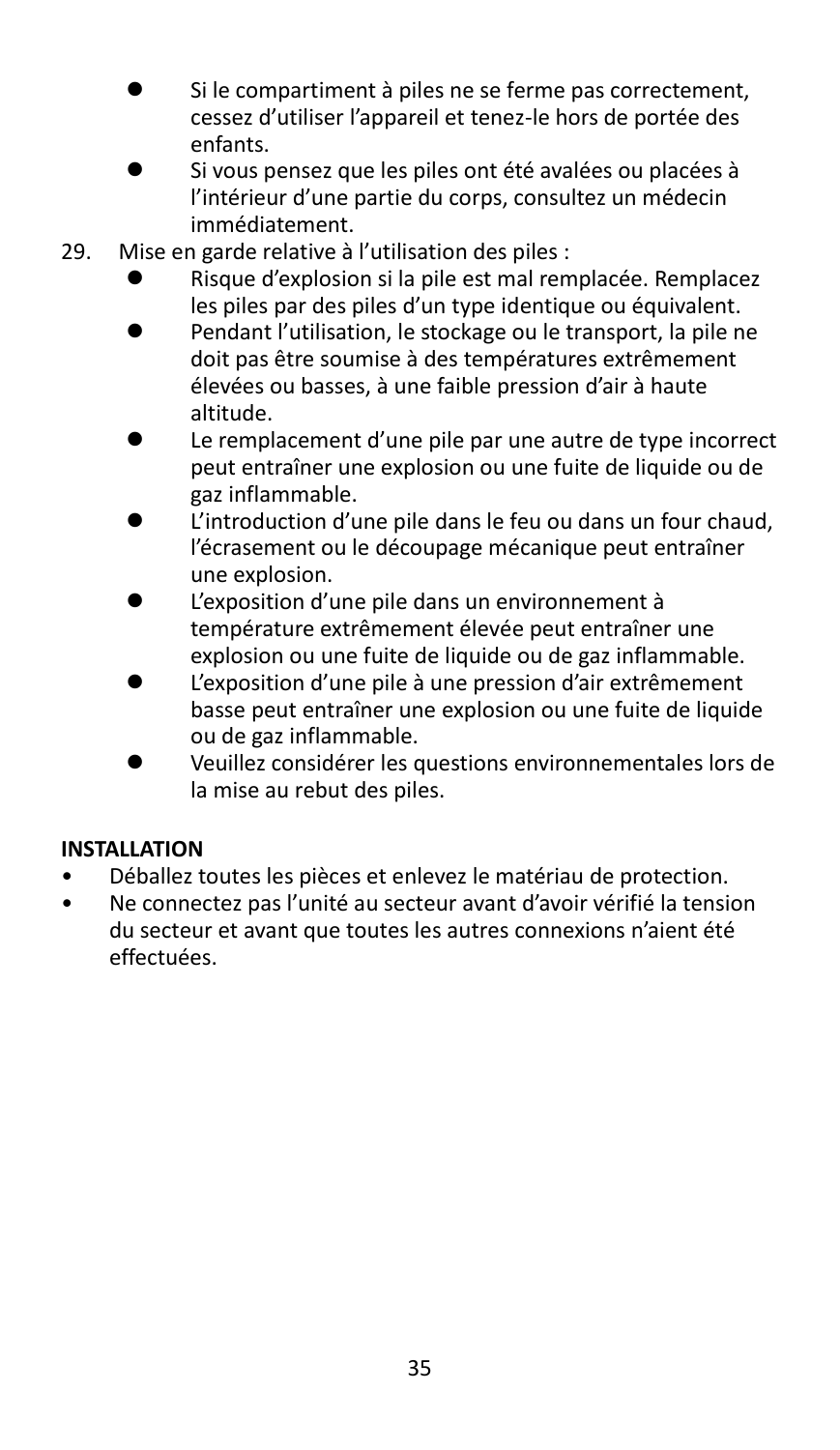#### **Illustration**



- 1. Bouton Lecture/pause<br>2. Chanson précédente/
- 2. Chanson précédente/ diminution du niveau de volume de la musique
- 3. Volume micro +/-, bouton coulissant
- 4. Écho+/-, bouton coulissant<br>5. Volume musique+/-, bouto
- 5. Volume musique+/-, bouton coulissant
- 6. Chanson suivante/ diminution du niveau de volume de la musique
- 7. Voyant lumineux marche/arrêt (appuyez longuement sur ce bouton pour accéder à la fonction TWS)
- 8. Bouton Marche/Arrêt ; Mode : Bluetooth/carte micro SD/lecteur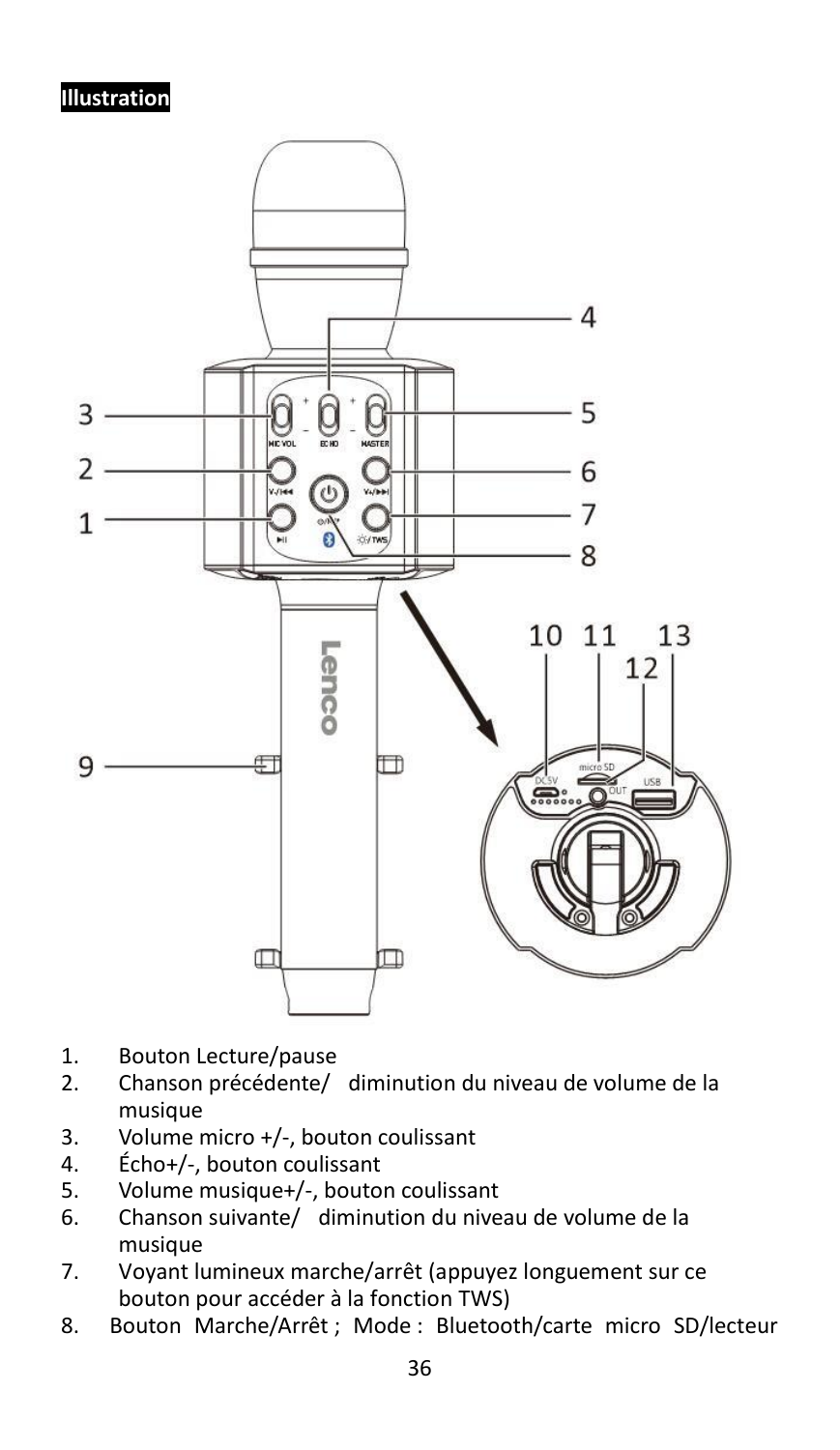USB ; Magic voice.Effet Magic voice:Appuyez deux fois sur ce bouton pour passer en mode effet Magic voice.Appuyez à nouveau brièvement pour modifier l'effet Magic voice. Il existe 3 effets de voix différents. Appuyez à nouveau deux fois pour désactiver ce mode.

- 9. Support de téléphone
- 10. Prise de charge USB
- 11. Port pour carte Micro SD
- 12. Prise Line out
- 13. Connexion USB

#### **Contenu de l'emballage**

#### **Câble Micro USB pour la charge**



**Câble Aux-out de 3,5 mm**



#### **Charge**

Le microphone peut être chargé à l'aide du câble USB fourni, que vous pouvez connecter à un chargeur domestique USB ou à un autre appareil doté d'une fonction de charge USB.



Avant la première utilisation, veuillez vérifier que le haut-parleur karaoké soit totalement chargé.

- ⚫ Connectez le produit à l'aide du câble USB.
- ⚫ Branchez le câble micro USB à la prise de charge (10)
- Le voyant affichera une lumière rouge pendant la charge.
- ⚫ Il s'éteindra une fois la charge complète.

### **Appariement par Bluetooth**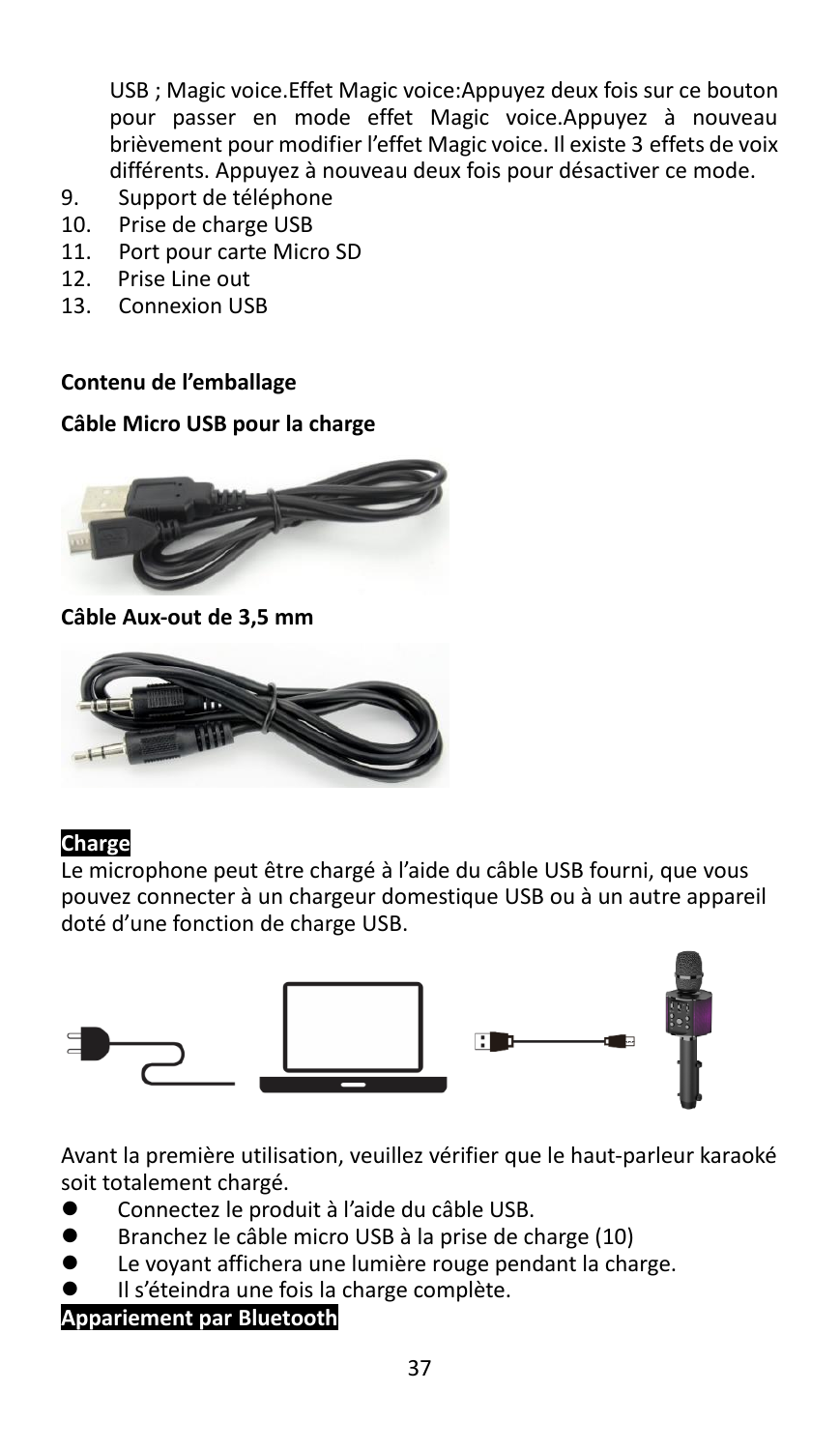- 1. Mettez le micro en marche (appuyez longuement sur le bouton ), la LED s'allumera et affichera « Mode Bluetooth ».
- 2. Vous pouvez rechercher « Lenco BMC-090 » pour le connecter à votre appareil. Une fois la connexion réussie, vous entendrez : « connected »
- 3. Si un mot de passe est demandé, saisissez « 0000 ».
- 4. Mettez en œuvre une application de karaoké quelconque ou sélectionnez une chanson à partir du lecteur de votre appareil ; ajustez le volume du micro, l'écho et assurez-vous du bon positionnement.
- 5. Vous pouvez chanter à l'aide du micro.

« Ce produit est doté d'une fonction de **réception** bluetooth, **vous ne pouvez pas l'utiliser pour transmettre un son bluetooth** : cela signifie que vous pouvez recevoir sans fil un signal sonore bluetooth d'une source externe comme un smartphone. »

# **Couplage de 2 microphones à 1 smartphone (fonction TWS)**

Il est possible de coupler deux microphones de karaoké à 1 smartphone ou une tablette. Allumez les deux microphones (8), puis assurez-vous qu'ils sont en mode Bluetooth. Si c'est la première fois que le couplage est effectué, appuyez longuement sur le bouton lumineux (7) des deux microphones pour accéder à la fonction TWS. Une fois le couplage réussi, les microphones émettent un signal. Ensuite, couplez les microphones à votre smartphone ou à votre tablette.

Pour déconnecter les microphones, appuyez longuement sur le bouton lumineux (7) de l'un des dispositifs ou insérez une carte microSD ou une clé USB.

Pour vous reconnecter, il vous suffit d'appuyer longuement sur le bouton lumineux de l'une des unités.

# **Mode « carte Micro SD »**

- 1. Mettez le micro en marche, insérez la carte Micro SD contenant déjà des chansons ; l'appareil prononcera l'indication « SD card mode ». Il lancera automatiquement la lecture des chansons à partir de la carte SD.
- 2. Pour aller à la chanson suivante : Appuyez brièvement sur le bouton .
- 3. Pour aller à la chanson précédente : Appuyez brièvement sur le bouton  $\mathbf{M}$ .
- 4. Pour mettre sur pause : Appuyez brièvement sur le bouton  $\blacksquare$ .
- 5. Pour lire la piste : Appuyez brièvement sur le bouton  $\mathbf{H}$ .

# **Mode « clé USB »**

- 1. Branchez la clé USB contenant déjà des chansons dans le port USB ; la lecture des musiques commencera automatiquement.
- 2. Pour aller à la chanson suivante : Appuyez brièvement sur le bouton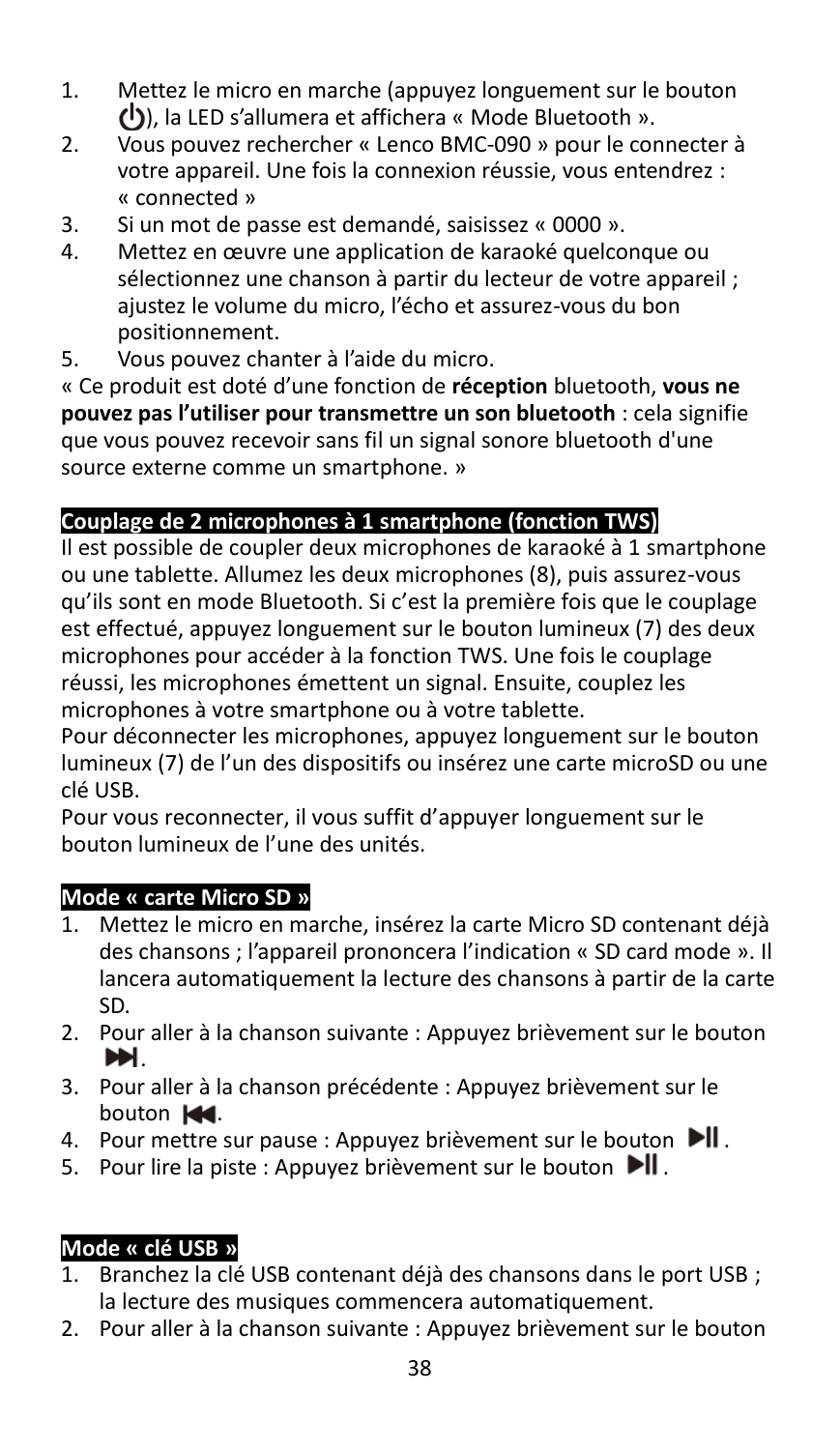.

- 3. Pour aller à la chanson précédente : Appuyez brièvement sur le  $h$ outon  $\mathbf{M}$
- 4. Pour mettre sur pause : Appuyez brièvement sur le bouton  $\mathbf{H}$ .
- 5. Pour lire la piste : Appuyez brièvement sur le bouton ▶

### **Mode « Line out »**

Avec le BMC-090, vous pouvez également faire passer la musique et la voix produite au micro sur une enceinte ou une microchaîne hi-fi externe. Il vous suffit de connecter le câble AUX de 3,5 mm à la prise AUX out du BMC-090 et au port AUX in de l'enceinte ou de la microchaîne hi-fi. Vous pouvez régler le volume du micro et de la



musique sur le BMC-090.

| ΕN                | FR                  |
|-------------------|---------------------|
| Bluetooth         | Bluetooth           |
| <b>SMARTPHONE</b> | <b>SMARTPHONE</b>   |
| <b>BMC-090</b>    | <b>BMC-090</b>      |
| 3.5mm Aux Cable   | Câble aux de 3,5 mm |
| MC-150            | MC-150              |

### **Karaoké avec support**

Assurez-vous que le haut-parleur est en mode appariement, placez votre téléphone portable sur le support (le téléphone sera plus stable sur le support sans son étui). Vous pouvez choisir votre chanson préférée pour le karaoké, puis regarder les paroles défiler sur le support pendant que vous chantez.**ge du volume par karaoké**

Le volume du microphone et de la musique peut être réglé à l'aide du sélecteur. Grâce à ce sélecteur, il n'est pas possible de régler le volume du microphone et de la musique séparément. Si vous souhaitez régler le volume de la musique de manière à mieux entendre le microphone, vous pouvez appuyer longuement sur la touche Morceau précédent (pour diminuer le volume). Pour augmenter le volume, appuyez longuement sur la touche Morceau suivant. Assurez-vous que le sélecteur de musique est réglé au maximum. Cela s'applique uniquement au mode SD / Sortie de ligne / USB, car ils ne disposent pas de contrôle de volume séparé.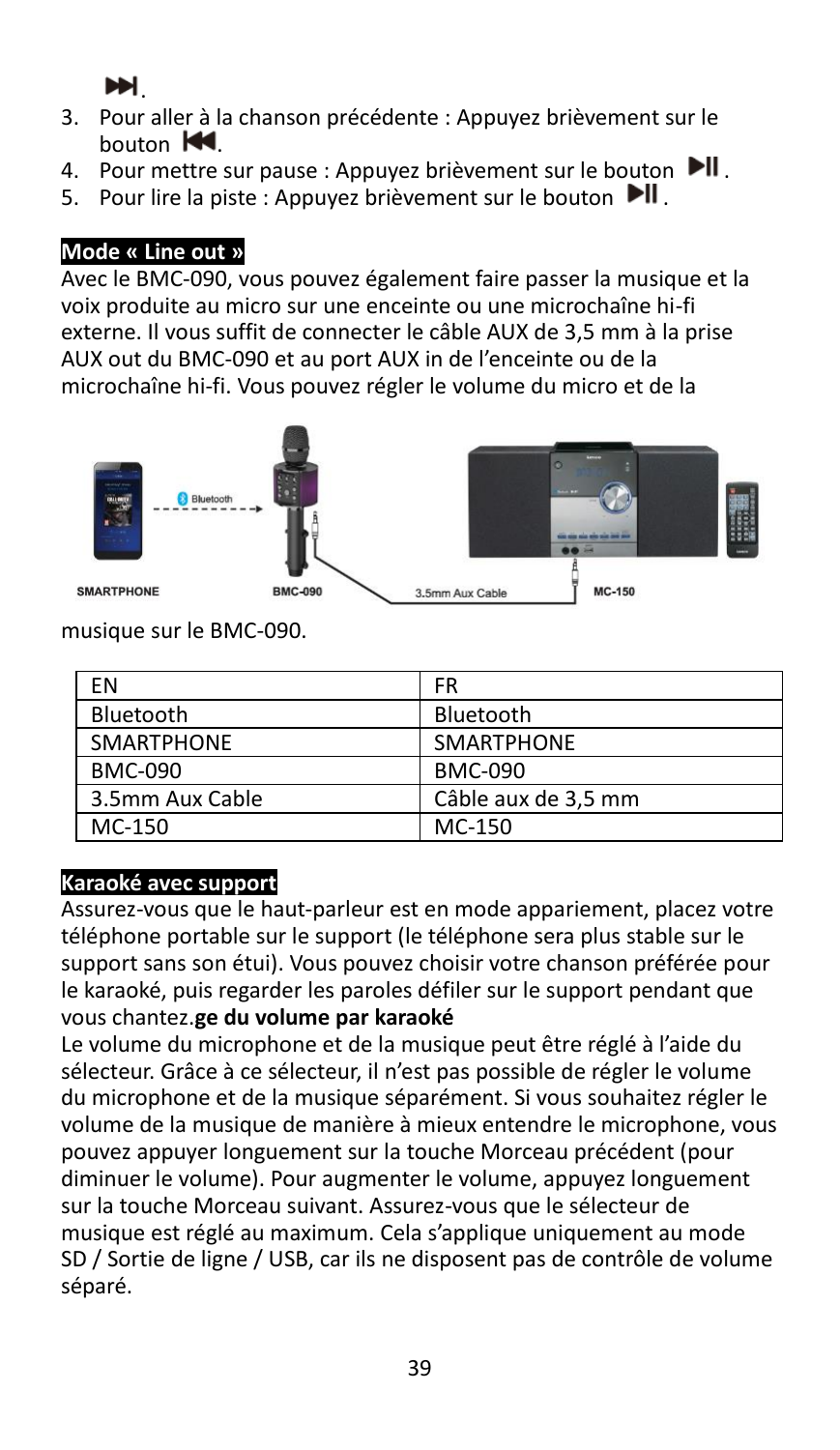### **Dépannage**

| Le voyant marche/         | Vérifiez que le micro est chargé.              |
|---------------------------|------------------------------------------------|
| arrêt ne s'allume pas.    |                                                |
| Le micro ne produit       | Mettez l'appareil en marche et augmentez le    |
| aucun son.                | volume à l'aide du bouton sur le micro.        |
| Le micro ne produit       | Faites coulisser le bouton d'écho sur le micro |
| aucun écho.               | vers le haut. Ne posez pas le microphone       |
|                           | lorsque l'écho est activé.                     |
| Il y a des interférences. | Recherchez la présence de sources              |
|                           | d'interférences dans l'environnement.          |
| La musique est basse.     | Réglez le volume de votre téléphone ou         |
|                           | faites glisser le bouton Volume sur le micro   |
|                           | vers le haut.                                  |

#### **Caractéristiques techniques**

- Désignation : Haut-parleur portable Bluetooth sans fil avec micro et support
- ⚫ Numéro d'article : **Lenco BMC-090**
- Entrée source : carte Micro SD/USB/BT/lumière clignotante/LINE-**OUT**
- Entrée : 5 V CC ; 500 mA
- Puissance de sortie : 5 W x 1
- ⚫ Version Bluetooth : V5.0
- Fréquence sans fil : 2402-2480 MHz
- Dimensions du produit :  $80 \times 74 \times 277$  mm<br>● Poids : 407 6 g
- ⚫ Poids : 407,6 g
- Puissance LED : 800 mW
- Distorsion : <1 %<br>● Canacité de la ba
- ⚫ Capacité de la batterie : 1200 mAh
- ⚫ Matériau : ABS
- ⚫ Temps de charge : Environ 4 heures
- ⚫ Durée de lecture : Environ 8 heures (Le temps de lecture dépend du volume et de l'utilisation des LED)
- ⚫ Distance de transmission : environ 10 m
- ⚫ Format audio : SD/USB MP3
- ⚫ Capacité maximale de la clé USB : 64 Go

### 1. **Garantie**

Lenco propose un entretien et une garantie conformément à la législation européenne, ce qui signifie qu'en cas de besoin de réparation (aussi bien pendant et après la période de garantie), vous pouvez contacter votre revendeur le plus proche.

Remarque importante : Il n'est pas possible de renvoyer l'appareil pour réparation directement à Lenco.

Remarque importante : Si l'unité est ouverte ou modifiée de quelque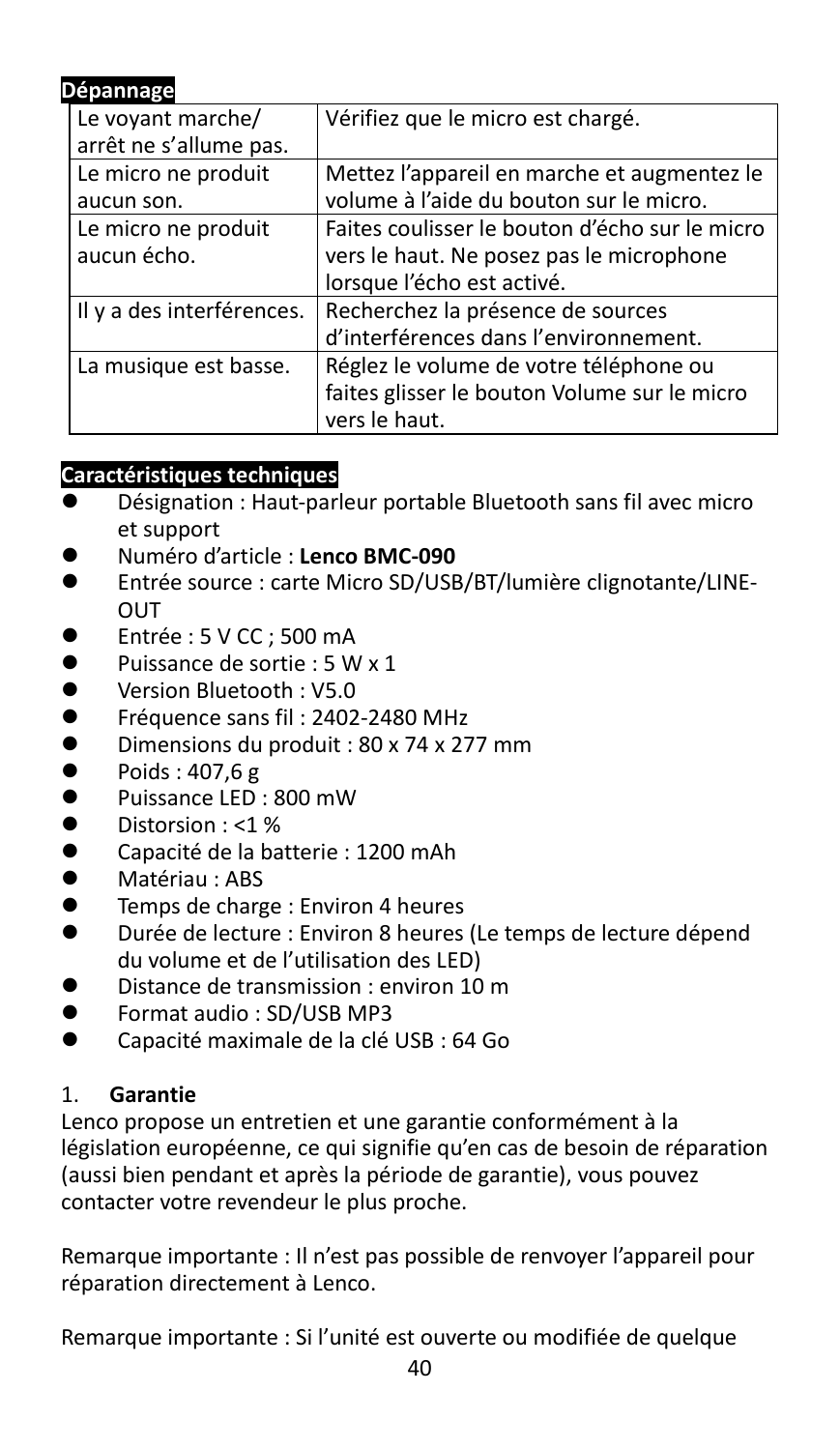manière que ce soit par un réparateur non agréé, la garantie serait caduque.

Cet appareil ne convient pas à une utilisation professionnelle. En cas d'utilisation professionnelle, les obligations de garantie du fabricant seront annulées.

# **2. Clause de non responsabilité**

Des mises à jour du logiciel et/ou des composants informatiques sont régulièrement effectuées. Il se peut donc que certaines instructions, caractéristiques et images présentes dans ce document diffèrent légèrement de votre configuration spécifique. Tous les articles décrits dans ce guide le sont fournis uniquement à des fins d'illustration et peuvent ne pas s'appliquer à une configuration spécifique. Aucun droit légal ne peut être obtenu depuis les informations contenues dans ce manuel.

### **3. Mise au rebut de l'appareil usagé**

Ce symbole indique que l'équipement électrique concerné ou la batterie



ne doivent pas être jetés parmi les autres déchets ménagers en Europe. Afin de garantir un traitement approprié de la batterie ou de l'appareil usagés, veuillez les mettre au rebut conformément à la règlementation locale en vigueur relative aux équipements électriques et autres batteries. En agissant de la sorte, vous contribuerez à la préservation des ressources naturelles et à l'amélioration des

niveaux de protection environnementale concernant le traitement et la destruction des déchets électriques (Directive sur les déchets des équipements électriques et électroniques).

### **4. Marquage CE**

Par la présente Commaxx B.V. Wiebachstraat 37, 6466 NG Kerkrade, Pays-Bas, déclare que ce produit est conforme aux exigences principales des directives européennes. La déclaration de conformité peut être consultée au lien [: techdoc@commaxxgroup.com](mailto:techdoc@commaxxgroup.com)



# **5. Service**

Pour en savoir plus et obtenir de l'assistance, visite[z www.lenco.com](http://www.lenco.com/) Commaxx B.V. Wiebachstraat 37, 6466 NG Kerkrade, The Netherlands.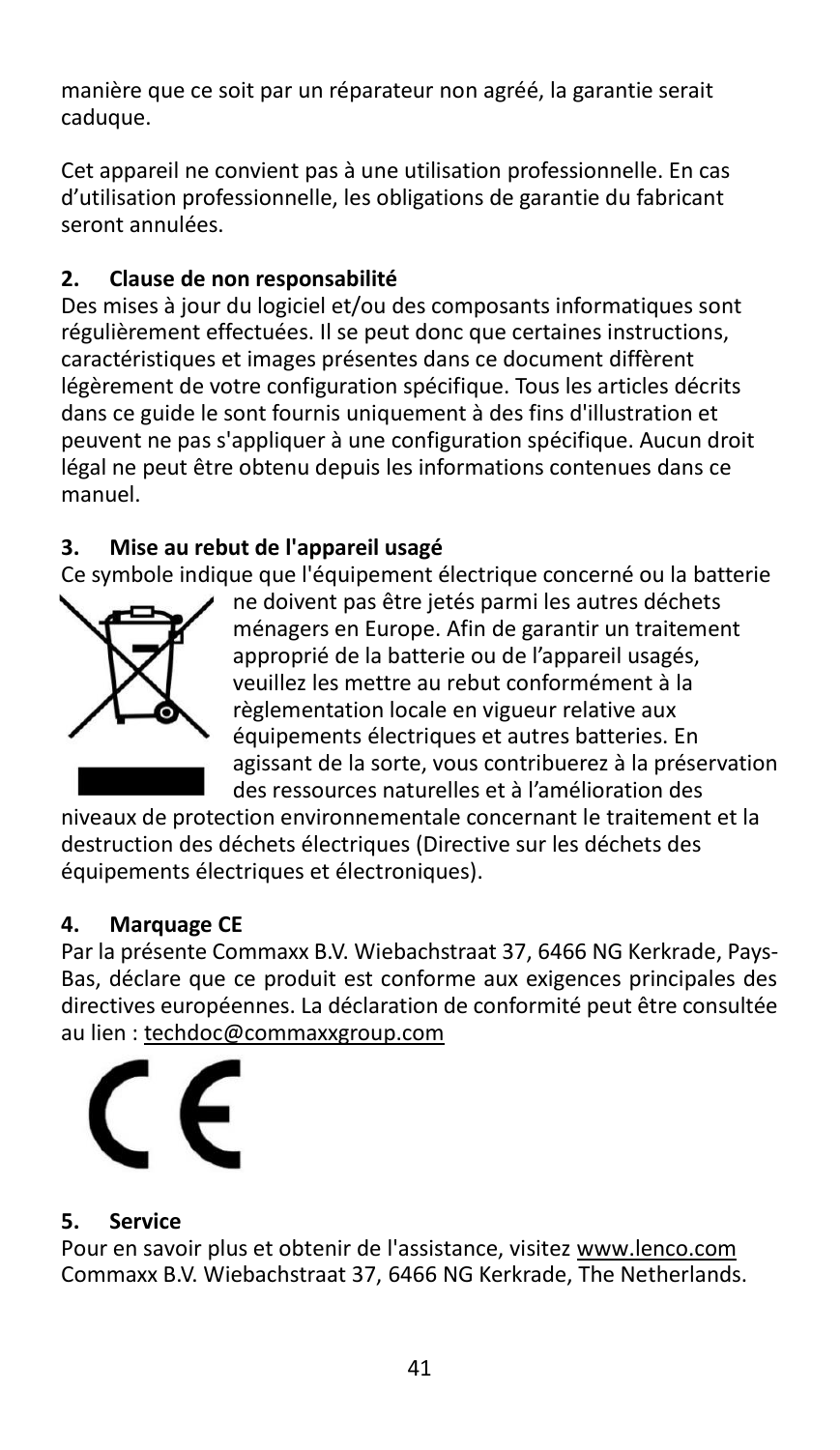#### <span id="page-41-0"></span>**PRECAUCIÓN:**

El uso de controles o ajustes o rendimiento de procedimientos excepto aquellos que los aquí especificados puede provocar una exposición peligrosa a la radiación.

#### **PRECAUCIONES PREVIAS AL USO**

#### **TENGA ESTAS INSTRUCCIONES EN MENTE:**

- 1. No cubra o bloquee ninguna apertura de ventilación. Cuando coloque el dispositivo en una estantería, deje 5 cm (2") de espacio libre alrededor de todo el dispositivo.
- 2. Instálelo conforme al manual de usuario que se adjunta.
- 3. Mantenga el aparato alejado de fuentes de calor, como radiadores, calentadores, estufas, velas u otros productos que generen calor o llama viva. El aparato solo puede usarse en climas moderados. Se deben evitar los ambientes extremadamente fríos o cálidos. La gama de temperatura de funcionamiento es de entre 0° y 35°C.
- 4. Evite usar el dispositivo cerca de campos magnéticos fuertes.
- 5. Una descarga electrostática puede entorpecer el uso normal de este dispositivo. En tal caso, simplemente reinícielo siguiendo el manual de instrucciones. Durante la transmisión de archivos, por favor manéjelo con cuidado opérelo en un entorno libre de electricidad estática.
- 6. ¡Advertencia! Nunca inserte un obieto en el producto a través de las ventilaciones o aperturas. Alto voltaje fluye a través del producto e insertar un objeto puede provocar una descarga eléctrica y/o un cortocircuito de sus componentes internos. Por el mismo motivo, no derrame agua o líquidos en el producto.
- 7. No lo utilice en zonas húmedas, como cuartos de baño, cocinas en las que se forme vapor ni cerca de piscinas.
- 8. El aparato no debe exponerse a goteos o salpicaduras y asegúrese de que se colocan sobre o cerca del aparato objetos llenos de líquidos, como jarrones.
- 9. No use este dispositivo cuando se pueda producir condensación. Cuando la unidad se usa en una sala húmeda cálida, se pueden formar gotitas de agua o condensación en el interior de la unidad y esta puede no funcionar adecuadamente; deje que la unidad se apague durante 1 o 2 horas antes de volver a encender la unidad: el aparato debe estar seco antes de conectarse a una fuente de alimentación.
- 10. Aunque este dispositivo está fabricado con el máximo cuidado y comprobado varias veces antes de salir de fábrica, todavía es posible que se puedan producir problemas, al igual que con todos los aparatos eléctricos. Si observa la aparición de humo, una acumulación excesiva de calor o cualquier otro fenómeno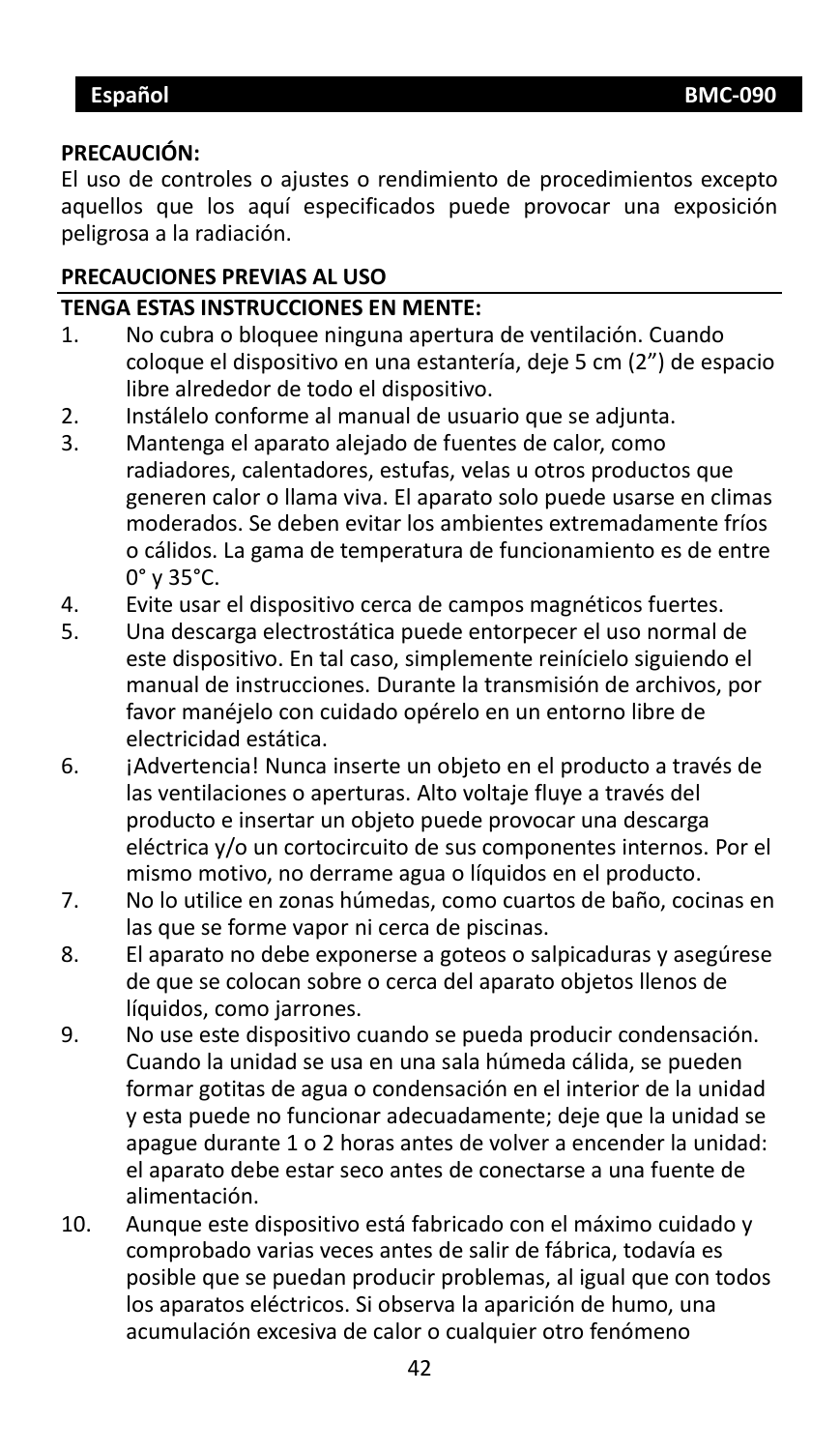inesperado, deberá desconectar inmediatamente el enchufe de la toma de corriente.

- 11. Este dispositivo debe funcionar con una fuente de alimentación que se especifica en la etiqueta de especificaciones. Si no está seguro del tipo de alimentación que se usa en su hogar, consulte con el distribuidor o una compañía eléctrica local.
- 12. Manténgalo alejado de los animales. A algunos animales les encanta morder los cables de alimentación.
- 13. Para limpiar el dispositivo use un paño seco y suave. No utilice líquidos disolventes ni con base de petróleo. Para eliminar manchas difíciles, puede usar un paño húmedo con detergente diluido.
- 14. El proveedor no asume ninguna responsabilidad por daños o datos perdidos provocados por un funcionamiento incorrecto, uso incorrecto, modificación del dispositivo o sustitución de la batería.
- 15. No interrumpa la conexión cuando el dispositivo esté formateando o transfiriendo archivos. En caso contrario, los datos se pueden estropear o perder.
- 16. Si la unidad dispone de función de reproducción USB, se debe conectar la memoria USB directamente en la unidad. No utilice un cable de extensión USB ya que pueden crear interferencias que causen una pérdida de datos.
- 17. La etiqueta calificativa se encuentra en la parte inferior o en el panel posterior del aparato.
- 18. Este dispositivo no está diseñado para su uso por parte de personas (incluyendo niños) con discapacidad física, sensorial o mental o con falta de experiencia o conocimientos, salvo que se les haya dado supervisión o instrucciones acerca del uso correcto del dispositivo por parte de una persona responsable de su seguridad.
- 19. Este producto está diseñado para un uso no profesional únicamente y no para un uso comercial o industrial.
- 20. Asegúrese de que la unidad esté fijada en una posición estable. La garantía no cubrirá los daños derivados de usar este producto en una posición inestable, vibraciones o golpes o por no seguir otras advertencias o precauciones que aparecen en este manual de usuario.
- 21. Nunca retire la carcasa del dispositivo.
- 22. Nunca coloque este dispositivo sobre otro equipo eléctrico.<br>23. Mantenga las bolsas de plástico fuera del alcance de los niño
- Mantenga las bolsas de plástico fuera del alcance de los niños.
- 24. Use únicamente los dispositivos/accesorios especificados por el fabricante.
- 25. Remita todas las reparaciones al personal cualificado. Es necesario el mantenimiento cuando el aparato presenta cualquier tipo de daño, por ejemplo, el cable de alimentación o el enchufe presentan daños; se ha vertido líquido sobre el aparato; se han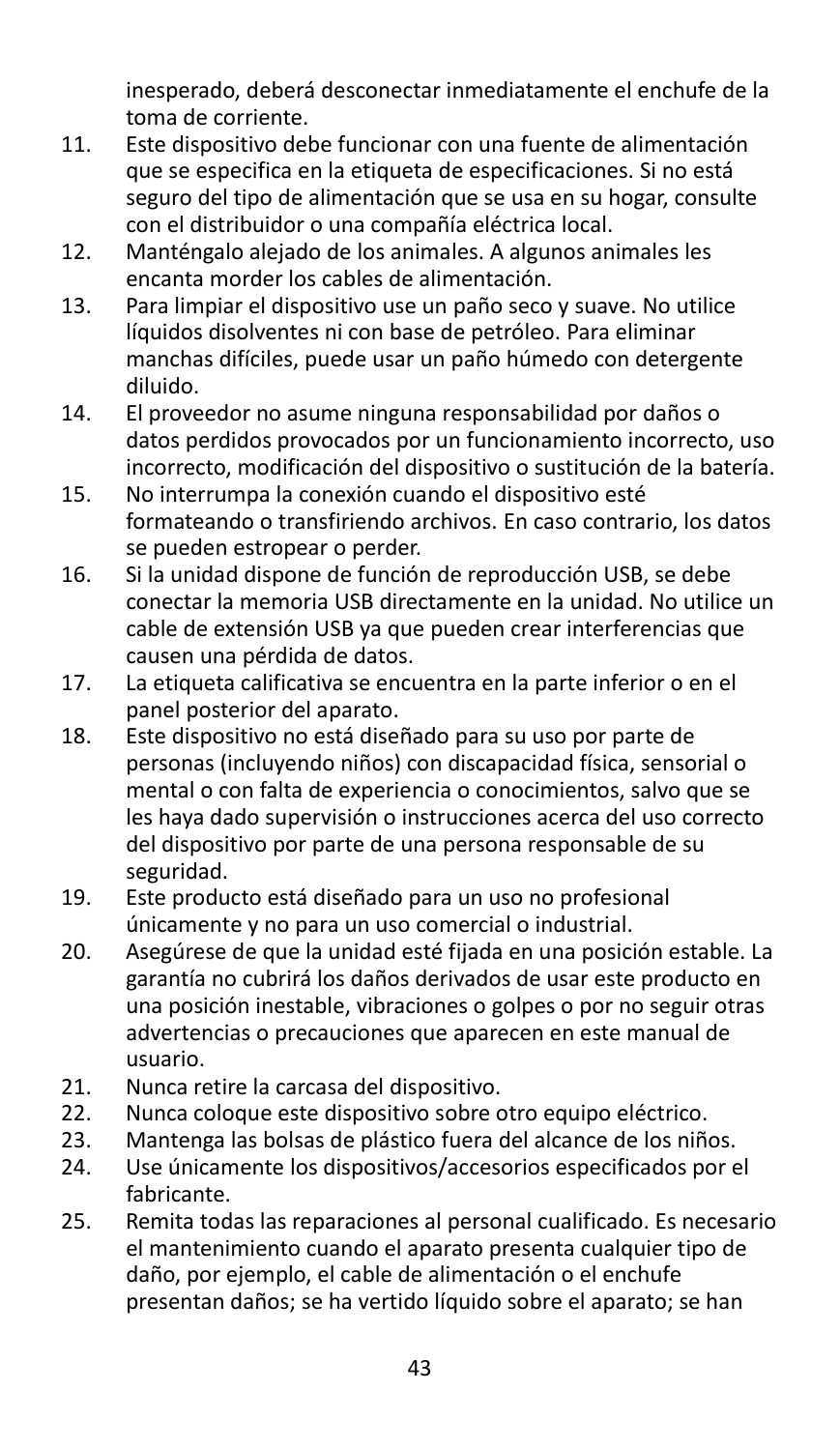caído objetos en el aparato; el aparato se ha expuesto a la lluvia o humedad; el aparato no funciona normalmente o se ha caído.

- 26. Una larga exposición a sonidos elevados de reproductores de música personales puede provocar una pérdida de audición temporal o permanente.
- 27. Si el producto viene con un cable de alimentación o un adaptador de corriente de CA:
	- ⚫ Si se produce cualquier problema, desconecte el cable de alimentación CA y remítalo a mantenimiento por parte de personal cualificado.
	- ⚫ No pise o pince el adaptador de alimentación. Tenga mucho cuidado, en especial en las zonas alrededor de las tomas y el punto de salida del cable. No coloque objetos pesados en el adaptador de alimentación, ya que pueden dañarlo. ¡Mantenga el dispositivo fuera del alcance de los niños! Si juegan con el cable de alimentación, puede sufrir lesiones graves.
	- ⚫ Desconecte el dispositivo durante tormentas eléctricas o cuando no vaya a usarse durante periodos prolongados de tiempo.
	- La salida de la toma debe instalarse cerca del equipo y debe ser fácilmente accesible.
	- ⚫ No sobrecargue las tomas CA o los cables de extensión. La sobrecarga puede provocar un incendio o una descarga eléctrica.
	- ⚫ Los dispositivos con construcción de Clase 1 deben estar conectados a una toma de corriente con una conexión a tierra protegida.
	- ⚫ Los dispositivos con construcción de Clase 2 no requieren una conexión a tierra.
	- ⚫ Sujete siempre el enchufe cuando los extraiga de la toma de corriente. No tire del cable de alimentación. Esto puede provocar un cortocircuito.
	- ⚫ No utilice un cable de alimentación o enchufe deteriorado o una toma suelta. Si lo hace, podría provocar un incendio o una descarga eléctrica.
- 28. Si el producto contiene o se entrega con un mando a distancia que contiene pilas de botón / celdas:

Advertencia:

- ⚫ "Ni ingiera la pila, riesgo de quemadura química" o frase equivalente.
- ⚫ [El mando a distancia que se suministra] Este producto contiene una pila de tipo botón/moneda. Si la pila se traga, puede provocar graves quemaduras internas en sólo 2 horas y podría ocasionar la muerte.
- ⚫ Mantenga las pilas nuevas o usadas fuera del alcance de los niños.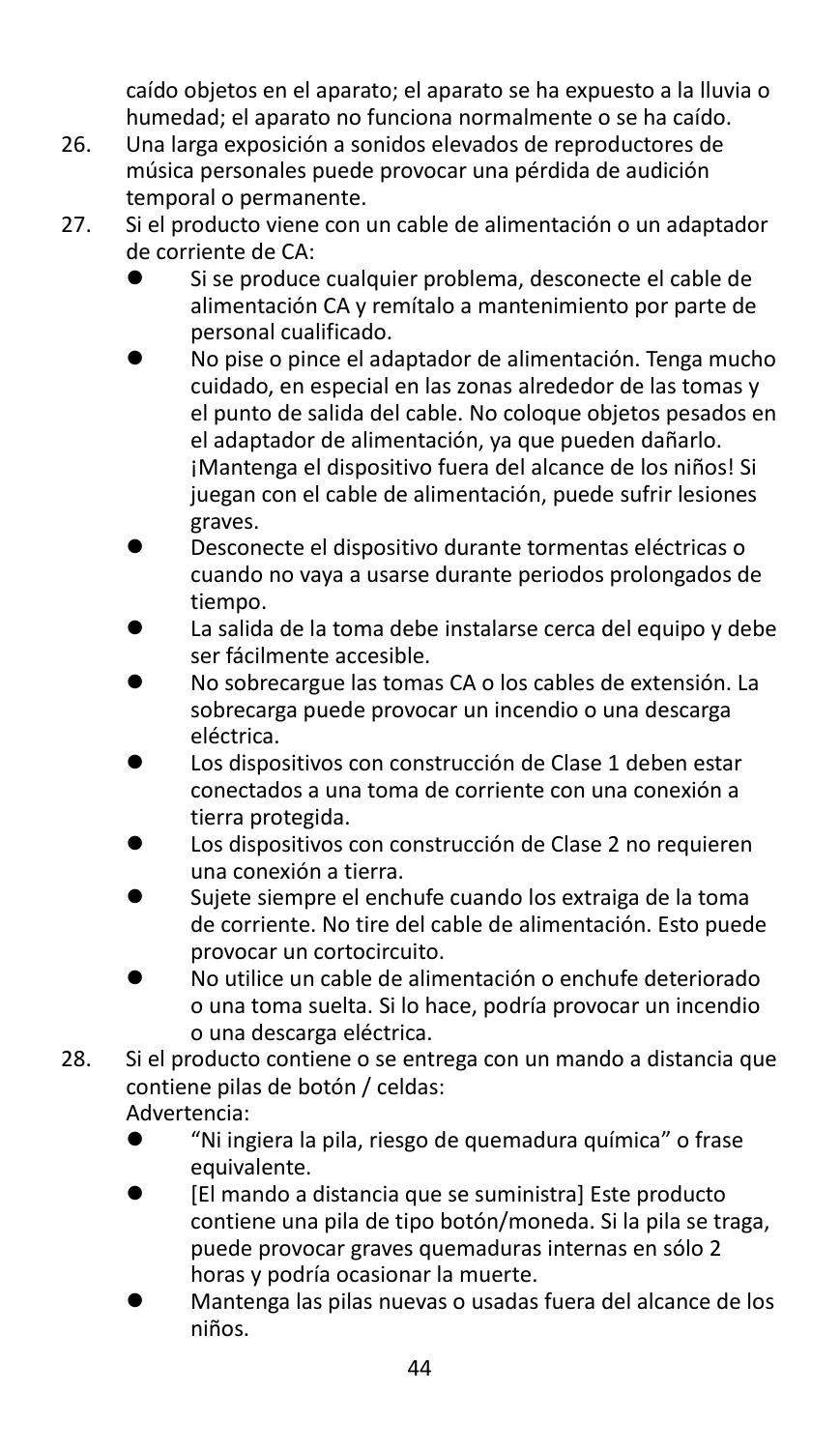- ⚫ Si el compartimiento de las pilas no se cierra correctamente, deje de usar el producto y no lo deje al alcance los niños.
- ⚫ Si tiene la sospecha de que una pila ha sido ingerida o se encuentra en algún lugar del cuerpo, busque inmediatamente atención médica.
- 29. Precaución sobre el uso de las pilas:
	- ⚫ Existe riesgo de explosión si la pila no se sustituye correctamente. Sustitúyala únicamente con otra del mismo tipo u otro equivalente.
	- ⚫ No se pueden exponer las pilas a temperaturas extremadamente altas o bajas, baja presión de aire a gran altitud durante el uso, almacenamiento o transporte.
	- ⚫ Si cambia la pila por otra que no sea la correcta, se puede producir una explosión o la fuga de líquidos o gases inflamables.
	- Si arroja la pila al fuego o a un horno caliente, o aplasta o cortar mecánicamente una pila, podría provocar una explosión.
	- ⚫ Si deja una pila en un lugar con temperaturas extremadamente altas, se puede producir una explosión o una fuga de líquido o gas inflamable.
	- ⚫ Si se expone la pila a una presión de aire extremadamente baja, se puede producir una explosión o la fuga de líquidos o gases inflamables.
	- ⚫ Se debe prestar atención a los aspectos medioambientales sobre la eliminación de baterías.

### **INSTALACIÓN**

- Desembale todas las piezas y retire el material protector.
- No conecte la unidad a la corriente eléctrica antes de comprobar la tensión de la corriente y antes de que se hayan hecho todas las demás conexiones.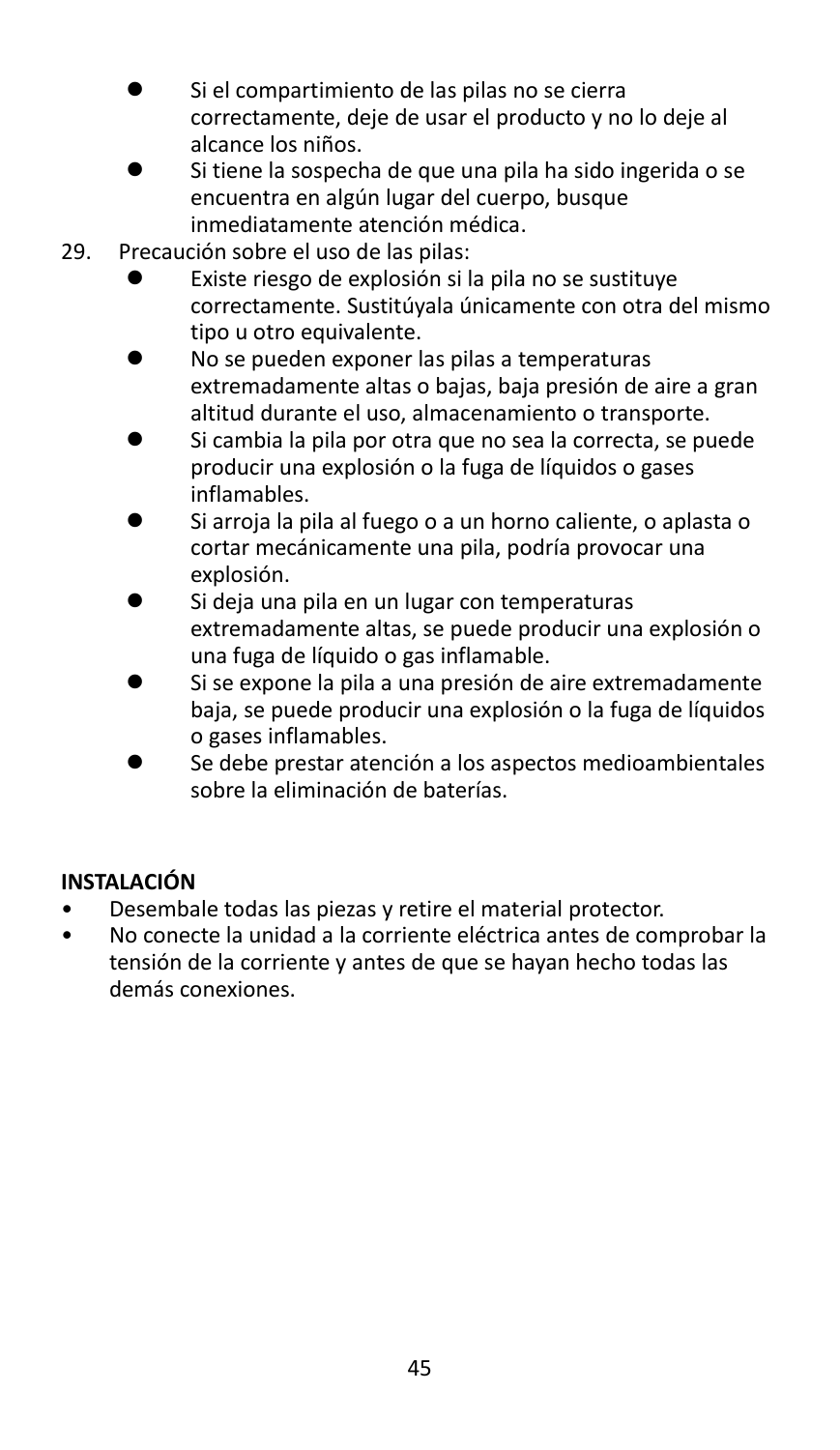# **Ilustración**



- 1. Botón Reproducir/Pausar<br>2. Canción anterior/ disminu
- 2. Canción anterior/ disminuye el nivel de volumen de la música
- 3. Volumen del micrófono +/-, interruptor deslizante
- 4. Eco  $+/-$ , interruptor deslizante<br>5. Volumen de música  $+/-$ , interru
- 5. Volumen de música +/-, interruptor deslizante
- 6. Siguiente cancion/ aumenta el volumen de la música
- 7. Apagar/encender luces LED (mantener presionado este botón para acceder a la función TWS)
- 8. Encendido / apagado; Modo: Bluetooth/tarjeta Micro SD/lector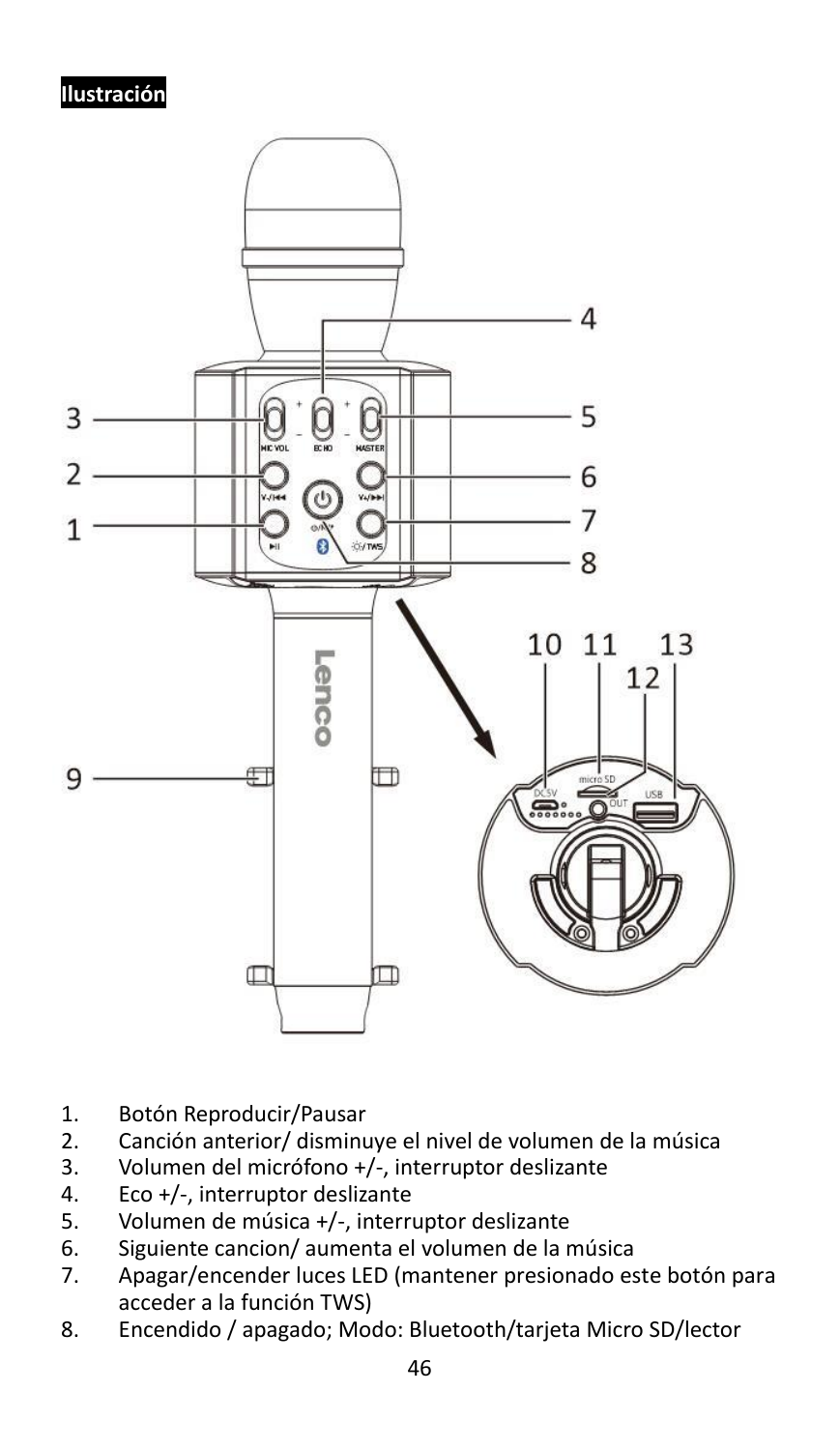USB; Magic voice.efectos mágicos de voz:Pulse este botón dos veces para entrar en el modo de efectos de Magic voice.Vuélvalo a pulsar brevemente para cambiar el efecto mágico de voz. Existen 3 efectos de voz diferentes. Vuélvalo a pulsar dos veces para apagar este modo.

- 9. Soporte para teléfono
- 10. Toma de carga USB
- 11. Toma de tarjeta microSD<br>12. Toma de salida de línea
- 12. Toma de salida de línea
- 13. Conexión USB

#### **Paquete incluido**

#### **Cable Micro USB para carga**



**Cable de salida auxiliar de 3,5 mm**



#### **Cargar**

El micrófono puede cargarse mediante el cable USB que se incluye, que puede conectarse a un cargador doméstico USB u otro dispositivo con una función de carga USB.



Asegúrese de que el altavoz de karaoke esté completamente cargado antes de utilizarlo por primera vez.

- ⚫ Conecte el producto con un cable USB.
- ⚫ Micro USB en toma de carga (10)
- ⚫ El indicador se iluminará en rojo cuando se esté cargando.
- ⚫ El indicador se apagará cuando esté completamente cargado.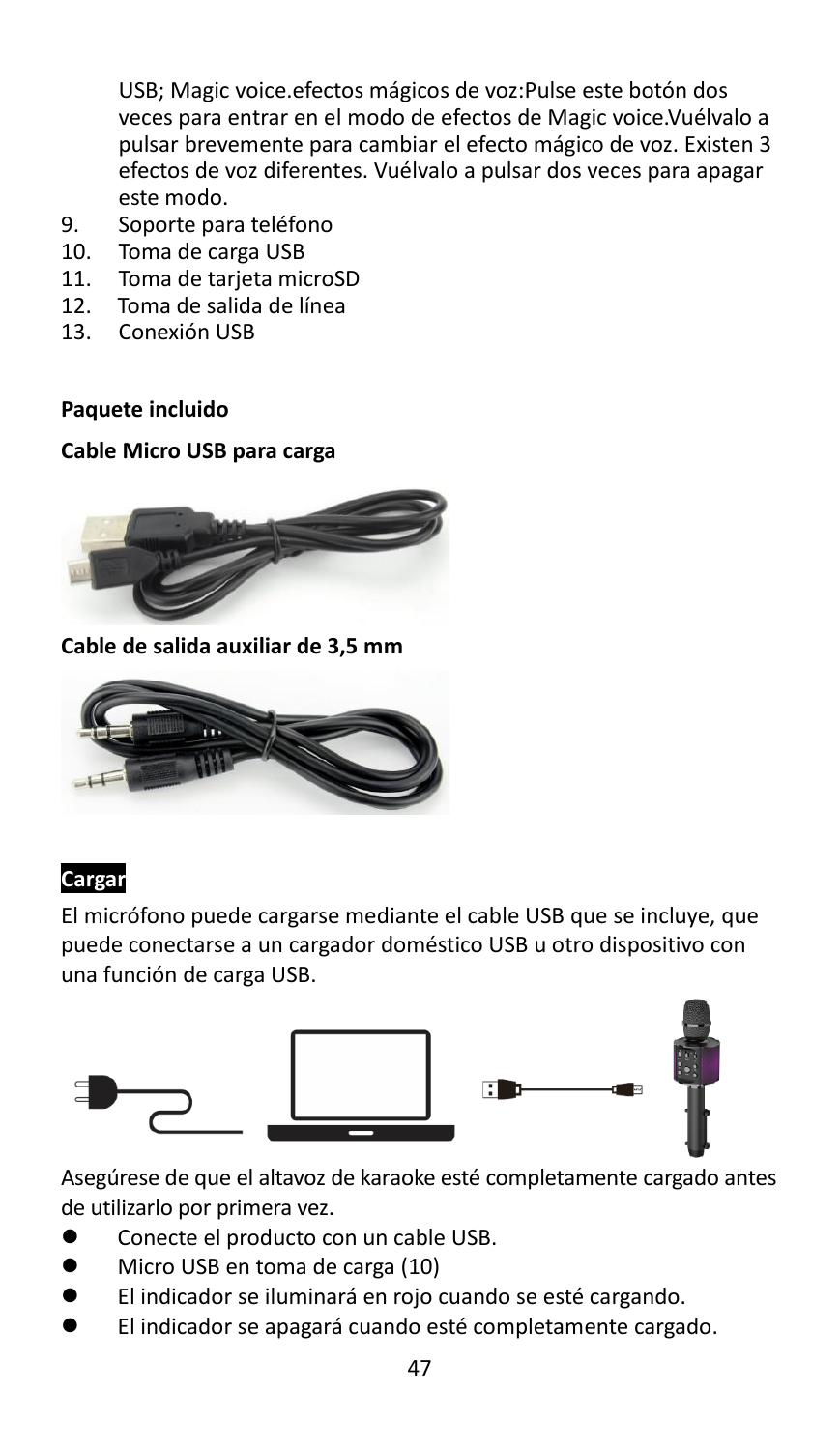### **Bluetooth vinculado**

- 1. Encender el micrófono (mantenga pulsado el botón  $\mathbf{\Theta}$ ), se encenderá la luz LED y lanzará el «modo Bluetooth».
- 2. Puede buscar «Lenco BMC-090» para conectarlo en su dispositivo. Una vez conectado correctamente, escuchará: «connected»
- 3. Si se le solicita una contraseña, introduzca «0000».
- 4. Aplique cualquier aplicación de karaoke o seleccione una canción del reproductor de música de su dispositivo y ajuste Volumen del micrófono, Eco, a la posición derecha.
- 5. Puede cantar con el micrófono.

«Este producto dispone de una función de **recepción** bluetooth, **no puede transmitir ningún sonido bluetooth con ella**: esto significa que puede recibir de forma inalámbrica una señal de sonido bluetooth desde una fuente externa como un smartphone».

# **Emparejamiento de 2 micrófonos con 1 smartphone (función TWS)**

Es posible emparejar dos micrófonos de karaoke con un smartphone o tableta. Encienda los dos micrófonos (8) y asegúrese de que están en el modo Bluetooth. Si es la primera vez que los empareja, mantenga presionado el botón de luz LED (7) en ambos micrófonos para acceder a la función TWS. Al emparejarse, los micrófonos emitirán una señal. Luego emparéjelos con el smartphone o tableta.

Para desconectar los micrófonos, mantenga presionado el botón de luz LED (7) en una de las unidades o inserte una tarjeta micro SD o una memoria USB.

Para volver a conectarse, tan solo mantenga presionado el botón de luz LED en una de las unidades.

# **Modo tarjeta microSD**

- 1. Encienda el micrófono, introduzca la tarjeta microSD precargada con canciones, escuchará «SD card mode» por el altavoz. El altavoz comenzará a reproducir canciones desde la tarjeta SD de forma automática.
- 2. Para ir a la siguiente canción: Pulse levemente el botón  $M$ .
- 3. Para ir a la canción anterior: Pulse levemente el botón  $\blacktriangleleft$ .
- 4. Para poner en pausa la pista: Pulse levemente el botón II.
- 5. Para reproducir la pista: Pulse levemente el botón II.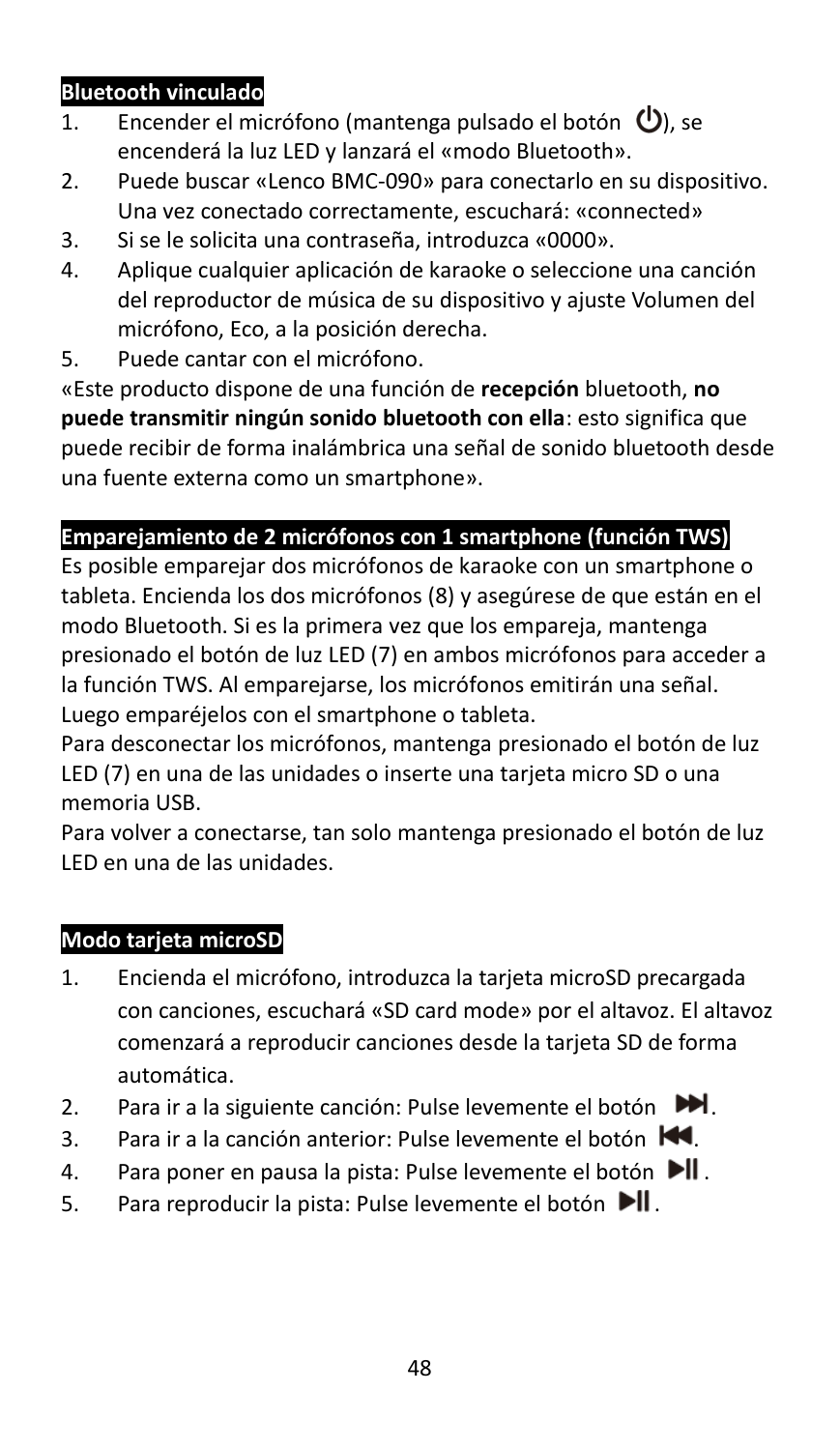# **Modo memoria USB**

- 1. Introduzca la memoria USB precargada en la toma USB y la música comenzará a reproducirse de forma automática.
- 2. Para ir a la siguiente canción: Pulse levemente el botón  $M$ .
- 3. Para ir a la canción anterior: Pulse levemente el botón  $\blacksquare$ .
- 4. Para poner en pausa la pista: Pulse levemente el botón  $\blacktriangleright$ ll.
- 5. Para reproducir la pista: Pulse levemente el botón ▶ II.

# **Modo salida de línea**

Con el BMC-090, también puede reproducir la música y la voz del micrófono en un altavoz externo o en un conjunto micro HiFi. Solo tiene que conectar el cable AUX de 3,5 mm a la salida AUX del BMC-090 y al conector de entrada AUX del altavoz externo o del conjunto micro HiFi. Puede ajustar el volumen en el BMC-090 para micrófono y música.



| ΕN                | ES                      |
|-------------------|-------------------------|
| Bluetooth         | Bluetooth               |
| <b>SMARTPHONE</b> | <b>SMARTPHONE</b>       |
| <b>BMC-090</b>    | <b>BMC-090</b>          |
| 3.5mm Aux Cable   | Cable Auxiliar de 3,5mm |
| MC-150            | MC-150                  |

# **Karaoke con soporte**

Compruebe que el altavoz esté en modo de emparejamiento, coloque su teléfono móvil en el soporte (el teléfono es más estable en el soporte sin una funda de teléfono). Puede elegir la canción favorita para karaoke, después puede ver las letras en el soporte mientras canta.

# **Ajuste de volumen mediante el karaoke**

Se puede ajustar el volumen del micrófono y la música por medio de otro interruptor deslizante; con este interruptor no es posible ajustar el volumen del micrófono y la música por separado. Si desea ajustar el volumen de la música de forma que pueda oír mejor el micrófono puede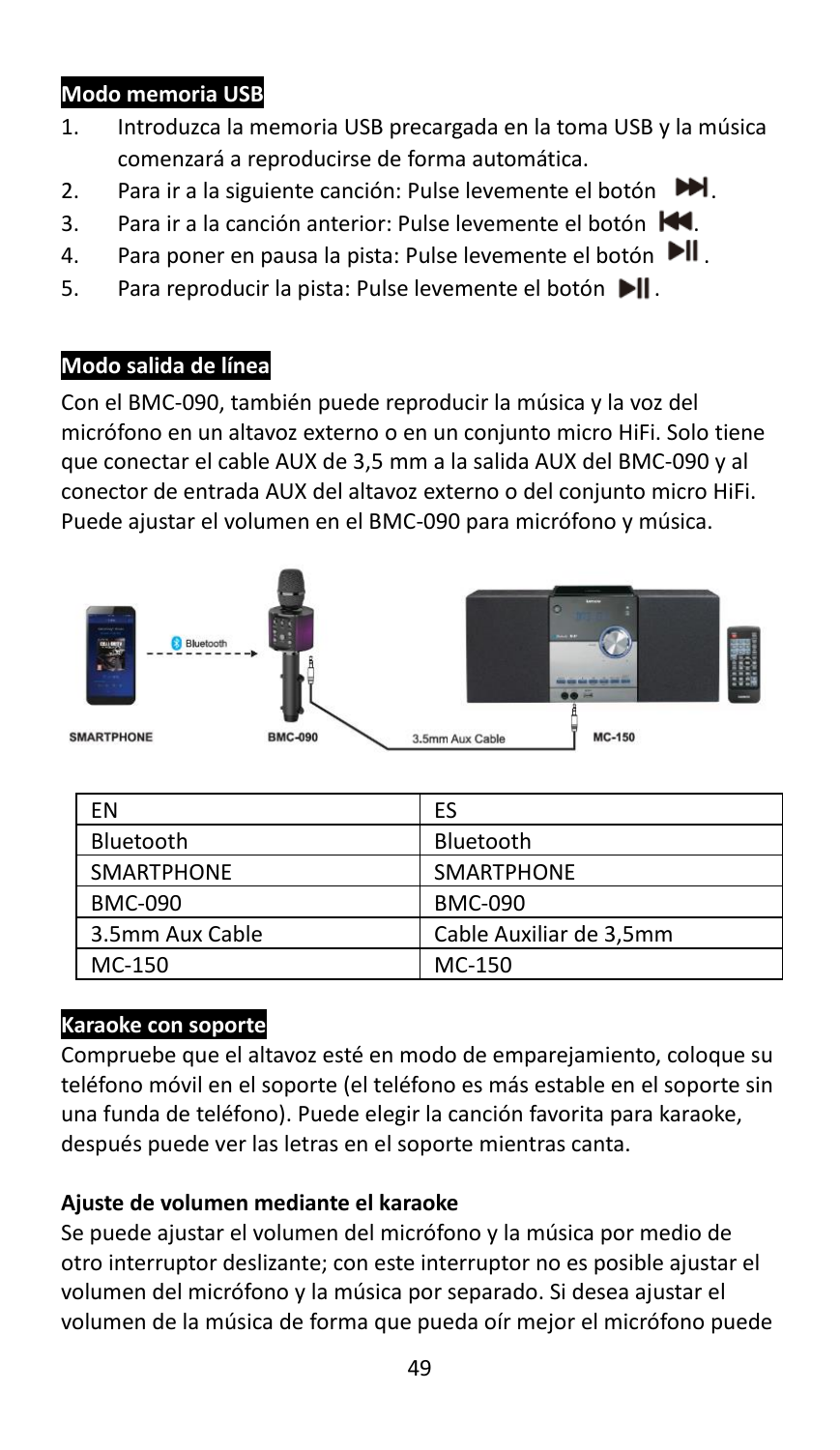hacerlo pulsando durante un periodo prolongado de tiempo el botón Previous song (Canción anterior) (para disminuir el volumen); para aumentar el volumen pulse durante un periodo prolongado de tiempo el botón Next song (Siguiente canción). Asegúrese de que el interruptor de música esta fijado en el nivel máximo. Esto solo se aplica al modo SD/Salida de línea/USB ya que no disponen de un control de volumen separado.

# **Solución de problemas**

| La luz de encendido<br>no está ENCENDIDA | Compruebe que el micrófono esté cargado                                                                      |
|------------------------------------------|--------------------------------------------------------------------------------------------------------------|
| El micrófono no tiene<br>sonido.         | Encienda la alimentación y suba el control de<br>volumen del micrófono.                                      |
| El micrófono no tiene<br>eco.            | Suba el control de eco del micrófono, no<br>coloque el altavoz sobre la mesa en estado de<br>apertura de eco |
| El sonido tiene ruido.                   | Confirme si hay interferencias con el entorno.                                                               |
| La música no suena.                      | Ajuste el volumen de su teléfono o suba el<br>control de volumen del micrófono                               |

### **Especificaciones técnicas**

- ⚫ Nombre: Altavoz portátil Bluetooth de micrófono inalámbrico con soporte
- Artículo N.º: Lenco BMC-090
- ⚫ Entrada de fuente: Tarjeta microSD/USB/BT/Linterna/LINE-OUT
- Entrada: 5 V CC: 500 mA
- ⚫ Potencia de salida: 1 x 5 W
- ⚫ Versión Bluetooth: V5.0
- ⚫ Frecuencia inalámbrica: 2402-2480 MHz
- ⚫ Tamaño del producto: 80 x 74 x 277 mm
- Peso: 407.6 g
- ⚫ Alimentación LED: 800 mw
- Distorsión: <1 %
- Capacidad de la batería: 1200 mAh
- ⚫ Material: ABS
- ⚫ Tiempo de carga: Aproximadamente 4 horas
- ⚫ Tiempo de reproducción: Aproximadamente 8 horas (el tiempo de reproducción depende del volumen y el LED)
- ⚫ Distancia de transmisión: Aproximadamente 10 m
- Formato de audio SD/USB MP3
- Capacidad máxima de memoria USB 64 GB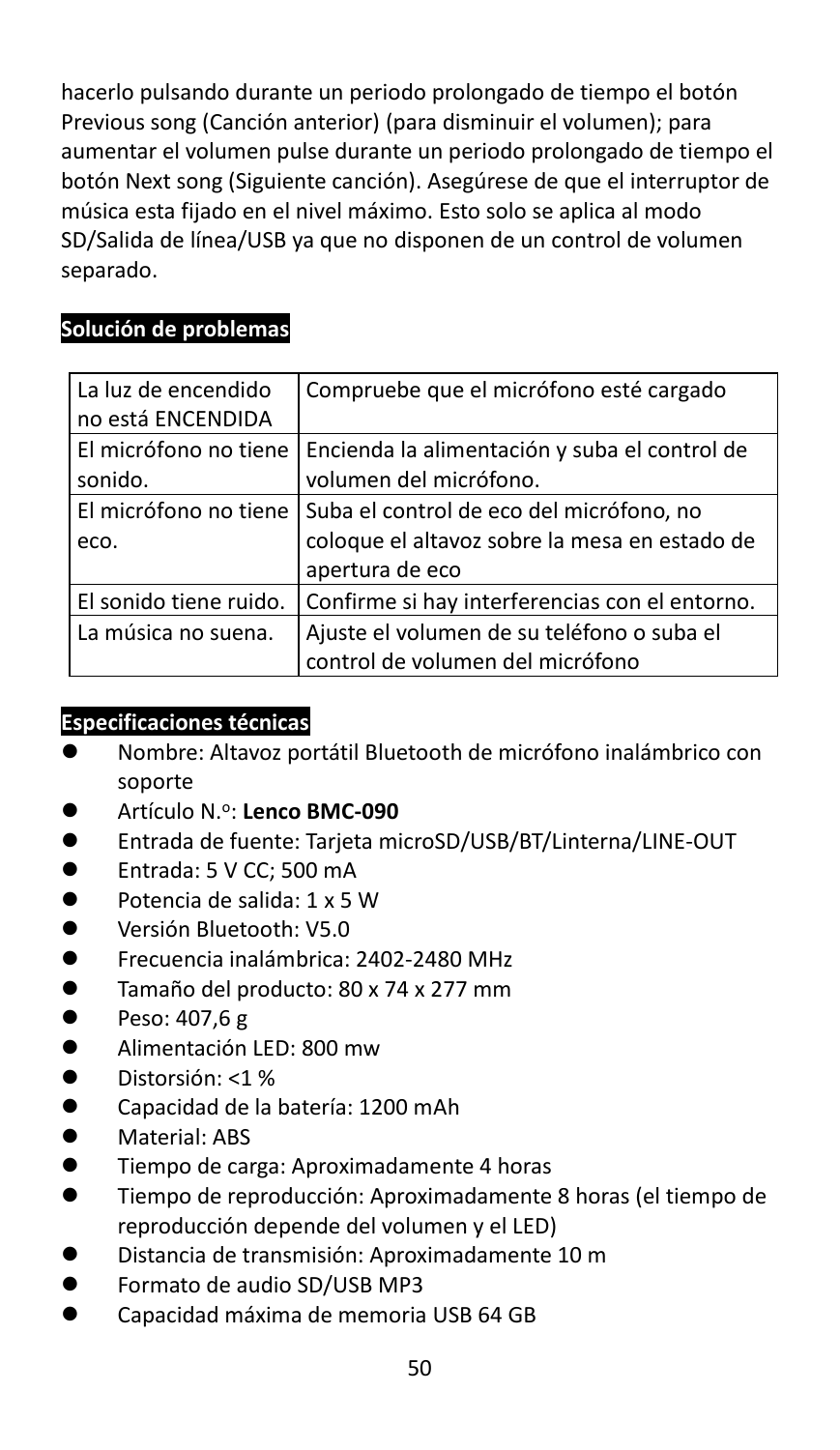# **1. Garantía**

Lenco ofrece servicio y garantía en cumplimiento con las leyes de la Unión Europea, lo cual implica que, en caso de que su producto precise ser reparado (tanto durante como después del periodo de garantía), deberá contactar directamente con su distribuidor.

Nota importante: No es posible enviar sus reparaciones directamente a Lenco.

Nota importante: Si la unidad es abierta por un centro de servicio no oficial, la garantía quedará anulada.

Este aparato no es adecuado para el uso profesional. En caso de darle un uso profesional, todas las obligaciones de garantía del fabricante quedarán anuladas.

# **2. Exención de responsabilidad**

Regularmente se llevan a cabo actualizaciones en el Firmware y en los componentes del hardware. Por esta razón, algunas de las instrucciones, especificaciones e imágenes incluidas en este documento pueden diferir ligeramente respecto a su situación particular. Todos los elementos descritos en esta guía tienen un objetivo de mera ilustración, y pueden no ser de aplicación en su situación particular. No se puede obtener ningún derecho ni derecho legal a partir de la descripción hecha en este manual.

# **3. Eliminación del antiguo dispositivo**



Este símbolo indica que no deberá deshacerse del producto eléctrico o batería en cuestión junto con los residuos domésticos, en el ámbito de la UE. Para garantizar un tratamiento residual correcto del producto y su batería, por favor, elimínelos cumpliendo con las leyes locales aplicables sobre requisitos para el desechado de equipos eléctricos y baterías. De hacerlo, ayudará a conservar recursos

naturales y mejorar los estándares de protección medioambiental en el tratamiento y eliminación de residuos eléctricos (Directiva sobre la Eliminación de Equipos Eléctricos y Electrónicos).